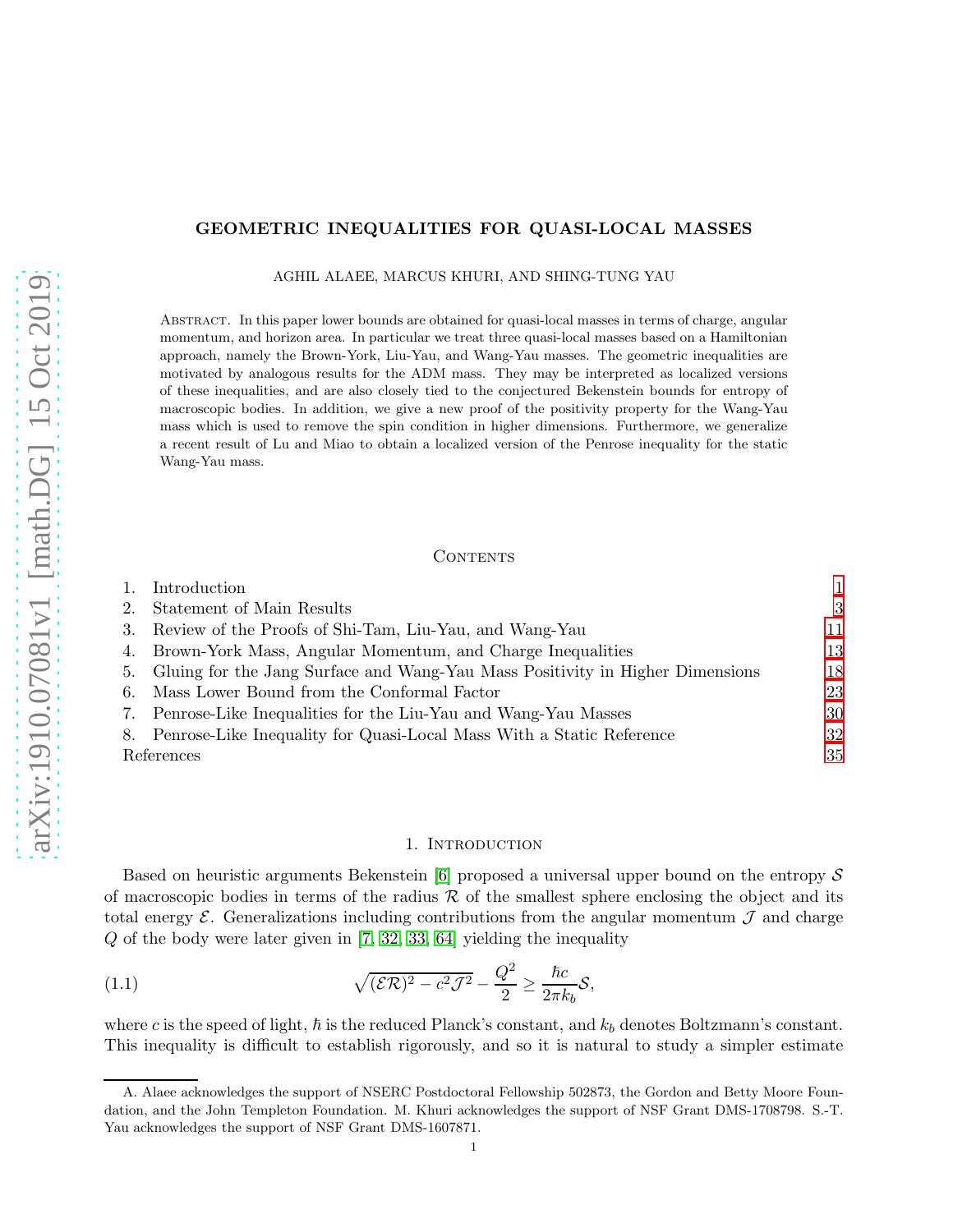that is implied by [\(1.1\)](#page-0-1) which can then serve as a test of validity for the original. Such a reduced inequality may be obtained by using the fact that entropy is always nonnegative, namely

<span id="page-1-0"></span>
$$
\mathcal{E}^2 \ge \frac{Q^4}{4\mathcal{R}^2} + \frac{c^2 \mathcal{J}^2}{\mathcal{R}^2},
$$

Initial investigations of  $(1.2)$  were made by Dain [\[19\]](#page-34-3), where the role of  $\mathcal E$  is played by the ADM mass of an asymptotically flat spacetime containing the relativistic body; further work in this direction may be found in [\[4,](#page-34-4) [36\]](#page-35-2). In the present work we will obtain versions of [\(1.2\)](#page-1-0) in which  $\mathcal E$  is more appropriately represented by various quasi-local masses, specifically those quasi-local masses arising from a Hamiltonian approach including the Brown-York [\[9\]](#page-34-5), Liu-Yau [\[41\]](#page-35-3), and Wang-Yau [\[61\]](#page-36-1) masses. Moreover, the 'bodies' that we consider will be allowed to contain black holes.

Another motivation of the present article is to prove localized versions of the Penrose inequality, as well as other well-known geometric inequalities implied by the Penrose inequality e.g. the massangular momentum-charge inequality, in which the role of ADM mass is played by the Hamiltonian based quasi-local masses. It should be observed that the Bekenstein bound applied to black holes implies the full Penrose inequality. Indeed by setting

(1.3) 
$$
\mathcal{S} = \frac{k_b A_e}{4l_p^2}, \qquad \mathcal{R} = \sqrt{\frac{A_e}{4\pi}},
$$

where  $A_e$  is the event horizon area and  $l_p = \sqrt{G\hbar/c^3}$  is the Planck length, inequality [\(1.1\)](#page-0-1) with  $\mathcal E$ denoting ADM mass yields

<span id="page-1-1"></span>(1.4) 
$$
\mathcal{E}^2 \ge \left(\frac{c^4}{G}\sqrt{\frac{A}{16\pi}} + \sqrt{\frac{\pi}{A}}Q^2\right)^2 + \frac{4\pi c^2 \mathcal{J}^2}{A},
$$

in which A represents the minimum area required to enclose the horizon. The inequality is sharp in the sense that equality should be achieved only for the Kerr-Newman spacetime. The conventional derivation due to Penrose [\[50\]](#page-35-4) shows that this inequality serves as a necessary condition for the weak cosmic censorship conjecture. Furthermore, results are typically stated within the framework of initial data sets for the Einstein equations that satisfy the relevant energy condition, and the inclusion of angular momentum/charge requires the absence of angular momentum/charge density outside the horizon in addition to axisymmetry (which is only needed for angular momentum). The Penrose inequality has been established in the case of maximal data by Bray [\[8\]](#page-34-6) and Huisken-Ilmanen [\[34\]](#page-35-5), and charge was added in [\[40,](#page-35-6) [44\]](#page-35-7). The inclusion of angular momentum is much more difficult and has not yet been established, although see [\[3,](#page-34-7) [38\]](#page-35-8) for partial results. Here we will establish Penrose-like inequalities involving angular momentum and charge for quasi-local masses.

The third purpose of the present work is to provide a new proof of positivity for the Wang-Yau mass, and as a result remove the spin condition used for this result in higher dimensions. The argument in [\[61\]](#page-36-1) relies on the Bartnik-Shi-Tam exterior gluing construction [\[56\]](#page-35-9) applied to a Jang deformation [\[53\]](#page-35-10) of the relativistic body, where it is shown that Witten's spinor proof of the positive mass theorem [\[62\]](#page-36-2) is still valid and yields the desired result, even though the gluing is not smooth. Here we show how to smooth the gluing construction to allow for a conformal change to nonnegative scalar curvature, and thus avoid having to use spinors to establish positive mass. Lastly, we will also generalize a result of Lu-Miao [\[43\]](#page-35-11) to obtain a localized version of the Penrose inequality for the static Wang-Yau mass [\[15\]](#page-34-8). In the remainder of the paper geometrized units will be used so that  $c = G = 1.$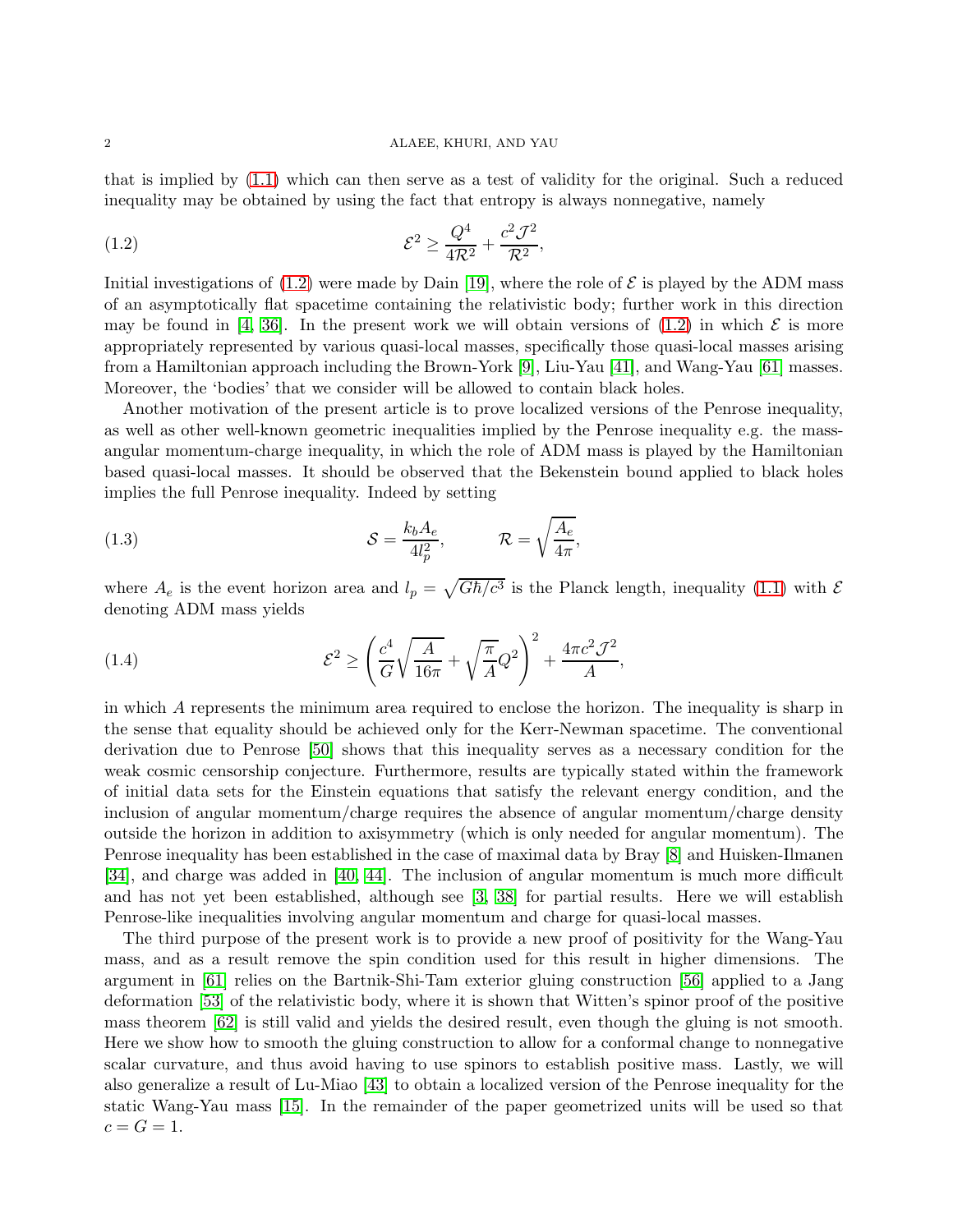## GEOMETRIC INEQUALITIES FOR QUASI-LOCAL MASSES 3

## 2. Statement of Main Results

<span id="page-2-0"></span>Let  $\Omega$  denote an orientable connected spacelike hypersurface of a time-oriented spacetime  $(N^{3,1}, \mathbf{g})$ . On this hypersurface there is an induced positive definite metric g and extrinsic curvature  $k$ , as well as induced electric and magnetic fields  $E$  and  $B$ . These quantities then satisfy the constraint equations

(2.1) 
$$
16\pi\mu = R + (Tr_g k)^2 - |k|_g^2, \qquad 8\pi J = \text{div}_g (k - (Tr_g k)g), 4\pi\rho_e = \text{div}_g E, \qquad 4\pi\rho_b = \text{div}_g B,
$$

where R is the scalar curvature,  $\mu$  and J represent energy and momentum density of the matter fields, and  $\rho_e$ ,  $\rho_b$  are the electric and magnetic charge density. Unless stated otherwise,  $\Omega$  will be absent of charged matter so that  $\rho_e = \rho_b = 0$ . Furthermore, the dominant energy condition  $\mu \geq |J|_q$  will typically be assumed. In some cases a revised energy condition for the nonelectromagnetic matter fields will be used, namely  $\mu_{EM} \geq |J_{EM}|_q$ , where

(2.2) 
$$
\mu_{EM} = \mu - \frac{1}{8\pi} \left( |E|_g^2 + |B|_g^2 \right), \qquad J_{EM} = J + \frac{1}{4\pi} E \times B.
$$

The boundary  $\partial\Omega$  of the spacelike hypersurfaces studied here will always have a single component untrapped outer piece  $\Sigma$ , and a possibly empty inner piece  $\Sigma_h = \bigcup_{i=1}^I \Sigma_h^i$  consisting of apparent horizon components  $\Sigma_h^i$ . In addition,  $\Omega$  may contain a finite number J of asymptotically cylindrical ends and the union of the limiting cross-sections of these ends will be given the notation  $\Sigma_{\infty} =$  $\cup_{j=1}^J \Sigma^j_\infty$ . The union  $\Sigma_* = \Sigma_h \cup \Sigma_\infty$  will be referred to as the *generalized inner boundary*. Recall that a 2-surface is untrapped if both null expansions (defined below in [\(2.22\)](#page-6-0)) are positive  $\theta_{\pm} > 0$ , and it is referred to as a future (+) or past (-) apparent horizon if  $\theta_+ = 0$  or  $\theta_- = 0$ . In the time-symmetric case  $k = 0$ , apparent horizons are minimal surfaces so that  $H = 0$ , where the mean curvature H is computed with respect to the unit normal  $\nu$  tangent to  $\Omega$  and pointing towards the outer boundary.

In 1993, Brown and York [\[9\]](#page-34-5) employed a Hamilton-Jacobi analysis to define the quasi-local energy and momentum for a spacelike 2-surface  $\Sigma$  that bounds a compact spacelike hypersurface  $\Omega$  in a time-oriented spacetime. Let  $\sigma$  be the induced metric on  $\Sigma$  then using Eulerian observers, that is unit lapse and vanishing shift, the Brown-York mass is defined by

(2.3) 
$$
m_{BY}(\Sigma) = \frac{1}{8\pi} \int_{\Sigma} (H_0 - H) dA_{\sigma},
$$

where H is the mean curvature of  $\Sigma \hookrightarrow \Omega$  and  $H_0$  is the mean curvature of an isometric embedding of  $\Sigma \hookrightarrow \mathbb{R}^3$ . It is usually presumed that the Gauss curvature is positive  $K_{\sigma} > 0$  to obtain the existence of an isometric embedding into Euclidean 3-space, which is guaranteed by the result of Nirenberg and Pogorelov [\[48,](#page-35-12) [51\]](#page-35-13). Such an isometric embedding is unique up to rigid motions. Positivity of the Brown-York mass was established by Shi and Tam [\[56\]](#page-35-9). Their result states the following, if  $(\Omega, q)$  is compact and connected with nonnegative scalar curvature and mean convex boundary having positive Gauss curvature, then  $m_{BY}(\Sigma) \geq 0$ . Moreover, equality holds if and only if  $(\Omega, g)$  is isometric to a domain in Euclidean space  $\mathbb{R}^3$ . Recently they extend the proof to quasi positive Gauss curvature [\[58\]](#page-35-14), this means that  $K_{\sigma}$  is nonnegative and is positive somewhere. In [\[45,](#page-35-15) Proposition 3.1], McCormick and Miao proved a Riemannian Penrose inequality for manifold with corners which implies a localized Riemannian Penrose inequality for the Brown-York mass. In particular, if  $\Omega$ satisfies the same assumptions above and has an inner boundary  $\Sigma_h$  that is an outermost minimal surface then

<span id="page-2-1"></span>(2.4) 
$$
m_{BY}(\Sigma) \ge \sqrt{\frac{|\Sigma_h|}{16\pi}}.
$$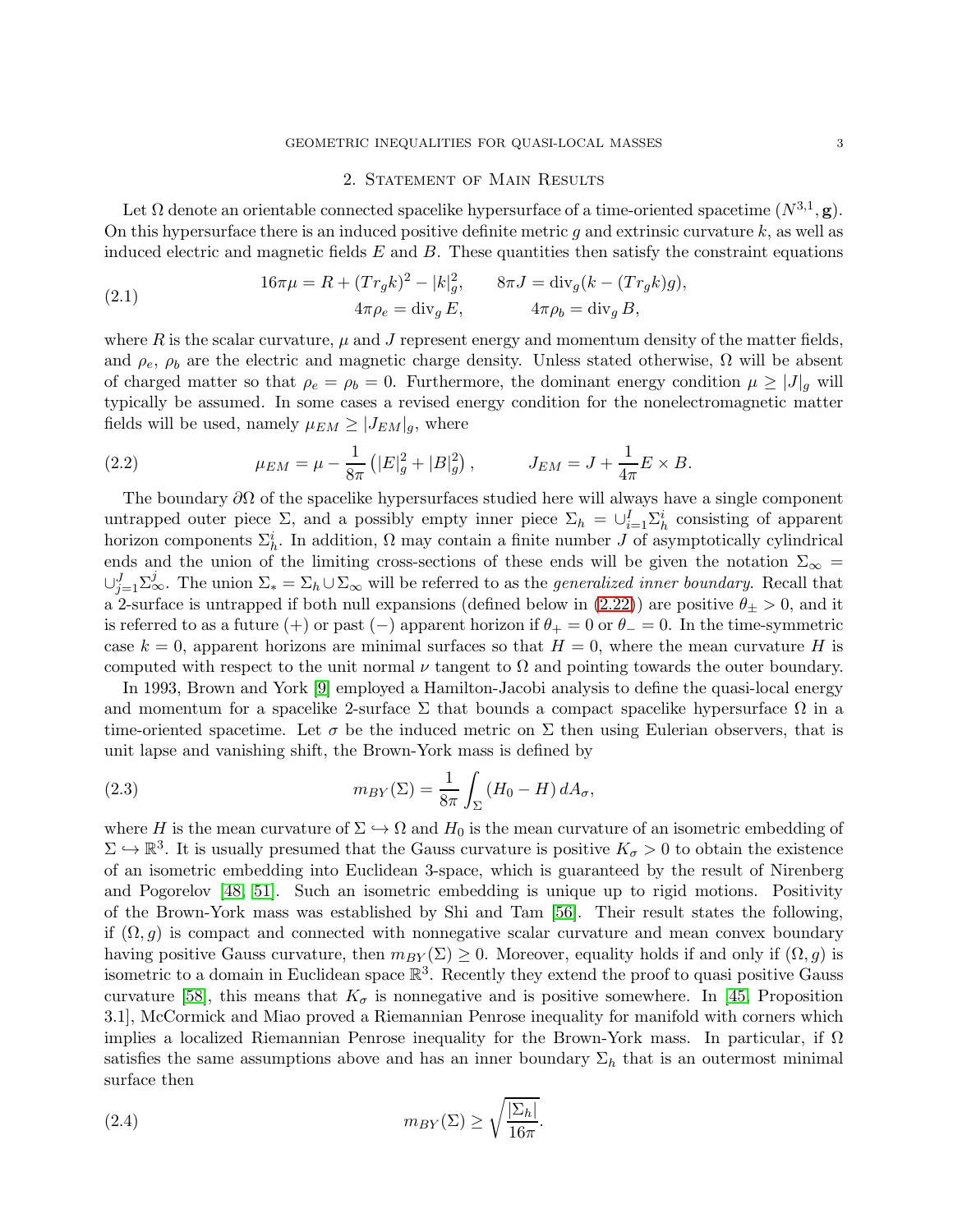Furthermore Shi, Wang, and Yu proved a restricted rigidity statement in [\[59,](#page-36-3) Theorem 2.1] for the Rimannian Penrose inequality on manifolds with corners. More precisely they show that if equality holds in [\(2.4\)](#page-2-1),  $\Sigma_h$  is strictly stable and strictly outerminimizing, for any point in  $\Omega$  its minimal geodesic line to  $\Sigma_h$  is contained in  $\Omega$  and its distance function to  $\Sigma_h$  is smooth, then  $\Omega$  is a domain in the canonical slice of a Schwarzschild spacetime.

We will now consider lower bounds for the Brown-York mass in terms of charge. The total electric and magnetic charge contained within  $\Omega$  is given by

(2.5) 
$$
Q_e = \frac{1}{4\pi} \int_{\Sigma} g(E, \nu) dA_{\sigma}, \qquad Q_b = \frac{1}{4\pi} \int_{\Sigma} g(B, \nu) dA_{\sigma},
$$

and the total charge squared is  $Q^2 = Q_e^2 + Q_b^2$ . The charges of individual boundary components  $\Sigma_h^i$ and cylindrical end cross-sections  $\Sigma^j_\infty$  are defined similarly, and denoted by  $Q^i_h$  and  $Q^j_\infty$  respectively. In order to state the result we will need the weak inverse mean curvature flow (IMCF) of Huisken and Ilmanen [\[34\]](#page-35-5). This flow  $\{S_t\}_{t=0}^{t_0} \subset \Omega$  of 2-surfaces emanates from an inner boundary component or cylindrical end, where  $t_0$  indicates the leaf of greatest area contained within  $\Omega$ . It may be interpreted as a flow by outermost minimal area enclosures, and as such it depends on the extension of  $\Omega$  or rather the ambient manifold in which  $\Omega$  resides. However, for all extensions in which the outer boundary  $\Sigma$  is outerminimizing, the flow is unique and hence well-defined within  $\Omega$  independent of such extensions. In this work only these type of extensions will be relevant, and we will refer to the unique flow as the *indigenous IMCF* of  $\Omega$ . Furthermore, the generalized inner boundary  $\Sigma_*$  will be called outerminimizing if the area of any enclosing surface in  $\Omega$  is not less than  $|\Sigma_h| + |\Sigma_{\infty}|$ .

<span id="page-3-2"></span>**Theorem 2.1.** Let  $(\Omega, g)$  be a Riemannian manifold with divergence free electric and magnetic fields E and B satisfying  $R \ge 2(|E|_g^2 + |B|_g^2)$ . Suppose that  $\Omega$  is either compact or possesses asymptotically cylindrical ends with limiting cross-sections  $\Sigma_{\infty}$ , that the generalized inner boundary  $\Sigma_* = \Sigma_h \cup \Sigma_{\infty}$ is strictly outerminimizing with  $\Sigma_h$  the only compact minimal surface, and the single component  $\Sigma$ is mean convex with positive Gauss curvature, then

<span id="page-3-0"></span>(2.6) 
$$
m_{BY}(\Sigma) \geq \frac{1}{2} \left( \sum_{i=1}^{I} (Q_h^i)^2 + \sum_{j=1}^{J} (Q_\infty^j)^2 \right)^{\frac{1}{2}}.
$$

Moreover if  $\Sigma^*$  has one component then

<span id="page-3-1"></span>(2.7) 
$$
m_{BY}(\Sigma) \geq \frac{|Q|}{2} + \alpha^2 \sqrt{\frac{\pi}{|\Sigma_*|}} Q^2,
$$

where

(2.8) 
$$
\alpha^2 = 1 - \sqrt{\frac{|S_0|}{|S_{t_0}|}}
$$

and  $\{S_t\}_{t=0}^{t_0}$  is the indigenous IMCF of  $\Omega$ .

Remark 2.2. The inequality [\(2.6\)](#page-3-0) may be interpreted as a localized version of the positive mass theorem with charge [\[28\]](#page-35-16), in which the ADM mass and total charge of an asymptotically flat spacetime satisfy the inequality  $m \geq |Q|$ . The inequality [\(2.7\)](#page-3-1) yields a Bekenstein-like bound without angular momentum. To see this let  $\mathcal{R} = \sqrt{|\Sigma|/4\pi}$  denote the area radius, then

(2.9) 
$$
m_{BY}(\Sigma) \geq \frac{\alpha^2}{2} \sqrt{\frac{|\Sigma|}{|\Sigma_*|}} \frac{Q^2}{\mathcal{R}} \geq \frac{\alpha^2}{2} \frac{Q^2}{\mathcal{R}}
$$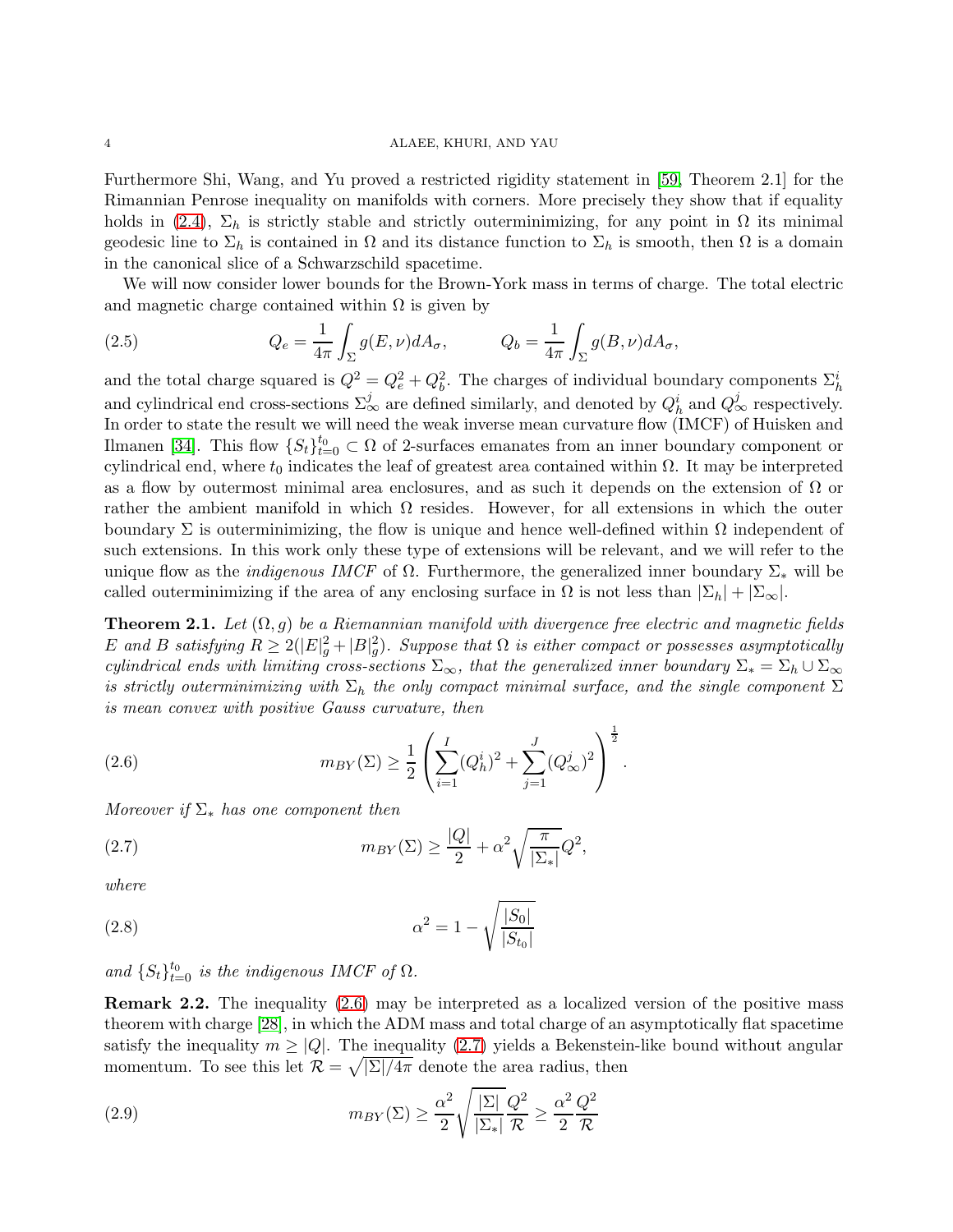where we have used the outerminimizing property to find  $|\Sigma| \geq |\Sigma_*|$ . The scale invariant quantity α may be thought of as a type of measure for the size of  $\Omega$ . For large domains  $\alpha \sim 1$  and for small domains  $\alpha \sim 0$ .

Remark 2.3. Based on analogy with inequalities for the ADM mass, it might be expected that saturation of [\(2.6\)](#page-3-0) or [\(2.7\)](#page-3-1) implies that  $(\Omega, g)$  arises from the time slice of a Majumdar-Papapetrou or Reissner-Nordström spacetime. This, however, is not the case. Indeed, observe that the Brown-York mass of a coordinate sphere  $S_r$  in the Reissner-Nordström black hole with mass m and charge  $Q$  is given by

(2.10) 
$$
m_{BY}(S_r) = r \left( 1 - \sqrt{1 - \frac{2m}{r} + \frac{Q^2}{r^2}} \right), \qquad r \ge m + \sqrt{m^2 - Q^2}, \qquad m \ge |Q|.
$$

Since this expression is decreasing in r and converges to m as  $r \to \infty$ , it follows that  $m_{BY}(S_r) \geq |Q|$ so that equality in [\(2.6\)](#page-3-0) is not possible for nonzero charge. This is valid even in the extremal case  $m = |Q|$ , which coincides with a single Majumdar-Papapetrou black hole. Furthermore, in the Reissner-Nordström setting  $|\Sigma_*| \geq 4\pi Q^2$  with equality only for the extreme black hole. Therefore the right-hand side of  $(2.7)$  satisfies

(2.11) 
$$
\frac{|Q|}{2} + \alpha^2 \sqrt{\frac{\pi}{|\Sigma_*|}} Q^2 \le \frac{|Q|}{2} (1 + \alpha^2) = |Q| \left( 1 - \frac{m + \sqrt{m^2 - Q^2}}{2r} \right) < |Q|,
$$

showing that saturation in [\(2.7\)](#page-3-1) does not occur.

Consider now the problem of obtaining quasi-local mass lower bounds in terms of angular momentum. Angular momentum is best behaved in the setting of axisymmetry. We will say that the spacelike hypersurface  $\Omega$  is axisymmetric if there exists a  $U(1)$  subgroup within the isometry group of the Riemannian manifold  $(\Omega, g)$ , and all relevant quantities are invariant under the  $U(1)$  action. So in particular, if  $\eta$  denotes the generator of the  $U(1)$  symmetry then

(2.12) 
$$
\mathfrak{L}_{\eta}g = \mathfrak{L}_{\eta}k = \mathfrak{L}_{\eta}E = \mathfrak{L}_{\eta}B = 0,
$$

where  $\mathfrak L$  represents Lie differentiation. A 2-surface within  $\Omega$ , in particular its boundary, will be referred to as axisymmetric if the generator  $\eta$  is tangent to the surface at all points. A similar limiting definition may be given for axisymmetric generalized boundary components  $\Sigma_{\infty}$ . In axisymmetric spacetimes all the angular momentum is contained within matter fields, since gravitational waves do not carry angular momentum. The momentum tensor  $p = k - (Tr_q k) g$  gives rise to the angular momentum density vector  $p(\eta)$ , which Brown and York [\[9\]](#page-34-5) use to define the angular momentum contained within  $\Omega$ , namely

(2.13) 
$$
\mathcal{J}_{BY}(\Sigma) = \frac{1}{8\pi} \int_{\Sigma} p(\eta, \nu) dA_{\sigma}
$$

where  $\nu$  is the spacelike unit normal to  $\Sigma$  pointing outside of  $\Omega$ . An alternate definition given by Chen-Wang-Yau [\[13\]](#page-34-9) states that

(2.14) 
$$
\mathcal{J}(\Sigma) = -\frac{1}{8\pi} \int_{\Sigma} \langle^N \nabla_{\eta} \nu, n \rangle dA_{\sigma},
$$

where n is the future-directed timelike unit normal to  $\Omega$ . These two definitions agree in the axisymmetric setting, see Lemma [4.1.](#page-13-0) We will denote the angular momentum of components for the generalized boundary  $\Sigma_*$  by  $\mathcal{J}_h^i$  and  $\mathcal{J}_{\infty}^j$ . Lastly, in the current context it is typical to assume the maximal condition  $Tr_q k = 0$ , since unlike the time-symmetric case this allows for nonzero angular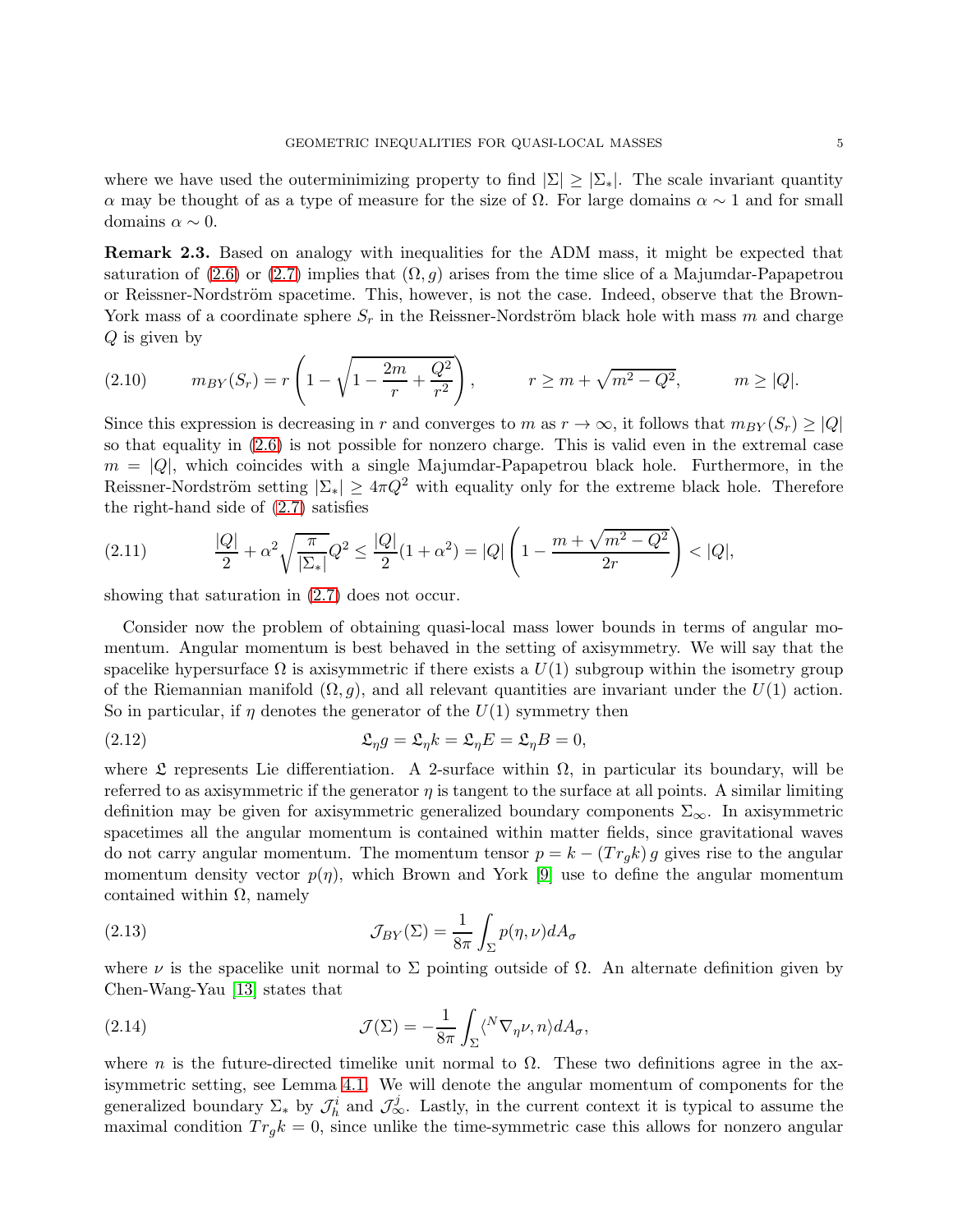momentum while at the same time giving nonnegative scalar curvature through the dominant (or other) energy condition.

<span id="page-5-2"></span>**Theorem 2.4.** Let  $(\Omega, g, k)$  be a maximal axisymmetric spacelike hypersurface which satisfies the dominant energy condition  $\mu \geq |J|_g$ . Suppose that  $\Omega$  is either compact or possesses asymptotically cylindrical ends with limiting cross-sections  $\Sigma_{\infty}$ , that the generalized inner boundary  $\Sigma_* = \Sigma_h \cup \Sigma_{\infty}$ is strictly outerminimizing and axisymmetric with  $\Sigma_h$  the only compact minimal surface, and the single component  $\Sigma$  is mean convex with positive Gauss curvature, then

<span id="page-5-0"></span>(2.15) 
$$
m_{BY}(\Sigma) \ge \frac{1}{\sqrt{2}} \left( \sum_{i=1}^I |\mathcal{J}_h^i| + \sum_{j=1}^J |\mathcal{J}_{\infty}^j| \right)^{\frac{1}{2}}.
$$

Moreover if  $\Sigma_*$  has one component, and there is vanishing angular momentum density  $J(\eta) = 0$  then

<span id="page-5-1"></span>(2.16) 
$$
m_{BY}(\Sigma) \ge \sqrt{\frac{|\mathcal{J}|}{2}} + \frac{(2\pi\alpha)^2}{\mathcal{C}^2} \sqrt{\frac{4\pi}{|\Sigma_*|}} \mathcal{J}^2,
$$

where C is the largest circumference of all *η*-orbits in  $\Omega$  and

(2.17) 
$$
\alpha^2 = 1 - \sqrt{\frac{|S_0|}{|S_{t_0}|}}
$$

with  $\{S_t\}_{t=0}^{t_0}$  denoting the indigenous IMCF of  $\Omega$ .

Remark 2.5. Inequality [\(2.15\)](#page-5-0) is reminiscent of the mass-angular momentum inequality established for the ADM mass in [\[18\]](#page-34-10), whereas the second inequality [\(2.16\)](#page-5-1) implies a Bekenstein-like bound along the lines of [\(1.2\)](#page-1-0). To see this later statement let  $\mathcal{R}_c = \mathcal{C}/2\pi$  denote the 'circumference radius', then utilizing the Penrose inequality [\(2.4\)](#page-2-1) (which is known to hold also for cylindrical ends [\[35\]](#page-35-17)) and the outerminimizing property of the generalized boundary produces

(2.18) 
$$
m_{BY}(\Sigma)^2 \geq \frac{(2\pi\alpha)^2}{\mathcal{C}^2} \sqrt{\frac{4\pi}{|\Sigma_*|}} \mathcal{J}^2 m_{BY}(\Sigma) \geq \frac{(2\pi\alpha)^2}{2\mathcal{C}^2} \mathcal{J}^2 = \frac{\alpha^2}{2} \frac{\mathcal{J}^2}{\mathcal{R}_c^2}.
$$

Furthermore, as with Theorem [2.1,](#page-3-2) the naive guess that saturation of either of the inequalities [\(2.15\)](#page-5-0),  $(2.16)$  implies that  $\Omega$  arises from a Kerr or extreme Kerr slice is not accurate.

The two previous results may be combined to produce a lower bound for quasi-local mass involving both angular momentum and charge. Furthermore, the techniques yield a Penrose-like inequality with angular momentum and charge with the same structure as [\(1.4\)](#page-1-1).

<span id="page-5-4"></span>**Theorem 2.6.** Under the hypotheses of Theorem [2.4](#page-5-2) with divergence free electric and magnetic fields

<span id="page-5-5"></span>(2.19) 
$$
m_{BY}(\Sigma) \geq \frac{1}{2} \left( \sum_{i=1}^I \sqrt{(Q_h^i)^4 + 4(\mathcal{J}_h^i)^2} + \sum_{j=1}^J \sqrt{(Q_\infty^j)^4 + 4(\mathcal{J}_\infty^j)^2} \right)^{\frac{1}{2}}.
$$

Moreover if  $\Sigma^*$  has one component then

<span id="page-5-3"></span>(2.20) 
$$
m_{BY}(\Sigma)^2 \ge \left(\sqrt{\frac{|\Sigma_*|}{16\pi}} + \alpha^2 \sqrt{\frac{\pi}{|\Sigma_*|}} Q^2\right)^2 + \frac{\beta^2}{2} \frac{4\pi \mathcal{J}^2}{|\Sigma_*|},
$$

where  $\beta = \alpha \mathcal{R}_* \mathcal{R}_c^{-1}$  and  $\mathcal{R}_* = \sqrt{|\Sigma_*|/4\pi}$ .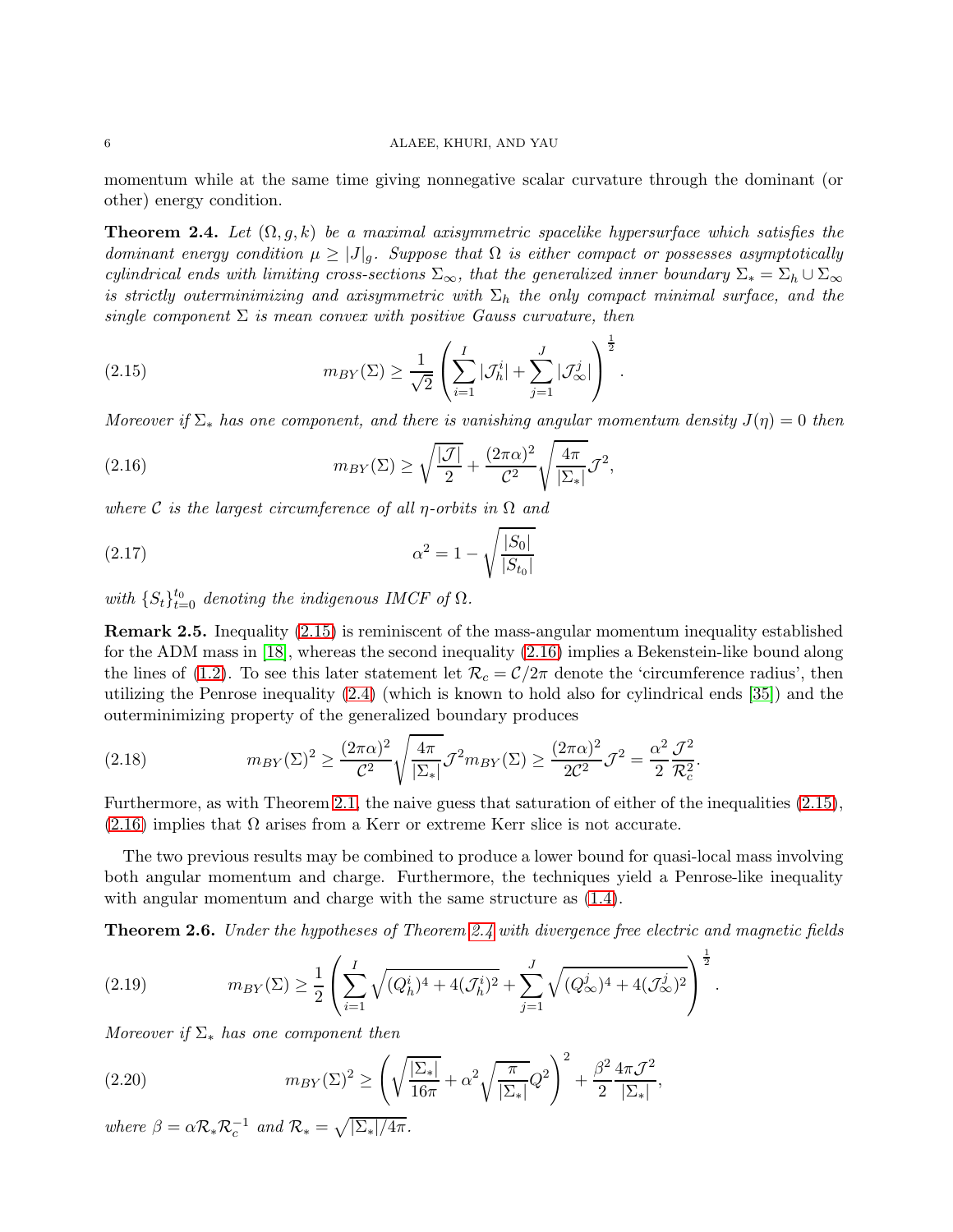Remark 2.7. Observe that inequality [\(2.20\)](#page-5-3) yields the Bekenstein-like bound

(2.21) 
$$
m_{BY}(\Sigma)^2 \ge \frac{\alpha^4}{4} \frac{Q^4}{\mathcal{R}^2} + \frac{\alpha^2}{2} \frac{\mathcal{J}^2}{\mathcal{R}_c^2}.
$$

The definition of Brown-York mass depends on the spacelike hypersurface  $\Omega$ . Motivated in part by a desire to remove this unwanted feature, Liu and Yau [\[41\]](#page-35-3) proposed an alternative definition of quasi-local energy and momentum. Let  $\Sigma$  be a spacelike 2-surface in spacetime  $N^{3,1}$ . The structure group of the normal bundle is  $SO(1,1)$ , so  $\Sigma$  admits two smooth non-vanishing future directed null normal vector fields  $l_+$  and  $-l_-$  such that  $\langle l_+, l_- \rangle = 2$  which are unique up to positive rescaling. In particular, when  $\Sigma$  is the outer boundary of  $\Omega$  we may write  $l_{\pm} = \nu \pm n$  where as before n and  $\nu$  are the unit timelike and spacelike normal vectors to the surface  $\Sigma$  with respect to  $\Omega$ . The null mean curvatures then take the form

<span id="page-6-0"></span>(2.22) 
$$
\theta_{\pm} = \text{div}_{\Sigma} l_{\pm} = H \pm Tr_{\Sigma} k,
$$

and the mean curvature vector with norm squared is given by

(2.23) 
$$
\vec{H} = \frac{1}{2} (\theta_- l_+ + \theta_+ l_-) = H\nu - (Tr_{\Sigma} k)n, \qquad |\vec{H}|^2 = \theta_+ \theta_- = H^2 - (Tr_{\Sigma} k)^2.
$$

Assume that  $(\Sigma, \sigma)$  is of positive Gauss curvature so that it admits an isometric embedding into the Euclidean time slice of Minkowski space  $\mathbb{R}^{3,1}$ . If  $\vec{H}_0 = H_0 \nu_0$  denotes the corresponding mean curvature vector of this embedding and the spacetime mean curvature vector is non-timelike  $|\vec{H}|^2 \geq 0$ , then the Liu-Yau energy is defined as

(2.24) 
$$
m_{LY}(\Sigma) = \frac{1}{8\pi} \int_{\Sigma} \left( |\vec{H}_0| - |\vec{H}| \right) dA_{\sigma} = \frac{1}{8\pi} \int_{\Sigma} \left( H_0 - \sqrt{H^2 - (Tr_{\Sigma}k)^2} \right) dA_{\sigma},
$$

In [\[41,](#page-35-3) [42\]](#page-35-18) they prove that in the setting above, with the dominant energy condition  $\mu \geq |J|_q$  valid on  $\Omega$ , the positivity property  $m_{LY}(\Sigma) \geq 0$  holds and if equality is achieved then  $(\Omega, g, k)$  must arise from an embedding into Minkowski space.

The Liu-Yau angular momentum is obtained as a decomposition of the Brown-York momentum surface density 1-form  $p(\nu)^T$ , where the superscript T denotes projection onto the tangent space of Σ. Since Σ is topologically a 2-sphere, by Hodge decomposition there exist two functions v and  $\varpi$ on  $\Sigma$  which are unique up to a constant, such that  $p(\nu)^T = dv + *_{\sigma} d\varpi$  where  $*_{\sigma}$  is the Hodge star operator on  $\Sigma$ . Indeed, they may be obtained by solving

(2.25) 
$$
\Delta_{\sigma} v = \delta p(\nu)^{T}, \qquad \Delta_{\sigma} \varpi = -\star_{\sigma} dp(\nu)^{T},
$$

where  $\delta$  is the codifferential. It may be checked that  $dp(\nu)^T$  is independent of the choice of frame  $\{\nu, n\}$  for the normal bundle of  $\Sigma$ . Hence  $\mathbf{j} = *_{\sigma} d\overline{\omega}$  does not depend on  $\Omega$ , in contrast to dv. If  $\eta^T$  is the tangential part, to the embedding of  $\Sigma$  in  $\mathbb{R}^3$ , of an axisymmetric Killing field then the Liu-Yau angular momentum is

(2.26) 
$$
\mathcal{J}_{LY}(\Sigma) = \frac{1}{8\pi} \int_{\Sigma} \mathbf{j}(\eta^T) dA_{\sigma}.
$$

In Lemma [4.1](#page-13-0) below we show that if  $\Sigma$  is axisymmetric then this definition agrees with the previous one  $\mathcal{J}_{LY}(\Sigma) = \mathcal{J}(\Sigma)$ .

<span id="page-6-1"></span>**Theorem 2.8.** Let  $(\Omega, g, k)$  be an initial data set for the Einstein equations satisfying the dominant energy condition  $\mu \geq |J|_q$  which is strict on horizons. Suppose that  $\Omega$  is compact with boundary consisting of a disjoint union  $\partial\Omega = \Sigma_h \cup \Sigma$  where  $\Sigma_h$  is a (nonempty) apparent horizon, no other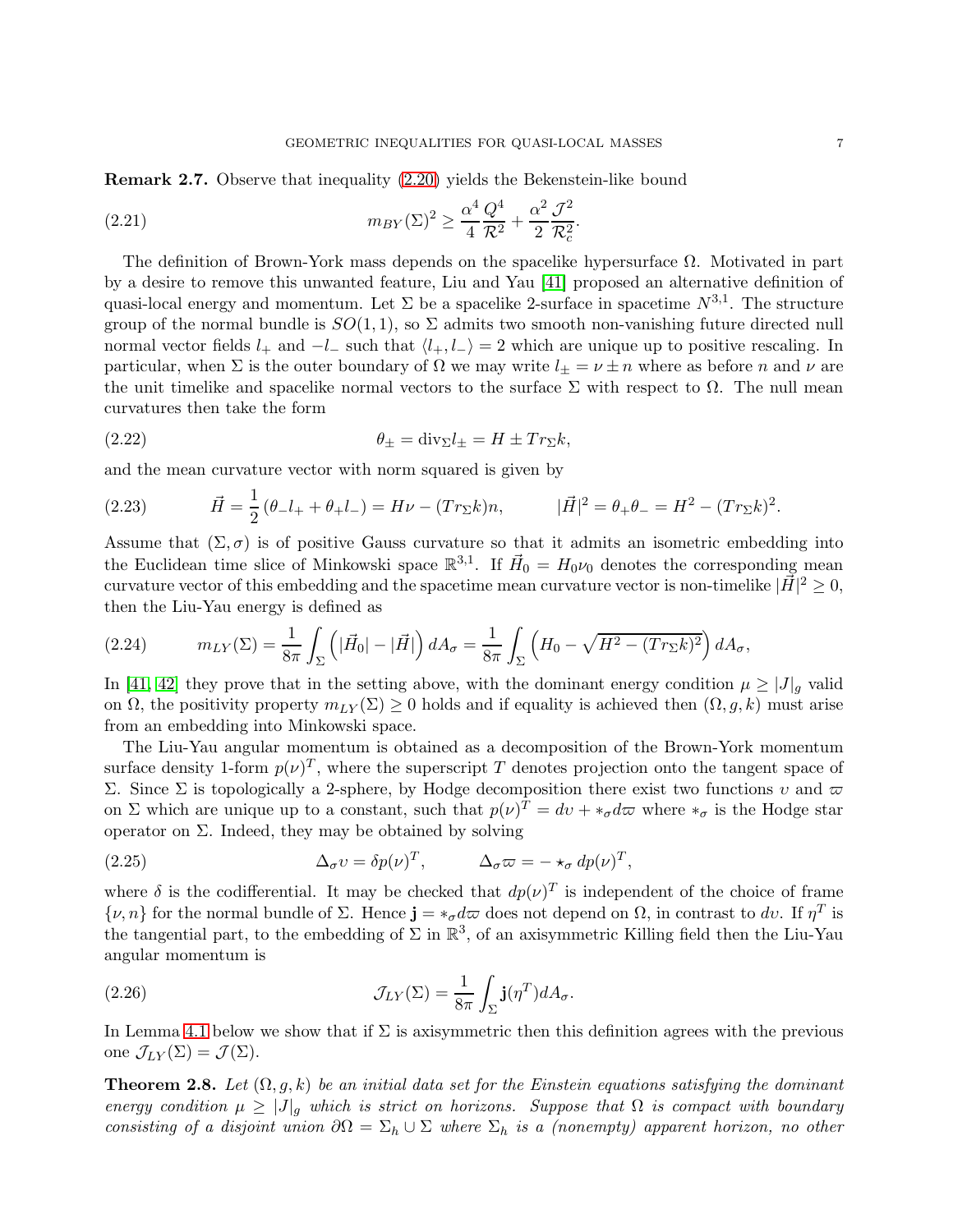closed apparent horizons are present, and the single component  $\Sigma$  is untrapped with positive Gauss curvature, then there exists a nonzero positive constant  $\gamma$  independent of horizon area such that

<span id="page-7-0"></span>(2.27) 
$$
m_{LY}(\Sigma) \geq \frac{\gamma}{1+\gamma} \sqrt{\frac{|\Sigma_h|}{4\pi}}.
$$

Moreover, if in addition the enhanced energy condition  $\mu_{EM} \geq |J_{EM}|_g$  holds,  $(\Omega, g, k, E, B)$  and  $\partial\Omega$ are axially symmetric, and  $\Sigma_h$  is stable in the sense of apparent horizons then

<span id="page-7-1"></span>(2.28) 
$$
m_{LY}(\Sigma) \ge \frac{\gamma}{1+\gamma} \left( \sum_{i=1}^I \sqrt{(Q_h^i)^4 + 4(\mathcal{J}_h^i)^2} \right)^{\frac{1}{2}}.
$$

Remark 2.9. Inequality [\(2.27\)](#page-7-0) is a Penrose-like inequality for the Liu-Yau energy, whereas [\(2.28\)](#page-7-1) is akin to a localized version of the ADM mass-angular momentum-charge inequality which has so far only been established in the maximal case [\[16,](#page-34-11) [18,](#page-34-10) [39,](#page-35-19) [55\]](#page-35-20). Furthermore, inequality [\(2.28\)](#page-7-1) holds without the assumption of axisymmetry if the angular momentum contribution from the right-hand side is dropped, while the stability hypothesis can be removed if  $\Sigma_h$  has only one component [\[2,](#page-34-12) [22\]](#page-34-13). The constant  $\gamma$  is invariant under rescalings of the metric and hence independent of  $|\Sigma_h|$ . Defined in [\(6.24\)](#page-27-0), it is based on a Dirichlet energy and may be thought of as a type of capacity associated with  $\Omega$ . Lastly the hypothesis of a strict dominant energy condition on horizons may be removed in many circumstances by using the localized perturbations of Corvino and Huang [\[17\]](#page-34-14).

The above result can be improved in the case when the horizon has a single component to obtain a localized Penrose-like inequality in the spirit of  $(1.4)$ , since the square of the  $\eta$ -orbit circumference  $\mathcal{C}^2$  has the units of area. We will make use of the condition

<span id="page-7-2"></span>
$$
(2.29) \t\t \eta \wedge d\eta = 0,
$$

which from Frobenius' theorem guarantees that the Killing field  $\eta$  is hypersurface orthogonal.

<span id="page-7-4"></span>**Theorem 2.10.** Let  $(\Omega, g, k, E, B)$  be an axisymmetric initial data set for the Einstein-Maxwell equations satisfying [\(2.29\)](#page-7-2),  $J(\eta) = 0$ , and the energy condition  $\mu_{EM} \geq |J|_q$  which is strict on horizons. Suppose that  $\Omega$  is compact with axisymmetric boundary consisting of a disjoint union  $\partial\Omega = \Sigma_h \cup \Sigma$  where  $\Sigma_h$  is a single component (nonempty) apparent horizon, no other closed apparent horizons are present, and the single component  $\Sigma$  is untrapped with positive Gauss curvature, then there exists a nonzero positive constant  $\lambda$  independent of horizon area such that

<span id="page-7-3"></span>(2.30) 
$$
m_{LY}(\Sigma)^2 \ge \left(\frac{\gamma}{1+\gamma}\sqrt{\frac{|\Sigma_h|}{4\pi}} + \lambda\sqrt{\frac{\pi}{|\Sigma_h|}}Q^2\right)^2 + \frac{\lambda\gamma}{1+\gamma}\frac{8\pi^2\mathcal{J}^2}{\mathcal{C}^2},
$$

where  $\gamma$  is as in Theorem [2.8.](#page-6-1) Moreover, the same inequality holds without the assumption of axisymmetry if the contribution from angular momentum is removed.

**Remark 2.11.** The constant  $\lambda$  given in [\(7.8\)](#page-30-0) is invariant under rescalings of the metric, and hence is independent of horizon area. It is defined via the largest area in an inverse mean curvature flow within  $\Omega$ . Furthermore inequality [\(2.30\)](#page-7-3) implies a Bekenstein-like bound

(2.31) 
$$
m_{LY}(\Sigma)^2 \geq \lambda_*^2 \frac{Q^4}{4\mathcal{R}^2} + \frac{2\lambda\gamma}{1+\gamma} \frac{\mathcal{J}^2}{\mathcal{R}_c^2},
$$

where R is the area radius of  $\Sigma$ ,  $\mathcal{R}_c$  is the circumference radius of  $\Omega$ , and  $\lambda_* = \lambda \sqrt{|\Sigma|/|\Sigma_h|}$ .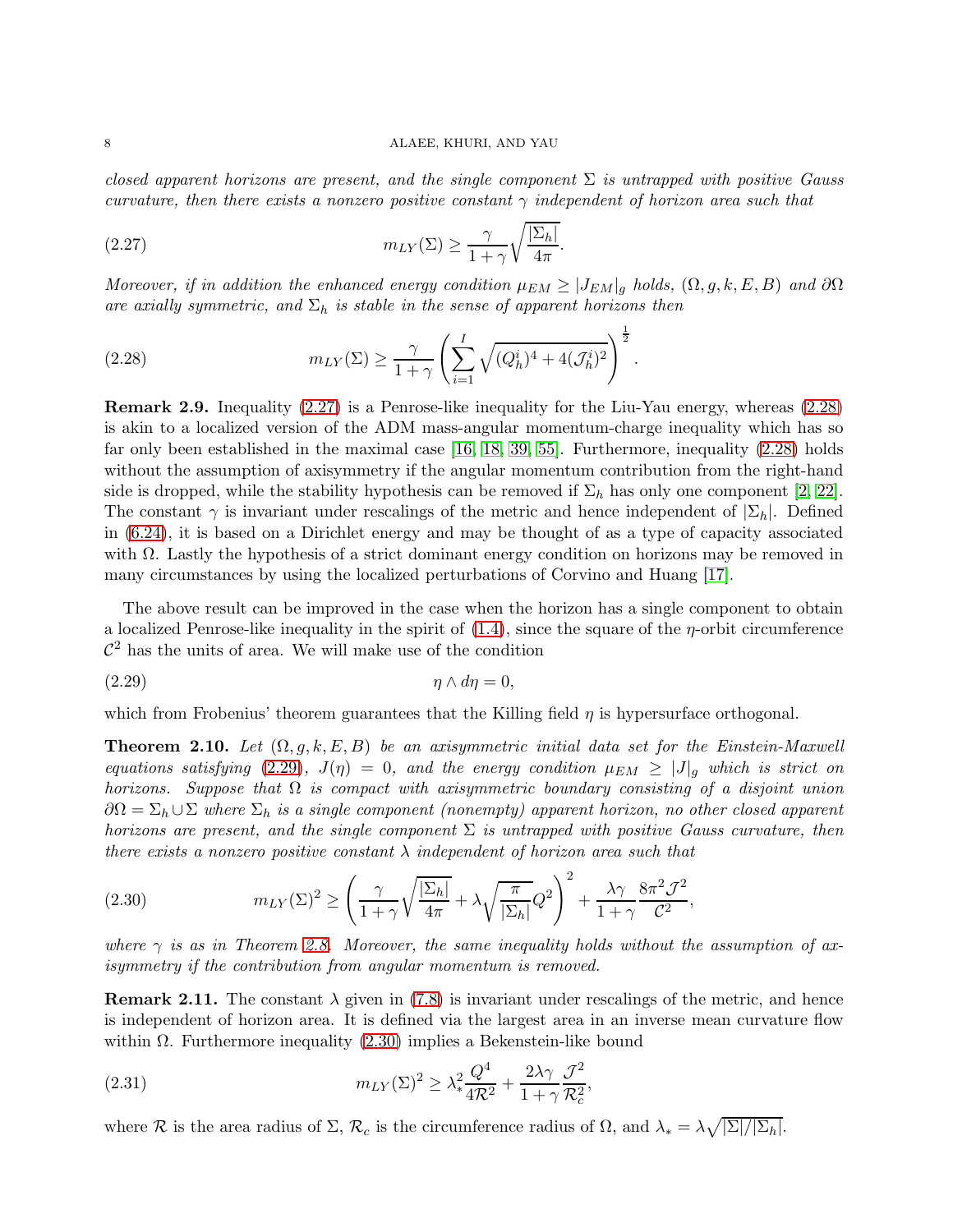O'Murchadha, Szabados, and Tod [\[49\]](#page-35-21) showed that there are examples of spacelike 2-surfaces  $\Sigma \subset \mathbb{R}^{3,1}$  with positive Gauss curvature and spacelike mean curvature vector, but with  $m_{LY}(\Sigma) > 0$ . This shows that the Liu-Yau mass/energy is 'too positive', because an optimal quasi-local mass should vanish for surfaces in Minkowski space. In order to rectify this issue, Wang and Yau introduced a new definition of quasi-local mass/energy in [\[60,](#page-36-4) [61\]](#page-36-1) using Hamilton-Jacobi analysis and the notion of optimal isometric embeddings.

Let  $\Sigma \hookrightarrow N^{3,1}$  be a compact spacelike 2-surface in spacetime with induced metric  $\sigma$ , and let  ${e_3, e_4}$  be an orthonormal frame for its normal bundle where  $e_3$  is spacelike and  $e_4$  is future-directed timelike. Then the connection 1-form of the normal bundle in this gauge is given by

(2.32) 
$$
\alpha_{e_3}(\cdot) = \langle^N \nabla_{(\cdot)} e_3, e_4 \rangle.
$$

The Wang-Yau data set consists of  $\Sigma$  together with the triple  $(\sigma, |\vec{H}|, \alpha)$ . Now let  $\tau$  be a time function on  $\Sigma$  satisfying the convexity condition

<span id="page-8-0"></span>(2.33) 
$$
(1+|\nabla \tau|^2) K_{\hat{\sigma}} = K_{\Sigma} + (1+|\nabla \tau|^2)^{-1} \det(\nabla^2 \tau) > 0,
$$

where  $K_{\hat{\sigma}}$  is the Gauss curvature of  $\hat{\sigma} = \sigma + d\tau^2$ . By the Nirenberg/Pogorelov theorem there exists a unique (up to rigid motion) isometric embedding into  $\mathbb{R}^3$ , and from this one obtains an isometric embedding  $\iota : \Sigma \hookrightarrow \mathbb{R}^{3,1}$ . The time function on  $\iota(\Sigma)$  is then given by  $\tau = -\langle T_0, \iota \rangle$ , where  $T_0$  is the designated future timelike unit Killing field on  $\mathbb{R}^{3,1}$ . The projection of the embedding to the  $\mathbb{R}^3$ which is orthogonal to  $T_0$  will be denoted by  $(\Sigma, \hat{\sigma})$ , and its mean curvature with respect to the outer normal will be labeled  $\hat{H}_0$ ; the mean curvature vector of  $\iota(\Sigma)$  will be denoted  $\vec{H}_0$ .

Let  $\{\bar{e}_3,\bar{e}_4\}$  be the unique orthonormal frame for the normal bundle of  $\Sigma$  in  $N^{3,1}$  such that  $\bar{e}_3$  is spacelike,  $\bar{e}_4$  is future-directed timelike, and

(2.34) 
$$
\langle \vec{H}, \vec{e}_3 \rangle > 0, \qquad \langle \vec{H}, \vec{e}_4 \rangle = \frac{-\Delta \tau}{\sqrt{1 + |\nabla \tau|^2}}.
$$

The Wang-Yau energy with respect to the observer determined by the embedding and time function is defined to be

<span id="page-8-2"></span>(2.35) 
$$
E_{WY}(\Sigma,\iota,\tau) = \frac{1}{8\pi} \int_{\Sigma} (\mathfrak{H}_0 - \mathfrak{H}) dA_{\sigma},
$$

where the *generalized* mean curvature is

(2.36) 
$$
\mathfrak{H} = \sqrt{1+|\nabla\tau|^2}\langle\vec{H},\vec{e}_3\rangle - \alpha_{\vec{e}_3}(\nabla\tau),
$$

and if  $\vec{H}_0$  is spacelike then  $\mathfrak{H}_0 = \sqrt{1 + |\nabla \tau|^2} \hat{H}_0$ . If  $\tau = 0$  it is clear that this definition agrees with the Liu-Yau energy. Moreover if  $\Sigma$  lies in Minkowski space then  $\mathfrak{H}_0 = \mathfrak{H}$ , so that the Wang-Yau energy vanishes. This rectifies the issue found in [\[49\]](#page-35-21) for the Liu-Yau energy. It should be pointed out that the choice of gauge  $\{\bar{e}_3, \bar{e}_4\}$  for the normal bundle minimizes the surface Hamiltonian [\[61,](#page-36-1) Section 2. Namely, if  $\{e_3, e_4\}$  is any other oriented orthonormal frame of the normal bundle, and  $\vec{H}$ is spacelike then

<span id="page-8-1"></span>(2.37) 
$$
\int_{\Sigma} \mathfrak{H}(e_3, e_4) dA_{\sigma} \geq \int_{\Sigma} \mathfrak{H}(\bar{e}_3, \bar{e}_4) dA_{\sigma}.
$$

The surface  $\Sigma$  and time function  $\tau$  are said to be *admissible* if the convexity condition [\(2.33\)](#page-8-0) is satisfied,  $\Sigma$  arises as the untrapped boundary of a spacelike hypersurface  $(\Omega, g, k) \hookrightarrow N^{3,1}$ , and the generalized mean curvature is positive  $\mathfrak{H}(e'_3, e'_4) > 0$  for the normal bundle frame  $\{e'_3, e'_4\}$  determined by the solution of Jang's equation, see Definition 5.1 of [\[61\]](#page-36-1). For admissible sets it is proven in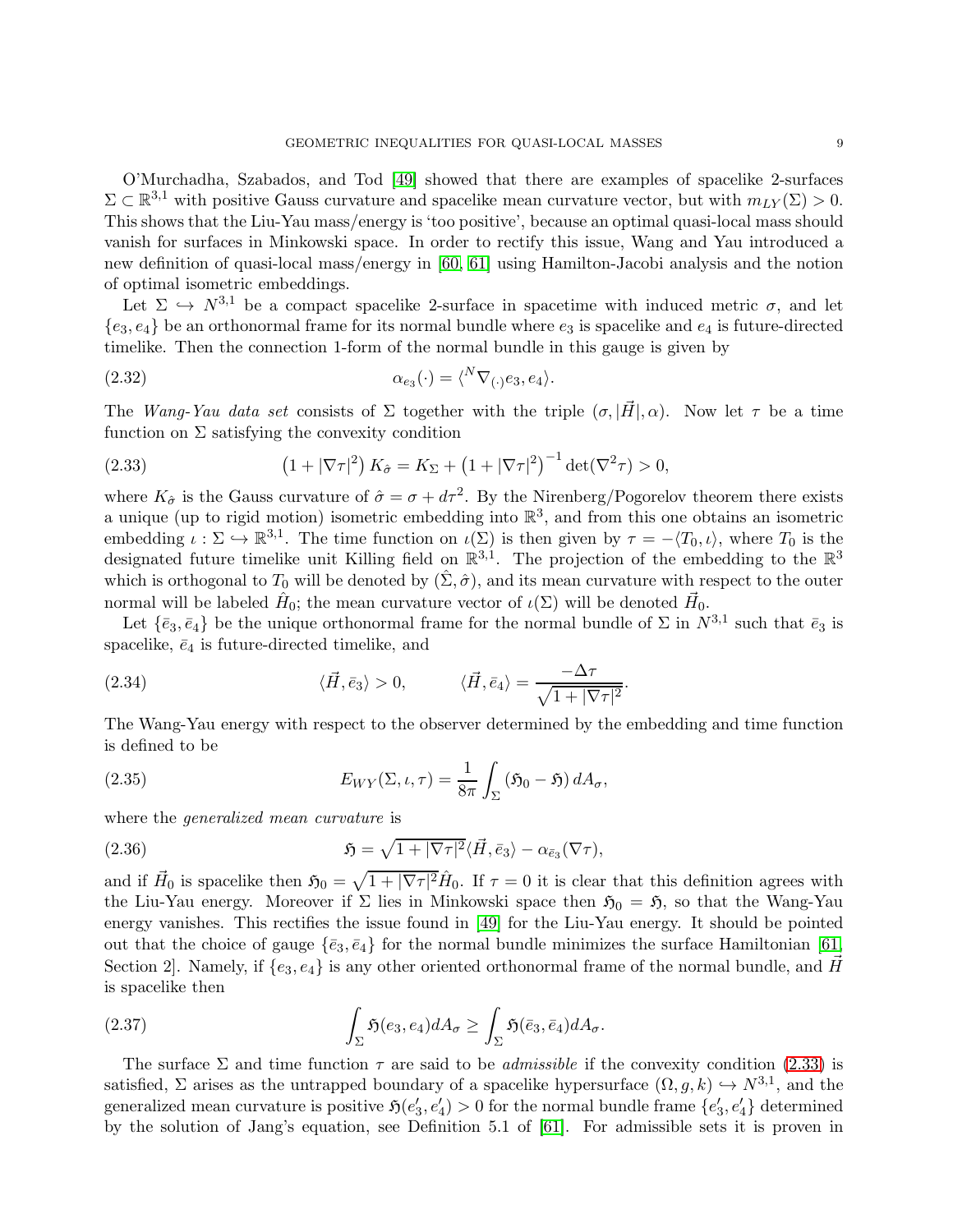[\[60,](#page-36-4) [61\]](#page-36-1) that the energy is always nonnegative  $E_{WY}(\Sigma, \iota, \tau) \geq 0$ . Furthermore, if the energy vanishes then the initial data  $(\Omega, q, k)$  arises from an embedding into Minkowski space.

In analogy with special relativity, the Wang-Yau mass is defined as the infimum of energy over all admissible observers  $(\iota, \tau)$ . To facilitate this the energy may be rewritten as

(2.38) 
$$
E_{WY}(\Sigma,\iota,\tau) = \frac{1}{8\pi} \int_{\Sigma} (\varrho + \sigma(\mathfrak{j}, \nabla \tau)) dA_{\sigma},
$$

where

$$
(2.39)\ \varrho=\frac{\sqrt{|\vec{H}_0|^2+\frac{(\Delta\tau)^2}{1+|\nabla\tau|^2}}-\sqrt{|\vec{H}|^2+\frac{(\Delta\tau)^2}{1+|\nabla\tau|^2}}}{\sqrt{1+|\nabla\tau|^2}},\qquad \mathfrak{j}=\varrho\nabla\tau-\nabla\sinh^{-1}\left(\frac{\varrho\Delta\tau}{|\vec{H}_0||\vec{H}|}\right)+\alpha_{\vec{H}_0}-\alpha_{\vec{H}},
$$

and  $\vec{H}_0$  is the mean curvature vector associated with  $\iota(\Sigma) \subset \mathbb{R}^{3,1}$  which is assumed to be spacelike. The Euler-Lagrange equation then becomes

(2.40) divσj = 0,

and when coupled with the isometric embedding equation

$$
\langle d\iota, d\iota \rangle_{\mathbb{R}^{3,1}} = \sigma,
$$

this becomes the *optimal isometric embedding system*. Thus, a critical point of the Wang-Yau energy corresponds to an optimal isometric embedding. If the infimum is achieved then the Wang-Yau mass is given by

(2.42) 
$$
m_{WY}(\Sigma) = \frac{1}{8\pi} \int_{\Sigma} \varrho dA_{\sigma}.
$$

In general the optimal isometric embedding may not be unique, but as shown in [\[12\]](#page-34-15) it is unique locally if  $\rho > 0$ . Furthermore, nonnegativity of the energy as discussed above implies nonnegativity of the mass, and the mass is zero for surfaces in Minkowski space.

The optimal isometric embedding gives the 'best match' to the physical surface data  $(\Sigma, \sigma, |\vec{H}|, \alpha)$ . This optimal reference surface can then be used to define other conserved quantities such as quasi-local angular momentum [\[13\]](#page-34-9). Let  $\eta$  denote a Killing field generating the axisymmetry in  $\mathbb{R}^{3,1}$ , then the Chen-Wang-Yau angular momentum [\[14\]](#page-34-16) for an optimal isometric embedding is

(2.43) 
$$
\mathcal{J}_{CWY}(\Sigma,\iota,\tau) = \frac{1}{8\pi} \int_{\Sigma} \left( \varrho \langle \eta, T_0 \rangle + \mathfrak{j}(\eta^T) \right) dA_{\sigma}.
$$

As shown in [\[13,](#page-34-9) Proposition 6.1], if the spacetime  $N^{3,1}$  and surface are axially symmetric then

(2.44) 
$$
\mathcal{J}_{CWY}(\Sigma, \iota, \tau) = \mathcal{J}(\Sigma).
$$

Moreover, it is shown in [\[12,](#page-34-15) Theorem 3] that if the surface  $\Sigma$  has positive Gauss curvature, and  $\tau = 0$  is a solution of the optimal isometric embedding equation with  $|\vec{H}_0| > |\vec{H}| > 0$ , then  $\tau = 0$ minimizes the Wang-Yau energy among axisymmetric time functions with  $K_{\hat{\sigma}} > 0$ . It is possible then in this situation that the Liu-Yau energy is the minimizer of Wang-Yau energy, in which case Theorems [2.8](#page-6-1) and [2.10](#page-7-4) would also hold for the Wang-Yau mass. With a different approach we are able to establish such lower bounds for general admissible  $\tau$ .

<span id="page-9-0"></span>**Theorem 2.12.** Let  $(\Sigma, \sigma, |\vec{H}|, \alpha)$  be a Wang-Yau data set arising from a spacetime  $N^{3,1}$ , with optimal isometric embedding  $(\iota, \tau)$ . Assume that  $\Sigma$  and  $\tau$  are admissible, and let  $(\Omega, g, k) \hookrightarrow N^{3,1}$  be the bounding spacelike hypersurface. Suppose that  $(\Omega, g, k)$  satisfies the dominant energy condition  $\mu \geq |J|_q$  which is strict on horizons, is compact with boundary consisting of a disjoint union  $\partial\Omega =$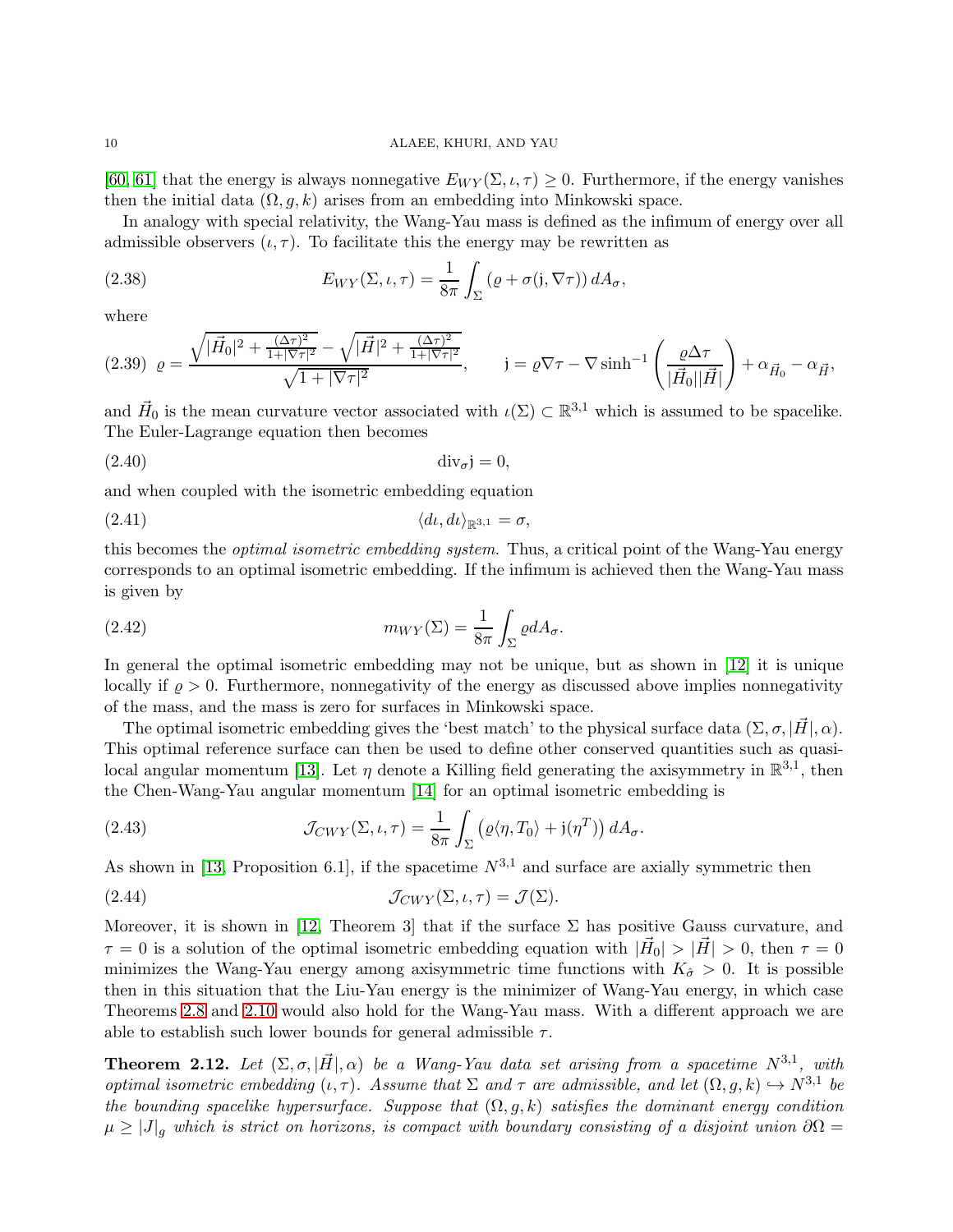$\Sigma_h \cup \Sigma$  where  $\Sigma_h$  is a (nonempty) apparent horizon, and no other closed apparent horizons are present, then there exists a nonzero positive constant  $\gamma$  independent of horizon area such that

(2.45) 
$$
m_{WY}(\Sigma) \geq \frac{\gamma}{1+\gamma} \sqrt{\frac{|\Sigma_h|}{4\pi}}.
$$

Moreover, if in addition the enhanced energy condition  $\mu_{EM} \geq |J_{EM}|_g$  holds,  $(\Omega, g, k, E, B)$  and  $\partial\Omega$ are axially symmetric, and  $\Sigma_h$  is stable in the sense of apparent horizons then

(2.46) 
$$
m_{WY}(\Sigma) \ge \frac{\gamma}{1+\gamma} \left( \sum_{i=1}^{I} \sqrt{(Q_h^i)^4 + 4(\mathcal{J}_h^i)^2} \right)^{\frac{1}{2}}.
$$

The constant  $\gamma$  here, as well as that of  $\lambda$  in the next result, are defined analogously with those of Theorems [2.8](#page-6-1) and [2.10.](#page-7-4) Furthermore, as with the Liu-Yau energy bounds this can be improved in the case when the horizon has a single component to obtain a localized Penrose-like inequality in the spirit of  $(1.4)$ .

<span id="page-10-1"></span>**Theorem 2.13.** Let  $(\Sigma, \sigma, |\vec{H}|, \alpha)$  be a Wang-Yau data set arising from a spacetime  $N^{3,1}$ , with optimal isometric embedding  $(\iota, \tau)$ . Assume that  $\Sigma$  and  $\tau$  are admissible, and let  $(\Omega, g, k, E, B) \hookrightarrow$  $N^{3,1}$  be the bounding spacelike hypersurface. Suppose that  $(\Omega, g, k, E, B)$  is axisymmetric, satisfies [\(2.29\)](#page-7-2) and  $J(\eta) = 0$  along with the energy condition  $\mu_{EM} \geq |J|_g$  which is strict on horizons, is compact with axisymmetric boundary consisting of a disjoint union  $\partial\Omega = \Sigma_h \cup \Sigma$  where  $\Sigma_h$  is a single component (nonempty) apparent horizon, and no other closed apparent horizons are present, then there exists a nonzero positive constant  $\lambda$  independent of horizon area such that

(2.47) 
$$
m_{WY}(\Sigma)^2 \ge \left(\frac{\gamma}{1+\gamma}\sqrt{\frac{|\Sigma_h|}{4\pi}} + \lambda \sqrt{\frac{\pi}{|\Sigma_h|}}Q^2\right)^2 + \frac{\lambda \gamma}{1+\gamma} \frac{8\pi^2 \mathcal{J}^2}{\mathcal{C}^2}.
$$

<span id="page-10-0"></span>Moreover, the same inequality holds without the assumption of axisymmetry if the contribution from angular momentum is removed.

# 3. Review of the Proofs of Shi-Tam, Liu-Yau, and Wang-Yau

Various elements of the proofs of positivity for the three quasi-local masses will be utilized to establish the results stated in the previous section. Here we outline the proofs and discuss the primary tools that will be employed later.

**The Shi-Tam Proof** [\[56\]](#page-35-9). Let  $(\Omega, g)$  be a Riemannian manifold with nonnegative scalar curvature and single component boundary  $\partial\Omega = \Sigma$  of positive Gauss K and mean curvature H. The arguments below easily work for a boundary with several components, however for simplicity of discussion we restrict to a single component. By the Weyl embedding theorem  $\Sigma$  isometrically embeds uniquely in  $\mathbb{R}^3$ . The image will be labeled  $\Sigma_0$  with Gauss curvature  $K_0 = K$  and mean curvature  $H_0 > 0$ . Consider the unit normal flow  $\{\Sigma_r\}_{r\in[0,\infty)}$  emanating outward from  $\Sigma_0$ , so that the Euclidean metric on the exterior region  $M_+ = [0, \infty) \times \Sigma_0$  is given by  $dr^2 + \sigma_r$ , where  $\sigma_r$  is the induced metric on the leaf  $\Sigma_r$ . Construct now a new (asymptotically flat) metric

.

$$
(3.1) \t\t\t g_{+} = u^2 dr^2 + \sigma_r
$$

on  $M_+$ , in which the function  $u : M_+ \to \mathbb{R}_+$  satisfies the parabolic initial value problem

(3.2) 
$$
\begin{cases} H_r \frac{\partial u}{\partial r} = u^2 \Delta_r u + K_r (u - u^3) & \text{on} \quad M_+ \\ u(0, x) = u_0(x) \end{cases}
$$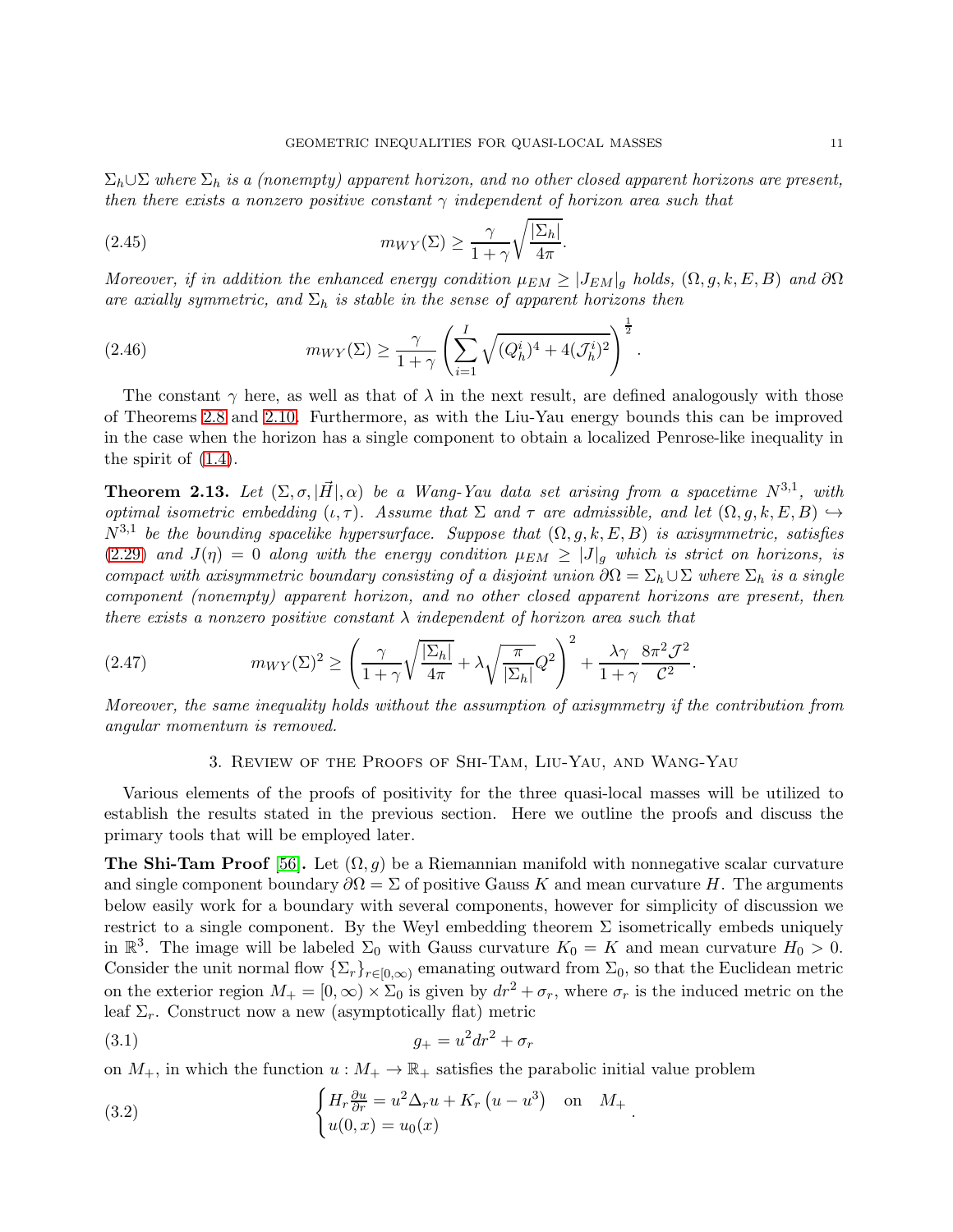Here  $\Delta_r$ ,  $K_r$ , and  $H_r$  are the Laplacian, Gauss, and mean curvatures with respect to  $\sigma_r$ . This equation guarantees that the scalar curvature of  $g_+$  vanishes  $R_{g_+} = 0$ , and if  $u_0 = H_0/H$  then the mean curvature of  $\partial M_+$  is H. Furthermore, since the Gauss curvatures  $K_r$  are positive the function of  $r$  given by

$$
\frac{1}{8\pi} \int_{\Sigma_r} H_r\left(1 - u^{-1}\right) dA_{\sigma_r}
$$

is nonincreasing. It also converges to the ADM mass **m** of  $g_+$  as  $r \to \infty$  and agrees with the Brown-York mass of  $\Sigma$  at  $r = 0$ , hence

(3.4) mBY (Σ) ≥ m.

It remains to show that the ADM mass is nonnegative. This, however, follows due to the fact that there is a nonnegative scalar curvature fill-in for  $(M_+, g_+)$ , namely  $(\Omega, g)$ . More precisely, the positive mass theorem holds [\[46,](#page-35-22) [56\]](#page-35-9) for the composite manifold  $(\Omega \cup M_+, g \cup g_+)$  as both sides are of nonnegative scalar curvature, and the induced metrics as well as the mean curvatures agree along the gluing surface  $\Sigma$ .

**The Liu-Yau Proof** [\[41,](#page-35-3) [42\]](#page-35-18). Consider a compact initial data set  $(\Omega, g, k)$ . Even when this satisfies the dominant energy condition  $\mu \geq |J|_q$ , it may not have nonnegative scalar curvature and this is an impediment to applying the techniques of Shi-Tam discussed above. Thus, the idea is to deform to nonnegative scalar curvature while preserving the induced metric on the boundary. This may be achieved, as in the case of the spacetime positive mass theorem [\[53\]](#page-35-10), through a two step procedure. The first step is the Jang deformation  $g \to \bar{g} = g + df^2$  where  $f : \Omega \to \mathbb{R}$  is a solution of the Jang equation

<span id="page-11-0"></span>(3.5) 
$$
\begin{cases} \left(g^{ij} - \frac{f^i f^j}{1 + |\nabla f|^2_g}\right) \left(\frac{\nabla_{ij} f}{\sqrt{1 + |\nabla f|^2_g}} - k_{ij}\right) = 0 & \text{in } \Omega\\ f = \tau & \text{on } \partial\Omega \end{cases}
$$

with  $f^i = g^{ij} f_j$ , the covariant derivative  $\nabla$  is with respect to g, and  $\tau = 0$ . The boundary condition guarantees that the induced metrics from g and the Jang metric  $\bar{g}$  agree. Moreover the equation implies that the scalar curvature of the Jang metric is weakly nonnegative, that is

<span id="page-11-1"></span>(3.6) 
$$
\bar{R} = 2(\mu - J(w)) + |h - k|_{\bar{g}}^2 + 2|X|_{\bar{g}}^2 - 2\text{div}_{\bar{g}}X \ge 2|X|_{\bar{g}} - 2\text{div}_{\bar{g}}X,
$$

where h is second fundamental form of the graph  $t = f(x)$  in the product manifold  $(\Omega \times \mathbb{R}, g + dt^2)$ , and  $w, X$  are 1-forms given by

(3.7) 
$$
h_{ij} = \frac{\nabla_{ij} f}{\sqrt{1 + |\nabla f|_g^2}}, \qquad w_i = \frac{f_i}{\sqrt{1 + |\nabla f|_g^2}}, \qquad X_i = \frac{f^j}{\sqrt{1 + |\nabla f|_g^2}} (h_{ij} - k_{ij}).
$$

The Jang scalar curvature has a sufficient nonnegativity property that it allows for a solution  $u > 0$ of the zero scalar curvature equation

.

(3.8) 
$$
\begin{cases} \Delta_{\bar{g}}u - \frac{1}{8}\bar{R}u = 0 & \text{in } \Omega\\ u = 1 & \text{on } \partial\Omega \end{cases}
$$

The conformal metric  $\tilde{g} = u^4 \bar{g}$  then has zero scalar curvature and its induced boundary metric agrees with that of g. The mean curvature of the boundary  $H = H + 4\partial_{\bar{\nu}}u$  with respect to the conformal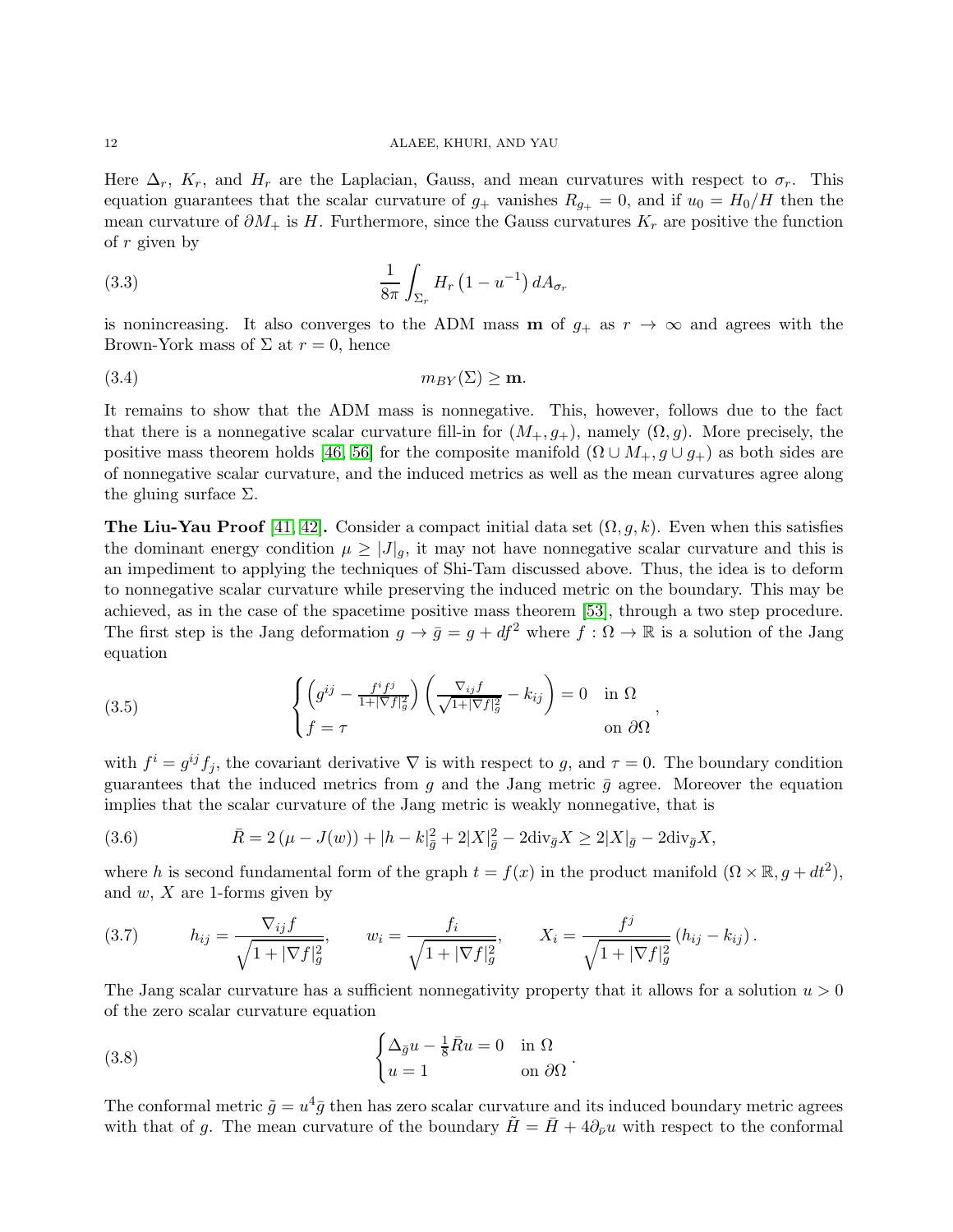metric may not be positive but it does satisfy

(3.9) 
$$
\int_{\partial\Omega} \tilde{H} dA_{\sigma} \ge \int_{\partial\Omega} \left( \bar{H} - X(\bar{\nu}) \right) dA_{\sigma},
$$

and a computation [\[63,](#page-36-5) Section 5] shows that

(3.10) 
$$
\bar{H} - X(\bar{\nu}) \geq |\vec{H}| > 0,
$$

where  $\bar{H}$  and  $\bar{\nu}$  are the mean curvature and unit normal of the boundary with respect to  $\bar{q}$ . Thus, assuming that the boundary Gauss curvature is positive, one may construct an asymptotically flat outer manifold  $(M_+, \tilde{g}_+)$  of zero scalar curvature following the Shi-Tam approach with mean curvature at  $\partial M_+$  given by  $H_+ = \bar{H} - X(\bar{\nu})$ . Although the mean curvature  $\bar{H}$  of the inner manifold  $(\Omega, \tilde{g})$ does not necessarily agree with that of the outer manifold, it is shown nevertheless that the ADM mass  $\tilde{\mathbf{m}}$  of the composite  $(\Omega \cup M_+, \tilde{g} \cup \tilde{g}_+)$  is nonnegative using Witten's spinor proof. Therefore, as in the Shi-Tam proof

(3.11) 
$$
m_{LY}(\Sigma) \geq \frac{1}{8\pi} \int_{\Sigma} \left( H - \left( \bar{H} - X(\bar{\nu}) \right) \right) dA_{\sigma} \geq \tilde{\mathbf{m}} \geq 0.
$$

The Wang-Yau Proof [\[60,](#page-36-4) [61\]](#page-36-1). The Wang-Yau proof is an extension of the Liu-Yau method to the case when  $\tau$  is nontrivial, although it forgoes the second step of conformal deformation. Let  $(\Sigma, \sigma, |H|, \alpha)$  be a Wang-Yau data set. If the time function  $\tau$  is admissible with  $\Sigma$  then there is a compact spacelike hypersurface  $(\Omega, g, k) \hookrightarrow N^{3,1}$  such that  $\partial \Omega = \Sigma$ . Admissibility also guarantees that the projection  $(\hat{\Sigma}, \hat{\sigma})$  to  $\mathbb{R}^3$ , of the isometric embedding  $\iota : \Sigma \hookrightarrow \mathbb{R}^{3,1}$ , has positive Gauss curvature  $K_{\hat{\sigma}} > 0$ , and in addition that the generalized mean curvature is positive

(3.12) 
$$
\mathfrak{H}(e'_3, e'_4) > 0, \qquad e'_3 = \cosh \psi \nu + \sinh \psi n, \qquad \sinh \psi = \frac{\nu(f)}{\sqrt{1 + |\nabla f|_g^2}},
$$

where  $f$  is a solution of the Jang-Dirichlet problem  $(3.5)$ . Using the projection to Euclidean 3-space one may then construct an asymptotically flat zero scalar curvature outer manifold  $(M_+, \bar{g}_+)$  via the Shi-Tam procedure, with the mean curvature of  $\partial M_+$  given by  $(1+|\nabla\tau|^2)^{-\frac{1}{2}}\mathfrak{H}(e'_3,e'_4)$ . A computation shows that this agrees with the mean curvature quantity from the Jang equation, namely

(3.13) 
$$
\frac{\mathfrak{H}(e'_3, e'_4)}{\sqrt{1+|\nabla\tau|^2}} = \bar{H} - X(\bar{\nu}).
$$

This observation leads to nonnegativity of the ADM mass  $\bar{m}$  for the glued manifold  $(\Omega \cup M_+, \bar{g} \cup \bar{g}_+),$ again by following Witten's spinor argument. It then follows from the Shi-Tam monotonicity that

(3.14) 
$$
E_{WY}(\Sigma,\iota,\tau) \geq \frac{1}{8\pi} \int_{\hat{\Sigma}} \left( \hat{H}_0 - \frac{\mathfrak{H}(e'_3,e'_4)}{\sqrt{1+|\nabla\tau|^2}} \right) dA_{\hat{\sigma}} \geq \bar{\mathbf{m}} \geq 0,
$$

<span id="page-12-0"></span>where in the first inequality on the left [\(2.37\)](#page-8-1) was used. It immediately follows that the mass, as the infimum of energy, is also nonnegative.

### 4. Brown-York Mass, Angular Momentum, and Charge Inequalities

The four definitions, discussed in Section [2,](#page-2-0) of angular momentum of the 2-surface  $\Sigma$  all agree in the axisymmetric regime, and correspond to the associated Komar integral

(4.1) 
$$
\mathcal{J}_K(\Sigma) = -\frac{1}{8\pi} \int_{\Sigma} \star_N d\eta.
$$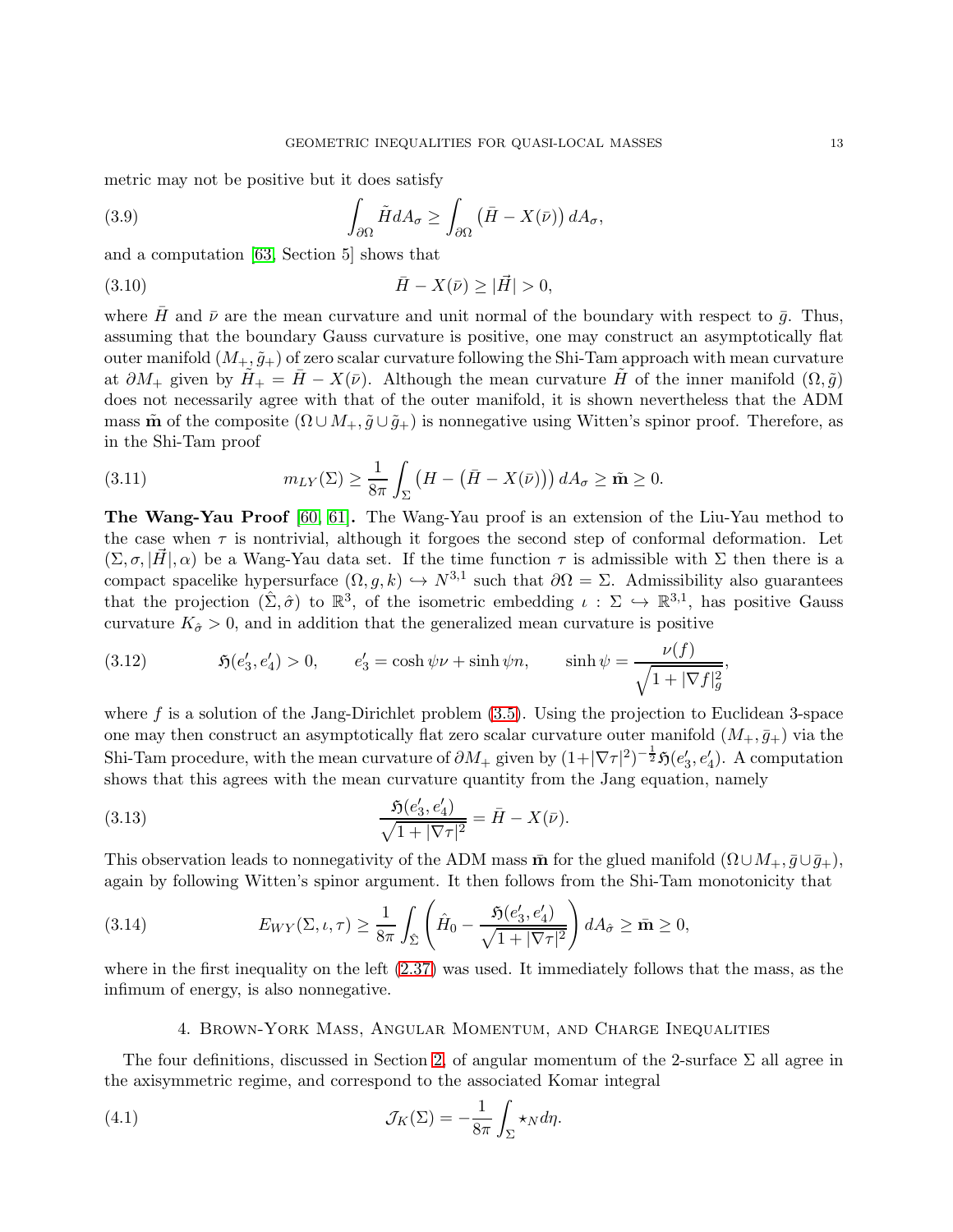Most of the statements in the next lemma may be found in various places throughout the literature, with assorted hypotheses. We combine them here in one result (with minimal hypotheses) for convenience, and bring them into the setting of the current paper.

<span id="page-13-0"></span>**Lemma 4.1.** Let  $\Sigma$  be an axially symmetric spacelike 2-surface in spacetime  $N^{3,1}$ , and denote the rotational Killing field by η.

- (1) If  $\Sigma$  arises as the boundary of a spacelike hypersurface  $(\Omega, g, k) \hookrightarrow N^{3,1}$ , and  $p(\nu)^T$  is invariant under the action of  $\eta$ , then  $\mathcal{J}_{BY}(\Sigma) = \mathcal{J}_{LY}(\Sigma) = \mathcal{J}(\Sigma)$ . If in addition the spacetime is axisymmetric, then these quantities agree with  $\mathcal{J}_K(\Sigma)$ .
- (2) Let  $\iota : \Sigma \hookrightarrow \mathbb{R}^{3,1}$  be an axisymmetric optimal isometric embedding with time function  $\tau =$  $-\langle T_0, \iota \rangle$ . If  $N^{3,1}$  is axisymmetric then  $\mathcal{J}_{CWY}(\Sigma, \iota, \tau) = \mathcal{J}(\Sigma) = \mathcal{J}_K(\Sigma)$ .

*Proof.* Since  $\Sigma$  is axisymmetric,  $\eta^T = \eta$ . Thus on  $\Sigma$  we have

(4.2) 
$$
p(\eta, \nu) = k(\eta, \nu) = \langle N \nabla_{\eta} n, \nu \rangle = -\langle n, {}^{N} \nabla_{\eta} \nu \rangle,
$$

and integrating produces  $\mathcal{J}_{BY}(\Sigma) = \mathcal{J}(\Sigma)$ . Furthermore, the invariance of  $p(\nu)^T$  under the action of  $\eta$  implies that  $\eta(v) = 0$ . Hence

(4.3) 
$$
\mathbf{j}(\eta^T) = \mathbf{j}(\eta) = p(\eta, \nu),
$$

and integrating produces  $\mathcal{J}_{LY}(\Sigma) = \mathcal{J}_{BY}(\Sigma)$ . In order to compute the Komar integrand let  $\epsilon$  be the volume form of  $N^{3,1}$  and set  $\epsilon_{\sigma} = dA_{\sigma}$ . Then in local coordinates on  $\Sigma$  we have

(4.4) 
$$
(\star_N d\eta)_{ab} = \epsilon_{abcd}{}^N \nabla^{[c} \eta^{d]} = \frac{1}{2} (\mathfrak{i}_{n} \mathfrak{i}_{\nu} \epsilon)_{ab} \left( {}^N \nabla^{\nu} \eta^{n} - {}^N \nabla^{n} \eta^{\nu} \right) = \langle {}^N \nabla_{\nu} \eta, n \rangle (\epsilon_{\sigma})_{ab},
$$

where i denotes interior product. Again the desired conclusion follows by integrating over  $\Sigma$ , and this concludes the proof of (1).

The statement (2) is proven in [\[13,](#page-34-9) Proposition 6.1]. To summarize, since the isometric embedding  $\iota$  is axisymmetric, the time function  $\tau$  is axisymmetric which implies that  $\eta$  is a symmetry of the projection  $\hat{\Sigma} \subset \mathbb{R}^3$ . It follows that  $\langle \eta, T_0 \rangle = 0$ . Moreover the first three terms of  $j(\eta)$  vanish immediately according to the hypotheses. Lastly  $\alpha_{\vec{H}}(\eta)$  may be expressed as  $\langle N \nabla_{\eta} e_3, e_4 \rangle$  for any oriented frame  ${e_3, e_4}$  of the normal bundle, since  $\eta$  is a Killing field. This shows that  $\mathcal{J}_{CWY}(\Sigma, \iota, \tau) = \mathcal{J}(\Sigma)$ .

The goal of this section is to establish Theorems [2.1,](#page-3-2) [2.4,](#page-5-2) and [2.6.](#page-5-4) One ingredient of the proof consists of an inequality relating horizon area to charge and angular momentum. This class of inequalities is motivated in part by black hole thermodynamics, particularly the desire for a nonnegative black hole temperature, and have been proven in generality for stable apparent horizons [\[10,](#page-34-17) [20,](#page-34-18) [26,](#page-34-19) [27\]](#page-34-20). Here we extend this result to the setting of asymptotically cylindrical ends. Let us first recall the relevant definitions. An asymptotically cylindrical end within an initial data set  $(\Omega, g, k, E, B)$  is a subset diffeomorphic to  $[1, \infty) \times S^2$  such that

<span id="page-13-1"></span>
$$
(4.5) \qquad |^{g_0} \nabla^{\ell} (g - g_0)|_{g_0} + |^{g_0} \nabla^{\bar{\ell}} (k - k_0)|_{g_0} + |E - E_0|_{g_0} + |B - B_0|_{g_0} = O\left(s^{-1}\right) \quad \text{as} \quad s \to \infty
$$

for  $\ell = 0, 1, 2$  and  $\bar{\ell} = 0, 1$ , where  $g_0 = \xi_0 (ds^2 + \sigma_0)$  in which  $\xi_0 > 0$ ,  $\sigma_0$  are a function and metric on  $S<sup>2</sup>$ , and the background data are invariant under radial translations

(4.6) 
$$
\mathfrak{L}_{\partial_s} g_0 = \mathfrak{L}_{\partial_s} k_0 = \mathfrak{L}_{\partial_s} E_0 = \mathfrak{L}_{\partial_s} B_0 = 0.
$$

The presence of  $\xi_0$  makes the background metric conformally cylindrical, and this generalized notion of asymptotically cylindrical ends is used to accommodate examples such as the extreme Kerr-Newman geometry.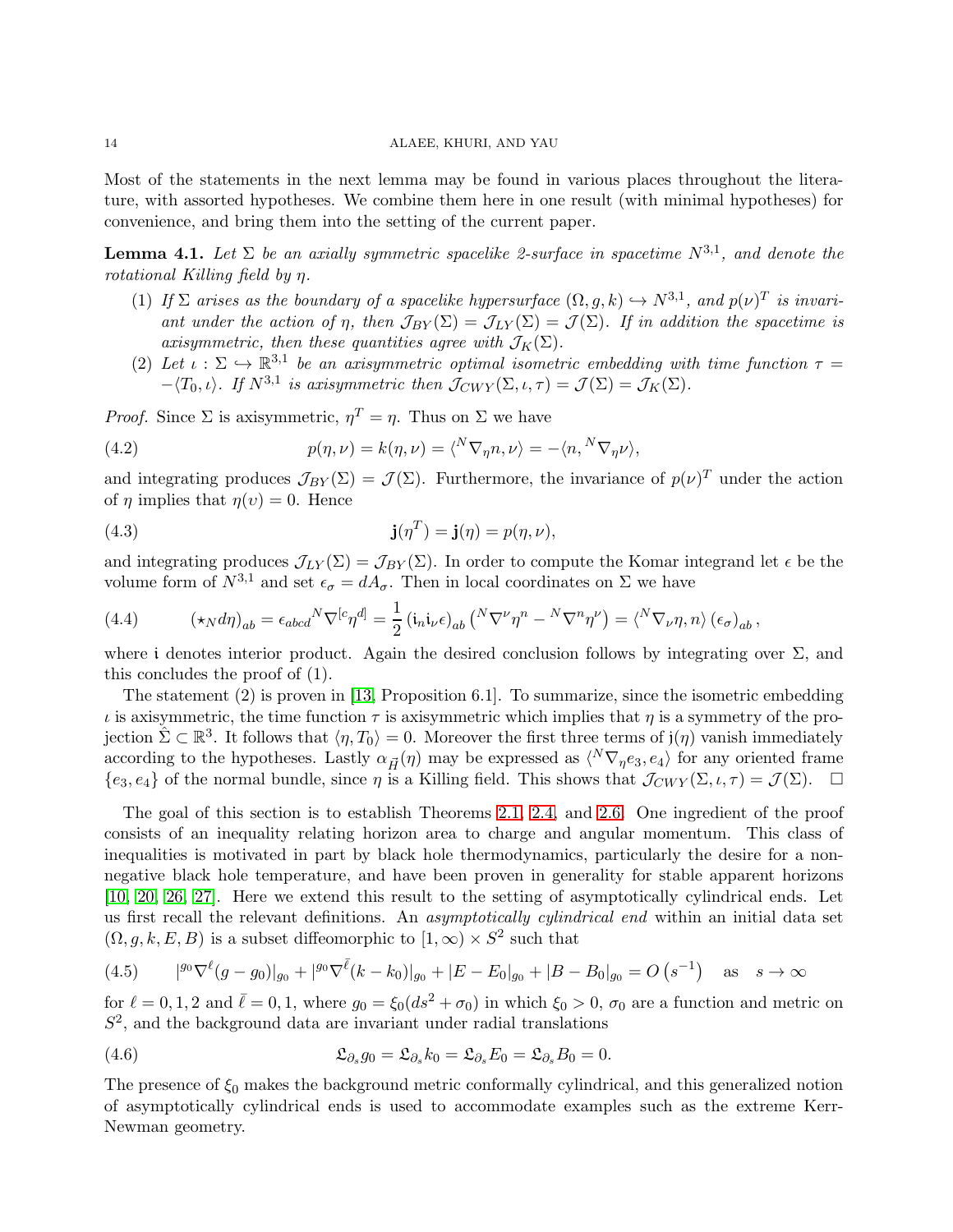Consider normal variations, inside  $\Omega$ , of a future apparent horizon  $(\Sigma, \sigma)$  with speed  $\varphi \in C^{\infty}(\Sigma)$ . Then the variation of the future null expansion (see [\[1\]](#page-34-21)) is given by

(4.7) 
$$
D\theta_+[\varphi] = \mathcal{L}\varphi := -\Delta_\sigma \varphi + 2\langle V, \nabla \varphi \rangle + (W + \text{div}_\sigma V - |V|^2_\sigma)\varphi,
$$

where

(4.8) 
$$
W = K_{\sigma} - 8\pi(\mu + J(\nu)) - \frac{1}{2}|II|^2_{\sigma}, \qquad V = p(\nu)^T,
$$

with  $K_{\sigma}$  denoting Gauss curvature and II representing the null second fundamental form associated with  $l_{+}$ . Although  $\mathcal L$  is not necessarily self adjoint, the principal eigenvalue  $\lambda_1$  is real and simple. The future apparent horizon  $\Sigma$  is referred to as *stable* if  $\lambda_1 \geq 0$ . A similar statement holds for past apparent horizons. The limiting cross-section of an asymptotically cylindrical end will be referred to as stable if the principal eigenvalue of the limiting stability operator is nonnegative.

<span id="page-14-2"></span>**Proposition 4.2.** Let  $(\Omega, g, k, E, B)$  be an initial data set for the Einstein-Maxwell equations satisfying the charged dominant energy condition  $\mu_{EM} \geq |J_{EM}|_g$ .

<span id="page-14-1"></span>(1) If  $\Sigma \subset \Omega$  is a single component axisymmetric stable apparent horizon, or

(2)  $\Sigma$  is the axisymmetric stable limiting cross-section of an asymptotically cylindrical end in  $\Omega$ , then

(4.9) 
$$
|\Sigma| \ge 4\pi \sqrt{Q^4 + 4\mathcal{J}^2},
$$

and equality is achieved if and only if  $(\Sigma, \sigma, k(\nu)^T, E, B)$  arises from an extreme Kerr-Newman horizon. Furthermore, the same conclusion holds without the contribution from  $\mathcal J$  if the assumption of axisymmetry is dropped, and the same conclusion holds without the contribution from Q if the energy condition is changed to  $\mu \geq |J|_q$ .

*Proof.* Part  $(1)$  is established in [\[10,](#page-34-17) [20,](#page-34-18) [26,](#page-34-19) [27\]](#page-34-20). Part  $(2)$  follows from a straightforward generalization of the proof in (1). More precisely, by taking limits the functions  $k(\eta, \nu)$ ,  $E(\nu)$ ,  $B(\nu)$ , as well as the induced metric  $\sigma$  are well-defined on the limiting cross-section  $\Sigma$ . From these, a map  $\Psi: S^2 \to \mathbb{H}^2_{\mathbb{C}}$ may be constructed with the complex hyperbolic plane as target. The stability assumption implies (see [\[10,](#page-34-17) Section 3]) that

<span id="page-14-0"></span>
$$
\text{(4.10)} \quad |\Sigma| \ge 4\pi e^{\frac{\mathcal{T}(\Psi) - c}{4\pi}}
$$

for a universal constant c, where  $\mathcal{I}(\Psi)$  denotes the renormalized harmonic energy. The functional  $\mathcal{I}(\Psi)$  is then minimized among all maps with fixed angular momentum and charge, and it is shown that the unique minimizer is the map  $\Psi_{kn}$  arising from the extreme Kerr-Newman black hole with the given angular momentum and charge [\[10,](#page-34-17) Section 4]. The desired result now follows from [\(4.10\)](#page-14-0) and a computation to determine the value of  $\mathcal{I}(\Psi_{kn})$ . The case of equality is treated in the same way as in [\[10\]](#page-34-17), and similar considerations hold for the situation when the assumption of axisymmetry is dropped and the contribution from  $\mathcal J$  is removed from [\(4.9\)](#page-14-1).

*Proof of Theorem [2.1.](#page-3-2)* Consider the composite manifold  $(M, g) = (\Omega \cup M_+, g \cup g_+)$  described in Section [3,](#page-10-0) in which the Bartnik-Shi-Tam extension is glued onto the given initial data. On each asymptotically cylindrical end remove the tail piece for  $s > s_0$ , where  $s_0$  is a large parameter, and denote the result  $(\mathbf{M}_{s_0}, \mathbf{g})$ . Let  $\chi(s)$  be a smooth cut-off function with  $\chi = 1$  for  $s \leq s_0 - 2$  and  $\chi = 0$  for  $s \geq s_0 - 1$ , and consider the metric  $\mathbf{g}_{s_0} = \chi \mathbf{g} + (1 - \chi)g_0$  where  $g_0$  is the cylindrical model metric as in [\(4.5\)](#page-13-1). Then  $(\mathbf{M}_{s_0}, \mathbf{g}_{s_0})$  is exactly cylindrical near the parts of its boundary arising from the asymptotically cylindrical ends,  $\partial_{cyl} M_{s_0}$ . Now double this manifold across its minimal surface boundary, and note that the result is smooth across  $\partial_{cyl} \mathbf{M}_{s_0}$ . Although the resulting doubled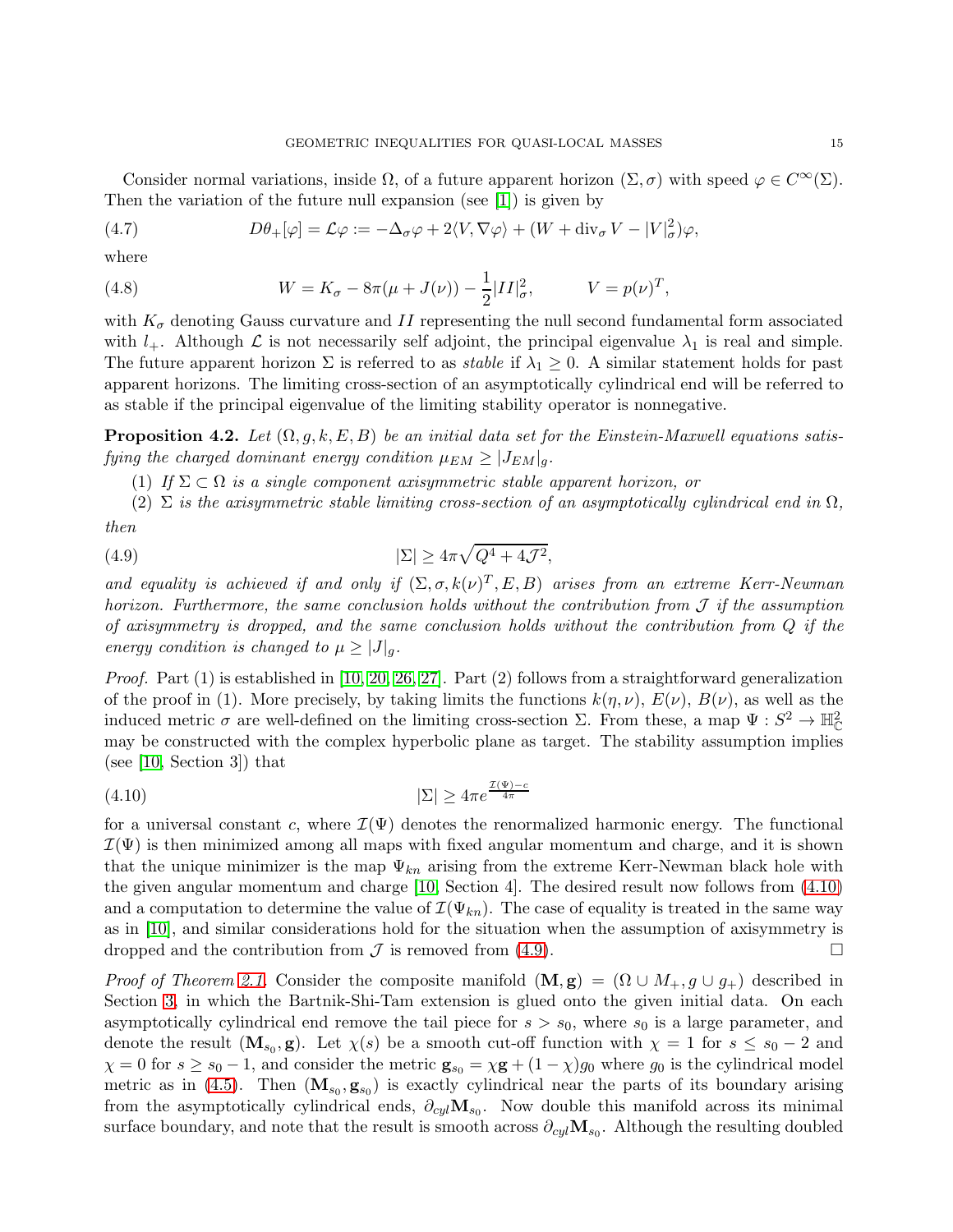manifold is not smooth at  $\Sigma = \partial \Omega$  and  $\partial M_{s_0} \setminus \partial_{cyl} M_{s_0}$ , the induced metrics and mean curvatures from both sides agree so that the scalar curvature is nonnegative in the distributional sense. This allows for a smoothing of the metric from [\[46\]](#page-35-22), denoted  $\mathbf{g}_{s_0}^{\delta}$ , followed by a conformal deformation  $\tilde{\mathbf{g}}_{s_0}^{\delta} = (u_{s_0}^{\delta})^4 \mathbf{g}_{s_0}^{\delta}$ to nonnegative scalar curvature on the doubled manifold which preserves the asymptotically flat ends. We note that although  $\mathbf{g}_{s_0}^{\delta}$  does not necessarily have nonnegative scalar curvature, the negative part of its scalar curvature can be made arbitrarily small in the  $L^{3/2}$ -norm for sufficiently large  $s_0$  and sufficiently small  $\delta$ , and this is adequate for the existence of the conformal factor. Furthermore, it can be shown from [\[35,](#page-35-17) [46\]](#page-35-22) that

<span id="page-15-0"></span>(4.11) 
$$
u_{s_0}^{\delta} \to 1, \quad \tilde{\mathbf{m}}_{s_0}^{\delta} \to \mathbf{m}, \quad \text{as} \quad (s_0, \delta) \to (\infty, 0),
$$

where  $\tilde{\mathbf{m}}_{s_0}^{\delta}$  and  $\mathbf{m}$  are the ADM masses of  $\tilde{\mathbf{g}}_{s_0}^{\delta}$  and  $\mathbf{g}$ . Moreover this construction can be carried out so that there is a reflection symmetry across the doubling surfaces, and therefore these are minimal surfaces (in fact totally geodesic) with respect to  $\tilde{\mathbf{g}}_{s_0}^{\delta}$ . Observe that now  $(\mathbf{M}_{s_0}, \tilde{\mathbf{g}}_{s_0}^{\delta})$  is asymptotically flat with nonnegative scalar curvature and minimal surface boundary. Let  $\tilde{\Sigma}_h(s_0, \delta) \subset \mathbf{M}_{s_0}$  denote the outermost minimal surface, then the Penrose inequality [\[8\]](#page-34-6) yields

(4.12) 
$$
\tilde{\mathbf{m}}_{s_0}^{\delta} \geq \sqrt{\frac{|\tilde{\Sigma}_h(s_0, \delta)|_{\tilde{\mathbf{g}}_{s_0}^{\delta}}}{16\pi}}.
$$

In light of [\(4.11\)](#page-15-0), and the fact that  $\mathbf{g}_{s_0}^{\delta}$  is  $C^0$  close to **g**, there are positive constants  $c(s_0, \delta) \to 0$  as  $(s_0, \delta) \rightarrow (\infty, 0)$  such that

(4.13) 
$$
|\tilde{\Sigma}_h(s_0, \delta)|_{\tilde{\mathbf{g}}_{s_0}^{\delta}} \ge (1 - c(s_0, \delta)) |\tilde{\Sigma}_h(s_0, \delta)|_{\mathbf{g}} \ge (1 - c(s_0, \delta)) |\Sigma_*|_g.
$$

In the last inequality we have used the outerminimizing property of  $\Sigma_*$  in  $(M, g)$ , which follows from the assumed outerminimizing nature of  $\Sigma_*$  in  $(\Omega, g)$  together with the positive mean curvature foliation of  $M_{+}$ . Since the masses converge we then have

<span id="page-15-1"></span>(4.14) 
$$
m_{BY}(\Sigma) \geq \mathbf{m} \geq \sqrt{\frac{|\Sigma_*|_g}{16\pi}}.
$$

This may be considered as a generalization of the Penrose inequality with corners, established in [\[45,](#page-35-15) 47], to the setting that includes asymptotically cylindrical ends. We may now apply Proposition [4.2](#page-14-2) to each component of  $\Sigma_*$  to obtain the desired inequality [\(2.6\)](#page-3-0).

Consider now the setting of [\(2.7\)](#page-3-1), where the generalized boundary  $\Sigma_*$  has a single component. It will be assumed that an asymptotically cylindrical end is present, that is  $\Sigma_* = \Sigma_{\infty}$ , since the proof when  $\Sigma_* = \Sigma_h$  is similar and has fewer steps. Observe that the outermost minimal surface  $\Sigma_h(s_0) \subset (\mathbf{M}_{s_0}, \mathbf{g}_{s_0})$  must lie far down the cylindrical end since there are no compact minimal surfaces in M. By [\[34,](#page-35-5) Lemma 4.1] the region outside this surface is diffeomorphic to  $\mathbb{R}^3 \setminus Ball$ . In particular  $\Omega$  is simply connected.

We now produce a weak inverse mean curvature flow (IMCF) emanating from the asymptotically cylindrical end. Let  $\Sigma_h(s_i, \delta)$  denote the outermost minimal surface in  $(\mathbf{M}_{s_i}, \mathbf{g}_{s_i}^{\delta})$  where  $s_i \to \infty$ , and let  $w_{s_i}^{\delta}$  be the locally Lipschitz level set function defining the IMCF starting at  $\Sigma_h(s_i, \delta)$ . Theorem 3.1 of [\[34\]](#page-35-5) provides a uniform (independent of  $s_i$ )  $C^1$  bound for  $w_{s_i}^{\delta}$ . Due to the area outerminimizing property of the level sets, and the fact that the smallest level is approximately  $|\Sigma_*|$ , it follows that on  $\Omega$  the exponential of these functions remain bounded within the interval  $(1 - \delta, |\Sigma|/|\Sigma_*| + \delta)$  for i sufficiently large. This sequence is then uniformly bounded and equicontinuous on compact subsets, and there is then a subsequence converging locally uniformly to  $w^{\delta}$ , which is a solution of the weak IMCF [\[34,](#page-35-5) Theorem 2.1] on  $(M, g^{\delta})$ . Similar arguments yield subsequential convergence  $w^{\delta} \to w$  on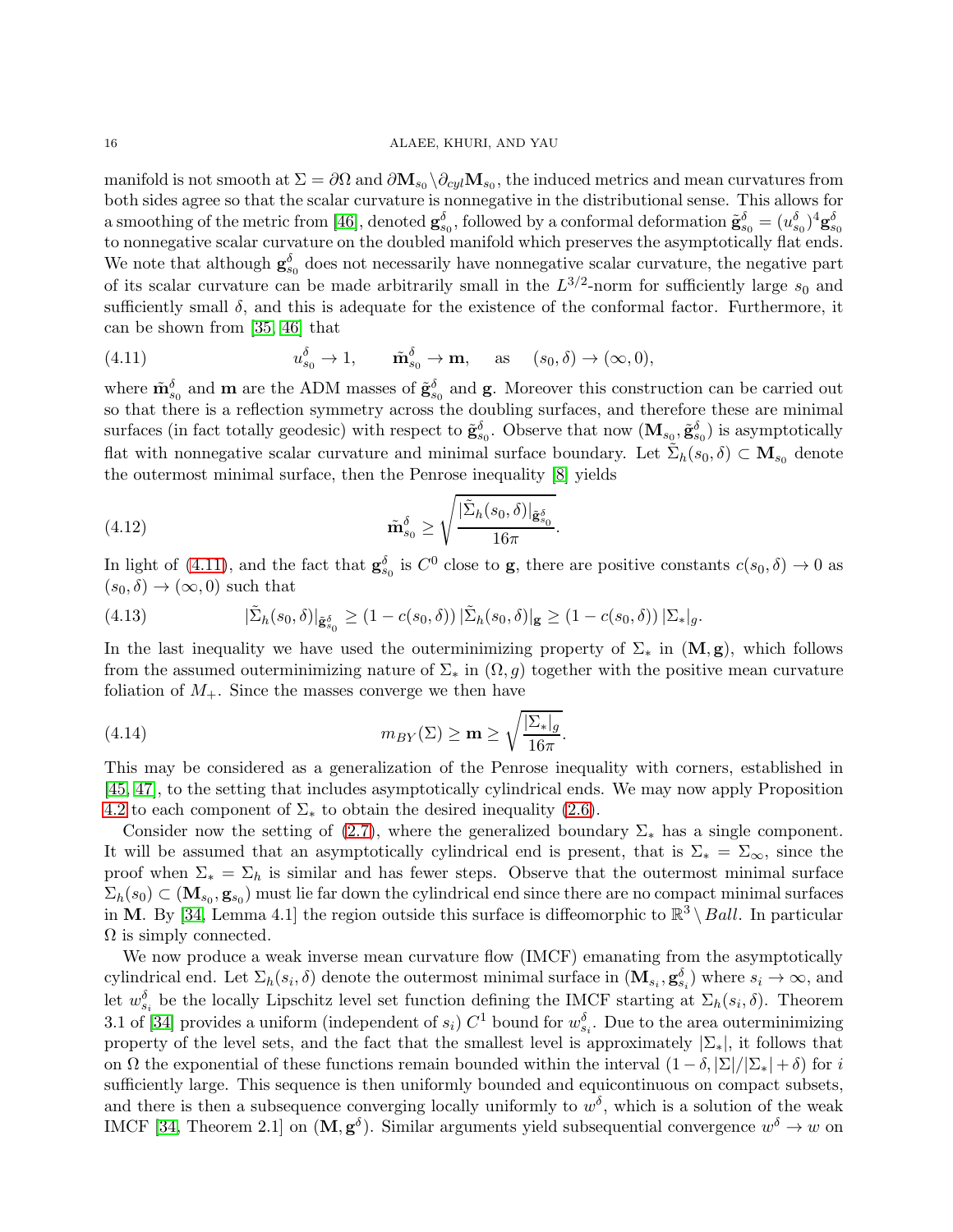Let  $\{S_t\}_{t=0}^{t_0}$  denote the leaves of the flow (t-level sets of w), with  $S_{t_0}$  denoting the leaf with largest area in  $\Omega$ . Note that each leaf is connected since  $\Omega$  is simply connected [\[34,](#page-35-5) Lemma 4.2]. For any  $t_* < t_0$  the leaf  $S_{t_*}$  is outerminimizing in  $\Omega$ . Thus [\[57,](#page-35-23) Theorem 3.1] implies that

<span id="page-16-0"></span>(4.15) 
$$
m_{BY}(\Sigma) \geq m_H(S_{t_*}) := \sqrt{\frac{|S_{t_*}|}{16\pi}} \left( 1 - \frac{1}{16\pi} \int_{S_{t_*}} H^2 dA_t \right),
$$

where  $m_H$  is Hawking mass. Furthermore, monotonicity of the Hawking mass produces

<span id="page-16-1"></span>
$$
m_H(S_{t_*}) - \sqrt{\frac{|\Sigma_*|}{16\pi}} \ge \frac{1}{(16\pi)^{3/2}} \int_0^{t_*} \int_{S_t} \sqrt{|S_t|} RdA_t dt
$$
  
\n
$$
\ge \frac{2}{(16\pi)^{3/2}} \int_0^{t_*} \sqrt{|S_t|} \int_{S_t} |E|^2 dA_t dt
$$
  
\n
$$
\ge \frac{2}{(16\pi)^{3/2}} \int_0^{t_*} \frac{1}{\sqrt{|S_t|}} \left(\int_{S_t} E \cdot \nu dA_t\right)^2 dt
$$
  
\n
$$
= \frac{2(4\pi)^2 Q^2}{(16\pi)^{3/2}} \int_0^{t_*} \frac{e^{-t/2}}{\sqrt{|\Sigma_*|}} dt
$$
  
\n
$$
= \sqrt{\frac{\pi}{|\Sigma_*|}} Q^2 \left(1 - e^{-t_*/2}\right),
$$

where we have used  $|S_t| = |\Sigma_*|e^t$  and are assuming without loss of generality that the magnetic charge vanishes so that  $Q^2 = Q_e^2$ ; this may be accomplished by performing a duality rotation of the electromagnetic field. It now follows from Proposition [4.2](#page-14-2) that

(4.17) 
$$
m_{BY}(\Sigma) \ge \frac{|Q|}{2} + \sqrt{\frac{\pi}{|\Sigma_*|}} Q^2 - \sqrt{\frac{\pi}{|S_{t_*}|}} Q^2.
$$

The desired inequality [\(2.7\)](#page-3-1) is achieved by letting  $t_* \to t_0$ .

Proof of Theorem [2.4.](#page-5-2) Inequality [\(2.15\)](#page-5-0) follows from [\(4.14\)](#page-15-1) and an application of Proposition [4.2.](#page-14-2) Consider now the setting of [\(2.16\)](#page-5-1), in which the generalized boundary  $\Sigma_*$  has a single component. Here we may apply [\(4.15\)](#page-16-0) and a modified version of [\(4.16\)](#page-16-1) to obtain the desired result. Namely, let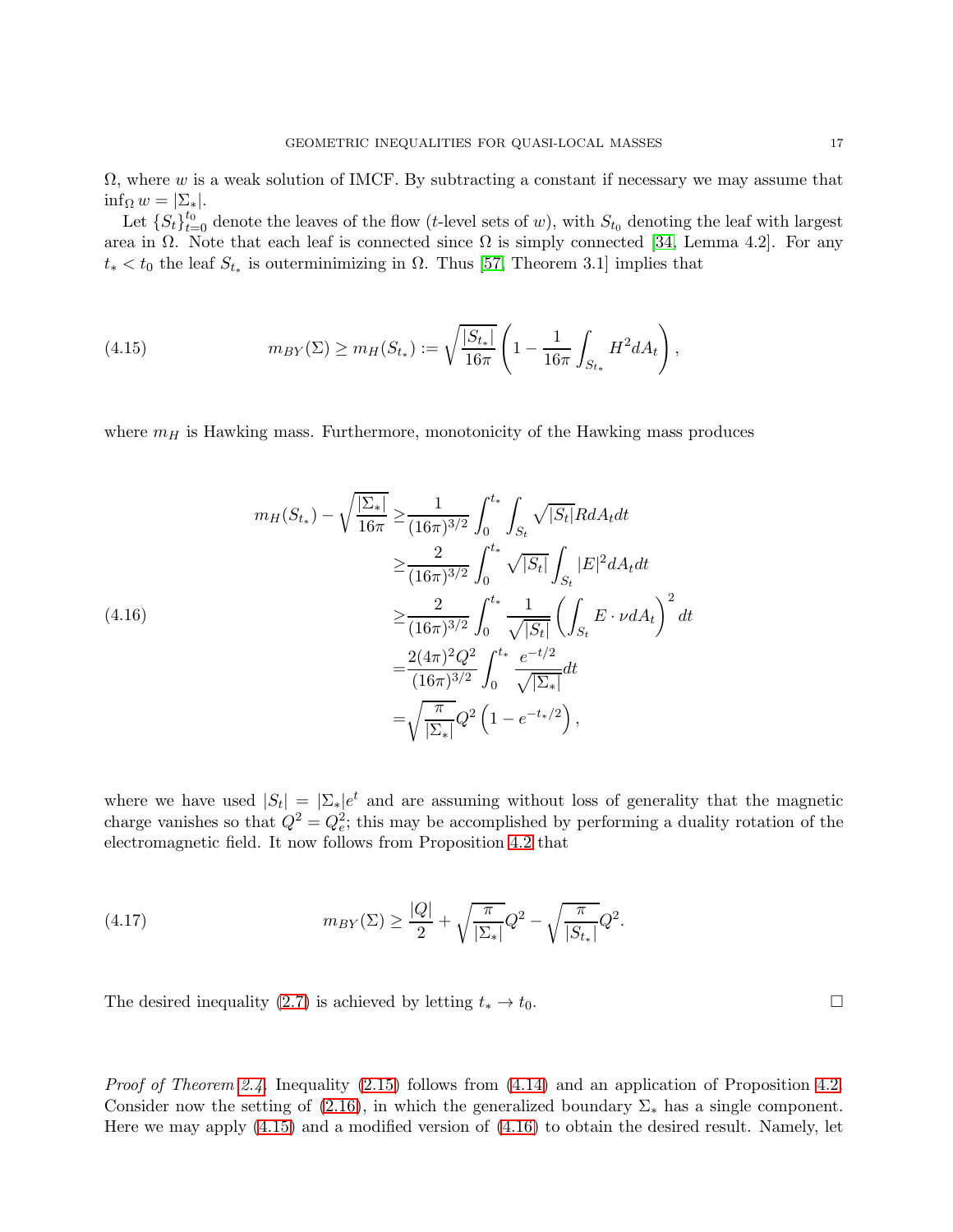$\eta$  be the rotational Killing field then the dominant energy condition and Hölder's inequality imply

$$
m_H(S_{t_*}) - \sqrt{\frac{|\Sigma_*|}{16\pi}} \ge \frac{1}{(16\pi)^{3/2}} \int_0^{t_*} \int_{S_t} \sqrt{|S_t|} RdA_t dt
$$
  
\n
$$
\ge \frac{1}{(16\pi)^{3/2}} \int_0^{t_*} \sqrt{|S_t|} \int_{S_t} |k|^2 dA_t dt
$$
  
\n
$$
\ge \frac{1}{(16\pi)^{3/2}} \int_0^{t_*} \sqrt{|S_t|} \int_{S_t} |k(|\eta|^{-1} \eta, \nu)|^2 dA_t dt
$$
  
\n(4.18)  
\n
$$
\ge \frac{1}{(16\pi)^{3/2}} \int_0^{t_*} \frac{\sqrt{|S_t|}}{\int_{S_t} |\eta|^2} \left( \int_{S_t} k(\eta, \nu) dA_t \right)^2 dt
$$
  
\n
$$
\ge \frac{\sqrt{\pi} \mathcal{J}^2}{\max_t \frac{1}{|S_t|} \int_{S_t} |\eta|^2} \int_0^{t_*} \frac{e^{-t/2}}{\sqrt{|\Sigma_*|}} dt
$$
  
\n
$$
\ge \frac{(2\pi)^2 \mathcal{J}^2}{C^2} \left( \sqrt{\frac{4\pi}{|\Sigma_*|}} - \sqrt{\frac{4\pi}{|S_{t_*}|}} \right) = \frac{(2\pi\alpha)^2}{C^2} \sqrt{\frac{4\pi}{|\Sigma_*|}} \mathcal{J}^2,
$$

where  $C = 2\pi \max_{\Omega} |\eta|$  is the largest circumference of all  $\eta$ -orbits in  $\Omega$ . Proposition [4.2](#page-14-2) can now be used together with  $t_* \to t_0$  to obtain inequality (2.16). used together with  $t_* \to t_0$  to obtain inequality [\(2.16\)](#page-5-1).

*Proof of Theorem [2.6.](#page-5-4)* Inequality  $(2.19)$  follows from  $(4.14)$  and an application of Proposition [4.2.](#page-14-2) Consider now the case when  $\Sigma_*$  has a single component. By combining the proofs of Theorems [2.1](#page-3-2) and [2.4](#page-5-2) we obtain

(4.19) 
$$
m_{BY}(\Sigma) \ge \sqrt{\frac{|\Sigma_*|}{16\pi}} + \alpha^2 \sqrt{\frac{\pi}{|\Sigma_*|}} Q^2 + \frac{(2\pi\alpha)^2}{\mathcal{C}^2} \sqrt{\frac{4\pi}{|\Sigma_*|}} \mathcal{J}^2.
$$

Therefore

(4.20)  

$$
m_{BY}(\Sigma)^2 \ge \left(\sqrt{\frac{|\Sigma_*|}{16\pi}} + \alpha^2 \sqrt{\frac{\pi}{|\Sigma_*|}} Q^2\right) m_{BY}(\Sigma)
$$

$$
\ge \left(\sqrt{\frac{|\Sigma_*|}{16\pi}} + \alpha^2 \sqrt{\frac{\pi}{|\Sigma_*|}} Q^2\right)^2 + \sqrt{\frac{|\Sigma_*|}{16\pi}} \frac{(2\pi\alpha)^2}{C^2} \sqrt{\frac{4\pi}{|\Sigma_*|}} \mathcal{J}^2
$$

$$
= \left(\sqrt{\frac{|\Sigma_*|}{16\pi}} + \alpha^2 \sqrt{\frac{\pi}{|\Sigma_*|}} Q^2\right)^2 + \frac{\alpha^2}{2} \frac{\mathcal{J}^2}{\mathcal{R}_c^2},
$$

where  $\mathcal{R}_c = \mathcal{C}/2\pi$  is the circumference radius. The desired inequality [\(2.20\)](#page-5-3) now follows.

<span id="page-17-0"></span>5. Gluing for the Jang Surface and Wang-Yau Mass Positivity in Higher Dimensions

Let  $(\Omega, g, k, E)$  be a compact spacelike hypersurface with induced electric field. The magnetic field will be ignored here since a duality rotation may always be applied to ensure that the total charge Q agrees with the electric charge  $Q_e$  up to sign. If the boundary  $\Sigma = \partial\Omega$  is untrapped so that  $\theta_{\pm}(\Sigma) > 0$ , local barriers can be constructed to obtain boundary gradient estimates for the boundary value problem [\(3.5\)](#page-11-0), and this leads to a solution f for any given regular Dirichlet data  $\tau$ . The Jang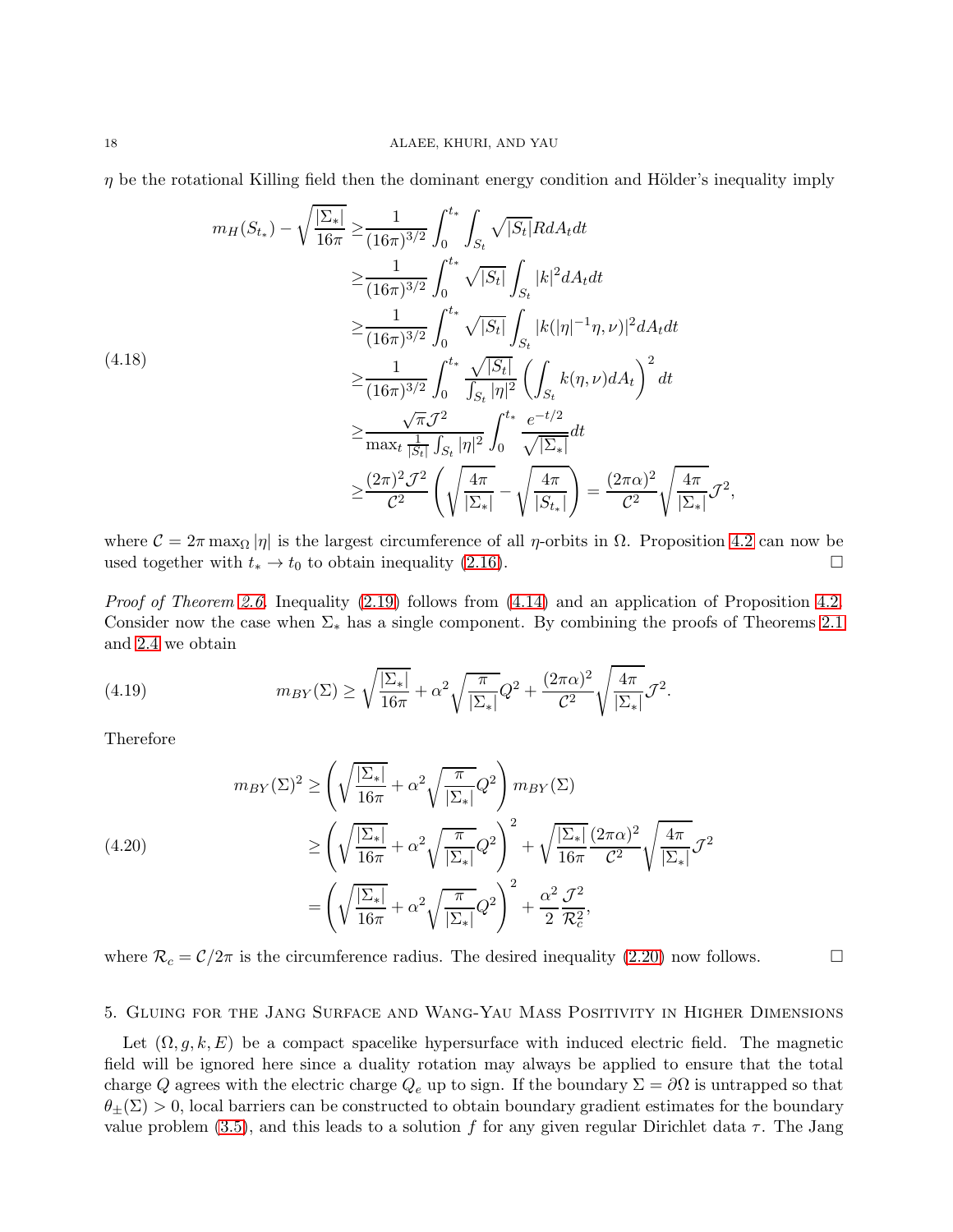deformation of the initial data set is then defined to be  $(\overline{\Omega}, \overline{g}, \overline{E})$  where

(5.1) 
$$
\bar{g}_{ij} = g_{ij} + f_i f_j, \qquad \qquad \bar{E}_i := \frac{E_i + f_i f^j E_j}{\sqrt{1 + |\nabla f|_g^2}}.
$$

Note that if the Jang graph blows-up at apparent horizons then the topology of  $\overline{\Omega}$  may differ from that of  $\Omega$ . It is shown in [\[21\]](#page-34-22) that if E is divergence free then so is  $\overline{E}$  and an inequality holds between the energy densities

<span id="page-18-1"></span>(5.2) 
$$
|E|_g \geq |\bar{E}|_{\bar{g}}, \qquad \text{div}_{\bar{g}}\bar{E} = 0.
$$

Moreover if regular level sets of f are homologous to  $\Sigma$  then the total charge of the deformation is equal to that of the original

<span id="page-18-0"></span>
$$
\bar{Q} = Q.
$$

To see this observe that on a level set having unit normals  $\nu$ ,  $\bar{\nu}$  with respect to g,  $\bar{g}$  we have

(5.4) 
$$
\bar{\nu}^{i} = \nu^{i} \sqrt{1 + |\nabla f|_{g}^{2}} - \frac{f^{i} \nu(f)}{\sqrt{1 + |\nabla f|_{g}^{2}}} \qquad \Rightarrow \qquad \bar{E}_{i} \bar{\nu}^{i} = E_{i} \nu^{i},
$$

so that [\(5.3\)](#page-18-0) follows from the divergence theorem. In particular, this equality of total charges occurs when the Jang surface blows-up at the outermost apparent horizon. Furthermore the scalar curvature formula [\(3.6\)](#page-11-1), the energy density relation of [\(5.2\)](#page-18-1), and the energy condition  $\mu_{EM} \geq |J|_q$  imply

<span id="page-18-2"></span>(5.5) 
$$
\bar{R} - 2|X|_{\bar{g}}^{2} + 2\text{div}_{\bar{g}}X = 2(\mu - J(w)) + |h - k|_{\bar{g}}^{2} \geq 2|\bar{E}|_{\bar{g}}^{2} + |\bar{k}|_{\bar{g}}^{2},
$$

where  $k = h - k$ . If only the dominant energy condition holds  $\mu \geq |J|_q$ , then the same inequality [\(5.5\)](#page-18-2) holds without the electric field contribution on the right-hand side.

Let  $(\bar{M}_{+}, \bar{g}_{+}, \bar{k}_{+} = 0, X_{+} = 0, \bar{E}_{+} = 0)$  be a Bartnik-Shi-Tam extension of the Jang initial data, with zero scalar curvature and boundary  $\partial M_+ = \Sigma$  having mean curvature

(5.6) 
$$
H_{+} = \bar{H} - X(\bar{\nu}),
$$

where  $\bar{H}$  is mean curvature of  $\Sigma$  with respect to  $\bar{g}$  and the unit normal  $\bar{\nu}$  is pointing out of  $\Omega$ . By definition, if  $\tau$  is admissible with  $\Sigma$  then  $H_+$  is positive so that the existence of the extension is not inhibited; if  $\tau = 0$  then positivity of  $H_+$  follows from the untrapped condition [\[63\]](#page-36-5). We may now construct composite asymptotically flat data

(5.7) 
$$
(\overline{\mathbf{M}}, \overline{\mathbf{g}}, \overline{\mathbf{k}}, \mathbf{X}, \overline{\mathbf{E}}) = (\overline{\Omega} \cup \overline{M}_+, \overline{g} \cup \overline{g}_+, \overline{k} \cup \overline{k}_+, X \cup X_+, \overline{E} \cup \overline{E}_+),
$$

which exhibits a corner at the hypersurface  $\Sigma$ . A key observation is that this corner may be smoothed while preserving the stability type inequality [\(5.5\)](#page-18-2) in a weak sense.

<span id="page-18-4"></span>**Lemma 5.1.** There exists a smooth deformation  $(\bar{M}, \bar{g}_\delta, \bar{k}_\delta, X_\delta, \bar{E}_\delta)$  which differs from the original data  $(\bar{M}, \bar{g}, \bar{k}, X, \bar{E})$  only on a  $\delta$ -tubular neighborhood of  $\Sigma$ , and satisfies

<span id="page-18-3"></span>(5.8) 
$$
\bar{\mathbf{R}}_{\delta} - 2|\mathbf{X}_{\delta}|_{\bar{\mathbf{g}}_{\delta}}^2 + 2 \operatorname{div}_{\bar{\mathbf{g}}_{\delta}} \mathbf{X}_{\delta} \geq 2|\bar{\mathbf{E}}_{\delta}|_{\bar{\mathbf{g}}_{\delta}}^2 + |\bar{\mathbf{k}}_{\delta}|_{\bar{\mathbf{g}}_{\delta}}^2 + O(1) \qquad \text{as} \qquad \delta \to 0,
$$

where  $\bar{\mathbf{R}}_{\delta}$  is the scalar curvature of  $\bar{\mathbf{g}}_{\delta}$ .

*Proof.* For the metric we select the same deformation as in [\[46,](#page-35-22) Section 3]. Since a similar mollification will be used for other quantities, we record here the basic set up. Fix  $\varepsilon > 0$  and write the metric near the corner  $(-2\varepsilon, 2\varepsilon) \times \Sigma \subset M$  in Gaussian coordinates as

(5.9) 
$$
\bar{\mathbf{g}} = dt^2 + \gamma_{ij}(t, x) dx^i dx^j,
$$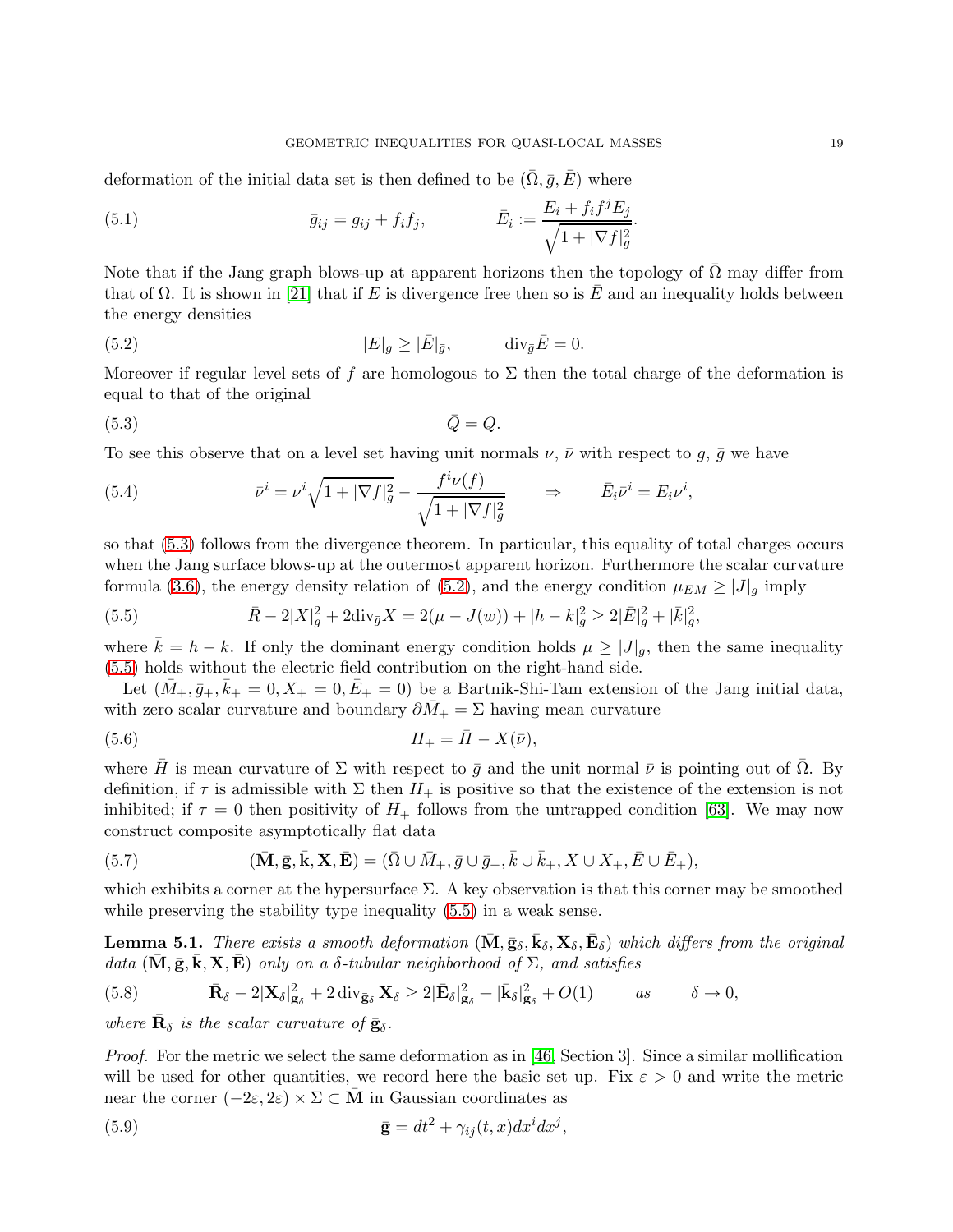where  $\gamma(t)$  is a continuous curve of metrics on  $\Sigma$ . Let  $0 < \delta \ll \varepsilon$  and  $\phi \in C_c^{\infty}((-1,1))$  be the standard mollifier with  $0 \le \phi(s) \le 1$  and  $\int_{-1}^{1} \phi ds = 1$ . Moreover, set  $\sigma_{\delta}(t) = \delta^2 \sigma(t/\delta)$  where  $\sigma \in C_c^{\infty}((-\frac{1}{2})$  $\frac{1}{2}, \frac{1}{2}$  $(\frac{1}{2})$ satisfies

(5.10) 
$$
\sigma(t) = \begin{cases} \sigma(t) = \frac{1}{100} & |t| \leq \frac{1}{4} \\ 0 < \sigma(t) \leq \frac{1}{100} & \frac{1}{4} < |t| < \frac{1}{2} \end{cases}.
$$

For  $t \in (-\varepsilon, \varepsilon)$  the smoothed curve of metrics on  $\Sigma$  is given by

(5.11) 
$$
\gamma_{\delta}(t,x) = \int_{\mathbb{R}} \gamma(t-\sigma_{\delta}(t)s,x)\phi(s)ds = \begin{cases} \int_{\mathbb{R}} \gamma(s,x) \frac{1}{\sigma_{\delta}(t)}\phi(\frac{t-s}{\sigma_{\delta}(t)})ds & \sigma_{\delta}(t) > 0\\ \gamma(t) & \sigma_{\delta}(t) = 0 \end{cases},
$$

so that

(5.12) 
$$
\bar{\mathbf{g}}_{\delta} = \begin{cases} dt^2 + \gamma_{\delta}(t, x) & (t, x) \in (-\varepsilon, \varepsilon) \times \Sigma \\ \bar{\mathbf{g}} & (t, x) \notin (-\varepsilon, \varepsilon) \times \Sigma \end{cases}
$$

is the desired smoothing of  $\bar{g}$ . It is shown in [\[46\]](#page-35-22) that the scalar curvature of the deformation satisfies

(5.13) 
$$
\bar{\mathbf{R}}_{\delta} = O(1), \qquad (t, x) \in \left\{ \frac{\delta^2}{100} < |t| \leq \frac{\delta}{2} \right\} \times \Sigma,
$$

(5.14) 
$$
\bar{\mathbf{R}}_{\delta} = O(1) + (H_{-}(x) - H_{+}(x)) \frac{100}{\delta^{2}} \phi \left(\frac{100t}{\delta^{2}}\right), \qquad (t, x) \in \left[-\frac{\delta^{2}}{50}, \frac{\delta^{2}}{50}\right] \times \Sigma,
$$

where  $H_-, H_+$  are the mean curvatures of  $\Sigma$  with respect to  $\bar{g}$  and  $\bar{g}_+$ .

Next, near the corner surface  $\Sigma$  write

$$
\mathbf{X} = \mathbf{X}_t dt + \mathbf{X}_i dx^i,
$$

and denote the smoothed 1-form by

(5.16) 
$$
\mathbf{X}_{\delta} = \mathbf{X}_{\delta t} dt + \mathbf{X}_{\delta i} dx^{i}.
$$

The  $\mathbf{X}_{\delta i}$  are any smoothing of the tangential components which keeps tangential derivatives bounded and agrees with  $\mathbf{X}_i$  outside the δ-tubular neighborhood of  $\Sigma$ , and the smoothed normal component is defined by

(5.17) 
$$
\mathbf{X}_{\delta t} = \int_{\mathbb{R}} \mathbf{X}_t(t - 2\sigma_{\delta}(t)s)\phi(\varsigma_{\delta}(t)s)ds,
$$

where  $\varsigma_{\delta}(t) = 1$  for  $|t| > \varepsilon$  and  $\varsigma_{\delta}(t) = 2$  for  $|t| < \frac{\delta}{4}$  with  $|\varsigma'| \leq 2\varepsilon^{-1}$ . Then for  $|t| > \frac{\delta^2}{50}$  we have

$$
(5.18) \qquad \partial_t \mathbf{X}_{\delta t} = \int_{\mathbb{R}} \left[ \mathbf{X}'_t(t - 2\sigma_{\delta}(t)s) \left( 1 - 2\sigma'_{\delta}(t)s \right) \phi(\varsigma_{\delta}(t)s) + \mathbf{X}_t(t - 2\sigma_{\delta}(t)s) \phi'(\varsigma_{\delta}(t)s) \varsigma'_{\delta}(t) \right] ds,
$$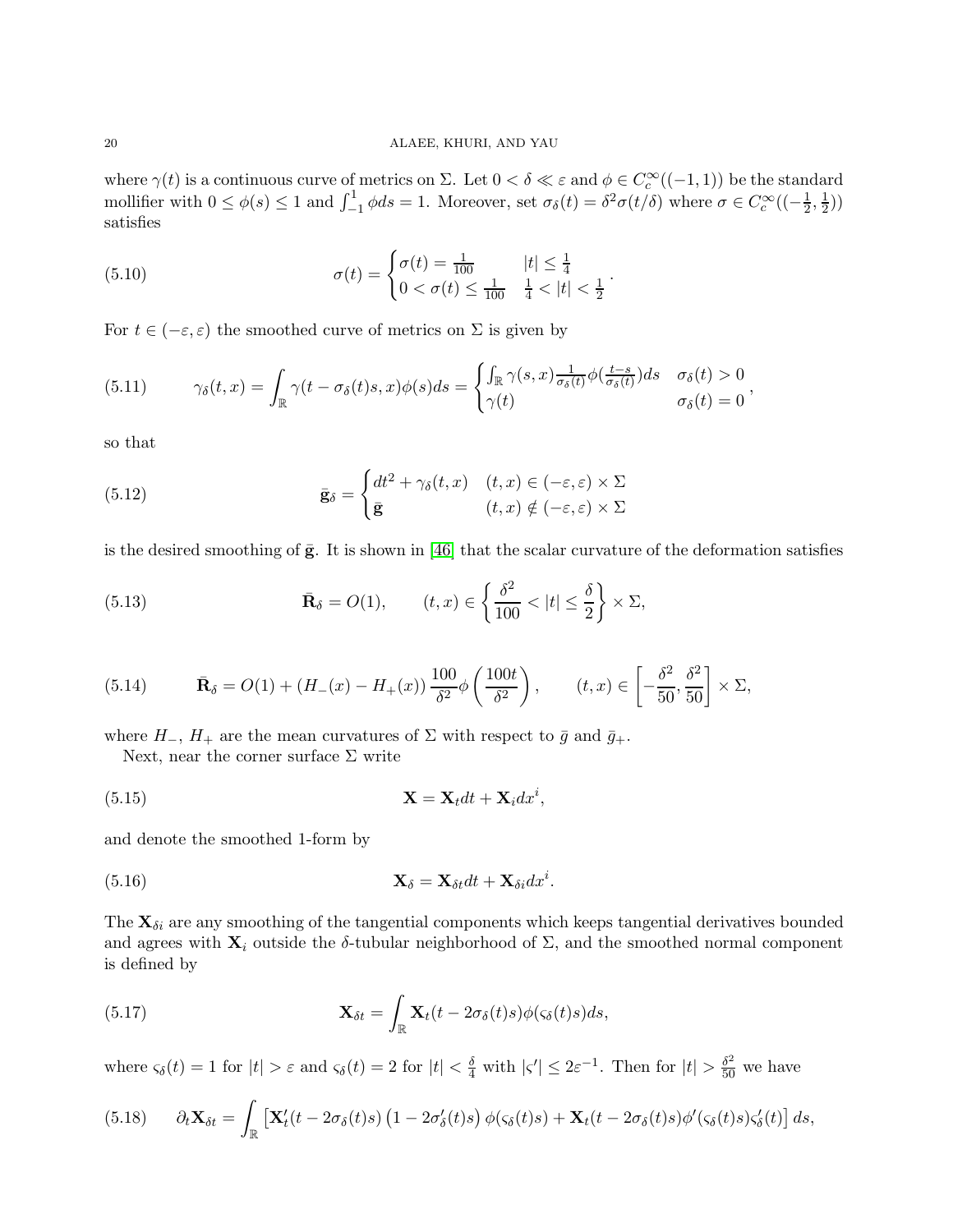and for 
$$
|t| < \frac{\delta}{4}
$$
 since  $\sigma_{\delta}(t) = \frac{\delta^2}{100}$  and  $\varsigma_{\delta}(t) = 2$  it follows that  
\n
$$
\partial_t \mathbf{X}_{\delta t} = \partial_t \int_{\mathbb{R}} \mathbf{X}_t \left( t - \frac{\delta^2}{50} s \right) \phi(2s) ds
$$
\n
$$
= \partial_t \int_{\mathbb{R}} \mathbf{X}_t(s) \frac{50}{\delta^2} \phi \left( \frac{100(t-s)}{\delta^2} \right) ds
$$
\n(5.19)\n
$$
= - \int_{\mathbb{R}} \mathbf{X}_t(s) \frac{50}{\delta^2} \partial_s \phi \left( \frac{100(t-s)}{\delta^2} \right) ds
$$
\n
$$
= (\mathbf{X}_{t+}(x) - \mathbf{X}_{t-}(x)) \frac{50}{\delta^2} \phi \left( \frac{100t}{\delta^2} \right)
$$
\n
$$
+ \int_{-\infty}^0 \partial_s \mathbf{X}_t(s) \frac{50}{\delta^2} \phi \left( \frac{100(t-s)}{\delta^2} \right) ds + \int_0^\infty \partial_s \mathbf{X}_t(s) \frac{50}{\delta^2} \phi \left( \frac{100(t-s)}{\delta^2} \right) ds,
$$

where  $\mathbf{X}_{t\pm} = \lim_{t\to 0^{\pm}} \mathbf{X}_{t}$ . In particular we have

<span id="page-20-0"></span>(5.20) 
$$
\partial_t \mathbf{X}_{\delta t} = O(1), \qquad (t, x) \in \left\{ \frac{\delta^2}{50} < |t| \leq \frac{\delta}{2} \right\} \times \Sigma,
$$

and

(5.21) 
$$
\partial_t \mathbf{X}_{\delta t} = (\mathbf{X}_{t+}(x) - \mathbf{X}_{t-}(x)) \frac{50}{\delta^2} \phi \left( \frac{100t}{\delta^2} \right) + O(1), \qquad (t,x) \in \left[ -\frac{\delta^2}{50}, \frac{\delta^2}{50} \right] \times \Sigma.
$$

<span id="page-20-1"></span>Consider now the divergence of the smoothed 1-form

(5.22)  
\n
$$
\operatorname{div}_{\bar{\mathbf{g}}_{\delta}} \mathbf{X}_{\delta} = \frac{1}{\sqrt{\det \bar{\mathbf{g}}_{\delta}}} \partial_{a} \left( \sqrt{\det \bar{\mathbf{g}}_{\delta}} \bar{\mathbf{g}}_{\delta}^{ab} \mathbf{X}_{\delta b} \right)
$$
\n
$$
= \frac{1}{\sqrt{\det \gamma_{\delta}}} \left[ \partial_{t} \left( \sqrt{\det \gamma_{\delta}} \mathbf{X}_{\delta t} \right) + \partial_{i} \left( \sqrt{\det \gamma_{\delta}} \gamma_{\delta}^{ij} \mathbf{X}_{\delta j} \right) \right]
$$
\n
$$
= \partial_{t} \mathbf{X}_{\delta t} + \frac{1}{2} \mathbf{X}_{\delta t} \partial_{t} \log \det \gamma_{\delta} + \frac{1}{\sqrt{\det \gamma_{\delta}}} \partial_{i} \left( \sqrt{\det \gamma_{\delta}} \gamma_{\delta}^{ij} \mathbf{X}_{\delta j} \right).
$$

Together with [\(5.20\)](#page-20-0) and [\(5.21\)](#page-20-1) this yields

(5.23) 
$$
\operatorname{div}_{\bar{\mathbf{g}}_{\delta}} \mathbf{X}_{\delta} = O(1), \qquad (t, x) \in \left\{ \frac{\delta^2}{50} < |t| \leq \frac{\delta}{2} \right\} \times \Sigma,
$$

and

(5.24) 
$$
\operatorname{div}_{\bar{\mathbf{g}}_{\delta}} \mathbf{X}_{\delta} = (\mathbf{X}_{t+}(x) - \mathbf{X}_{t-}(x)) \frac{50}{\delta^2} \phi \left(\frac{100t}{\delta^2}\right) + O(1), \qquad (t,x) \in \left[-\frac{\delta^2}{50}, \frac{\delta^2}{50}\right] \times \Sigma.
$$

Therefore

(5.25) 
$$
\bar{\mathbf{R}}_{\delta} - 2|\mathbf{X}_{\delta}|_{\bar{\mathbf{g}}_{\delta}}^2 + 2\text{div}_{\bar{\mathbf{g}}_{\delta}}\mathbf{X}_{\delta} = O(1), \qquad (t, x) \in \left\{\frac{\delta^2}{50} < |t| \leq \frac{\delta}{2}\right\} \times \Sigma,
$$

and

$$
\bar{\mathbf{R}}_{\delta} - 2|\mathbf{X}_{\delta}|_{\bar{\mathbf{g}}_{\delta}}^{2} + 2\text{div}_{\bar{\mathbf{g}}_{\delta}}\mathbf{X}_{\delta} = (H_{-}(x) - \mathbf{X}_{t-}(x) + \mathbf{X}_{t+}(x) - H_{+}(x))\frac{100}{\delta^{2}}\phi\left(\frac{100t}{\delta^{2}}\right) + O(1),
$$
\n
$$
(5.26)
$$
\n
$$
(t, x) \in \left[-\frac{\delta^{2}}{50}, \frac{\delta^{2}}{50}\right] \times \Sigma.
$$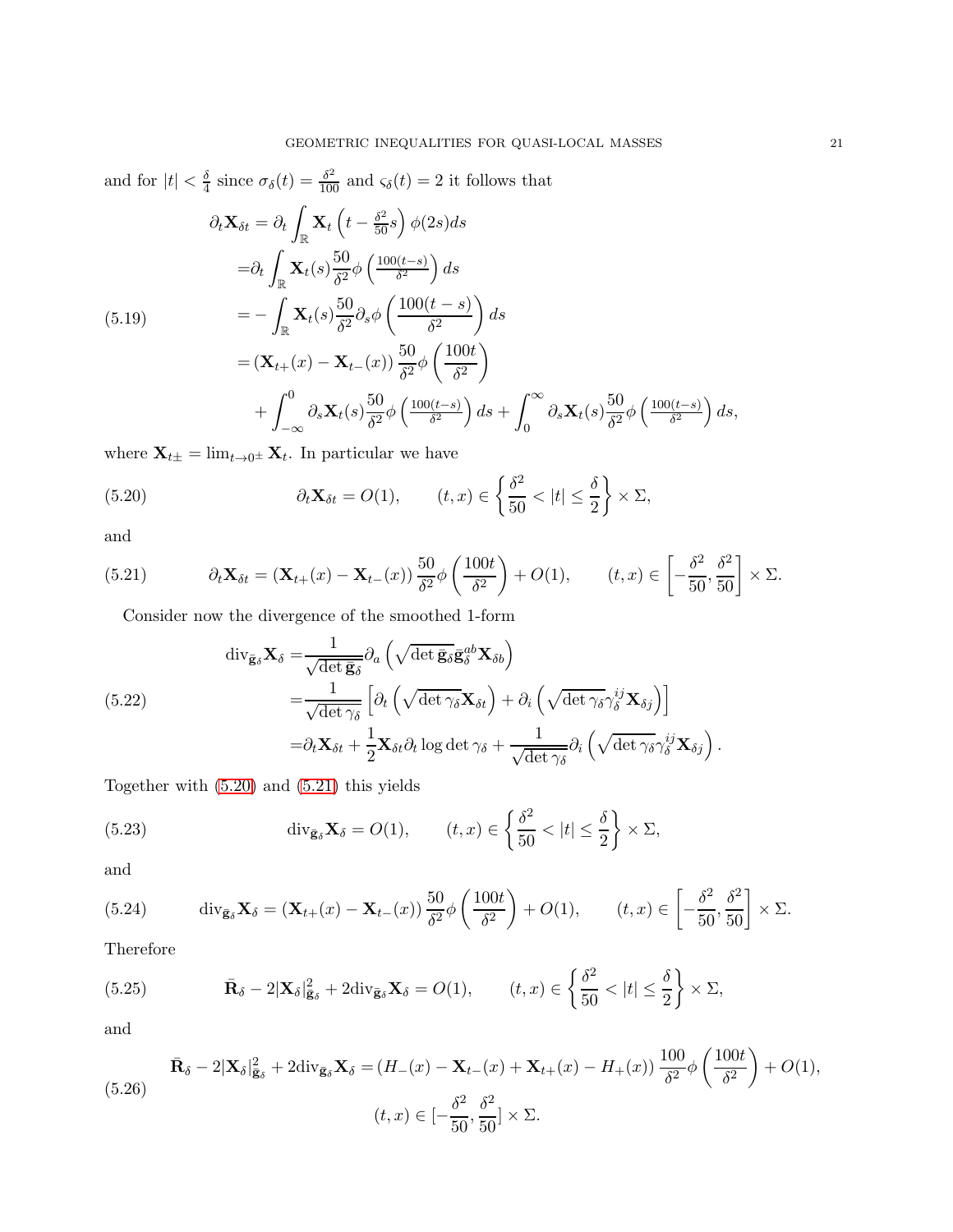Since  $H_+ = \bar{H} - X(\bar{\nu})$ ,  $H_- = \bar{H}$ ,  $\mathbf{X}_{t+} = 0$ , and  $\mathbf{X}_{t-} = X(\bar{\nu})$  we find that

(5.27) 
$$
\bar{\mathbf{R}}_{\delta} - 2|\mathbf{X}_{\delta}|_{\bar{\mathbf{g}}_{\delta}}^2 + 2\mathrm{div}_{\bar{\mathbf{g}}_{\delta}}\mathbf{X}_{\delta} = O(1), \qquad (t, x) \in \left\{ |t| \leq \frac{\delta}{2} \right\} \times \Sigma.
$$

The smoothings  $\bar{\mathbf{E}}_{\delta}$  and  $\bar{\mathbf{k}}_{\delta}$  may be achieved in a similar manner. Since derivatives of these quantities do no appear in [\(5.8\)](#page-18-3), we only require that they remain uniformly bounded and agree with  $\bar{\mathbf{E}}$  and  $\bar{\mathbf{k}}$  for  $|t| > \frac{\delta}{2}$  $\frac{6}{2}$ . The desired result [\(5.8\)](#page-18-3) now follows from [\(5.5\)](#page-18-2) which holds on both sides of  $\Sigma$ .

Lemma [5.1](#page-18-4) shows that  $\bar{\mathbf{R}}_{\delta} - 2|\mathbf{X}_{\delta}|_{\bar{\mathbf{g}}_{\delta}}^2 + 2\text{div}_{\bar{\mathbf{g}}_{\delta}}\mathbf{X}_{\delta}$  is nonnegative in a weak sense as long as the dominant energy condition holds. More precisely, this quantity is nonnegative except on a small set, where it remains uniformly bounded as  $\delta \to 0$ . This ensures that the smoothed Jang metric  $\bar{\mathbf{g}}_{\delta}$  may be conformally deformed to zero scalar curvature as in the Schoen-Yau proof of the positive mass theorem [\[53\]](#page-35-10). These arguments, as well as Lemma [5.1,](#page-18-4) extend to higher dimensions and lead to a new proof of nonnegativity for the Wang-Yau mass that does not require spinors. The spin assumption needed for previous versions of the result can then be removed.

In order to state the higher dimensional result, a revised definition of admissibility will be given. Consider a codimension two closed spacelike submanifold  $(\Sigma, \sigma)$  of a  $d+1$ -dimensional spacetime  $N^{d,1}$ . We will say that the surface  $\Sigma$  and time function  $\tau$  are *generally admissible* if (1) the metric  $\hat{\sigma} = \sigma + d\tau^2$  on  $\Sigma$  has positive scalar curvature and is isometric to a mean convex star-shaped hypersurface in  $\mathbb{R}^d$ , (2)  $\Sigma$  arises as the untrapped boundary of a spacelike hypersurface  $(\Omega, g, k) \hookrightarrow$  $N^{d,1}$ , and (3) the generalized mean curvature is positive  $\mathfrak{H}(e'_d, e'_{d+1}) > 0$  for the normal bundle frame  ${e'_d, e'_{d+1}}$  determined by the solution of Jang's equation. Note that condition (1) guarantees an isometric embedding into Minkowski space  $\iota : \Sigma \hookrightarrow \mathbb{R}^{d,1}$ , where  $(\hat{\Sigma}, \hat{\sigma})$  is the projection of  $\iota(\Sigma)$  onto a constant time slice. From this one may define the Wang-Yau energy as in [\(2.35\)](#page-8-2).

**Theorem 5.2.** Let  $(\Sigma, \sigma)$  be a codimension two closed spacelike submanifold of a spacetime  $N^{d,1}$ ,  $3 \leq d \leq 7$ , satisfying the dominant energy condition. If  $\tau$  is a time function that is generally admissible with  $\Sigma$  and  $\iota : \Sigma \hookrightarrow \mathbb{R}^{d,1}$  is an associated isometric embedding, then the Wang-Yau energy is nonnegative  $E_{W Y}(\Sigma, \iota, \tau) \geq 0$ . Equality occurs if and only if the spacelike hypersurface  $(\Omega, q, k)$ , whose boundary is  $(\Sigma, \sigma)$ , arises from an embedding into Minkowski space. In particular, the Wang-Yau mass is nonnegative  $m_{W Y}(\Sigma) > 0$ .

*Proof.* As in the beginning of this section let  $(\overline{\Omega}, \overline{g})$  be the Jang deformation of the initial data  $(\Omega, g, k)$ , where the solution of Jang's equation satisfies the Dirichlet boundary condition  $f = \tau$ . The dimensional restriction  $3 \leq d \leq 7$  is used to obtain locally regular solutions of the Jang equation [\[23\]](#page-34-23), the theory of which parallels closely that of stable minimal hypersurfaces. Observe that the induced metric on  $\partial \overline{\Omega}$  is then  $\hat{\sigma} = \sigma + d\tau^2$ . Since  $\tau$  is generally admissible, (1) guarantees that there exists a generalized Bartnik-Shi-Tam extension [\[25\]](#page-34-24) denoted  $(M_+, \bar{g}_+, X_+ = 0)$  with boundary mean curvature

(5.28) 
$$
H_{+} = \bar{H} - X(\bar{\nu}) = \frac{\mathfrak{H}(e_d', e_{d+1}')}{\sqrt{1 + |\nabla \tau|^2}}.
$$

Note that this quantity is positive by property (3) of the generally admissible condition. The composite manifold  $(M, \bar{g}, X)$  has a corner at  $\Sigma$  which may be smoothed according to Lemma [5.1](#page-18-4) to obtain  $(M, \bar{g}_\delta, X_\delta)$ . The mass  $\bar{m}$  of this smoothed manifold agrees with that of the Bartnik-Shi-Tam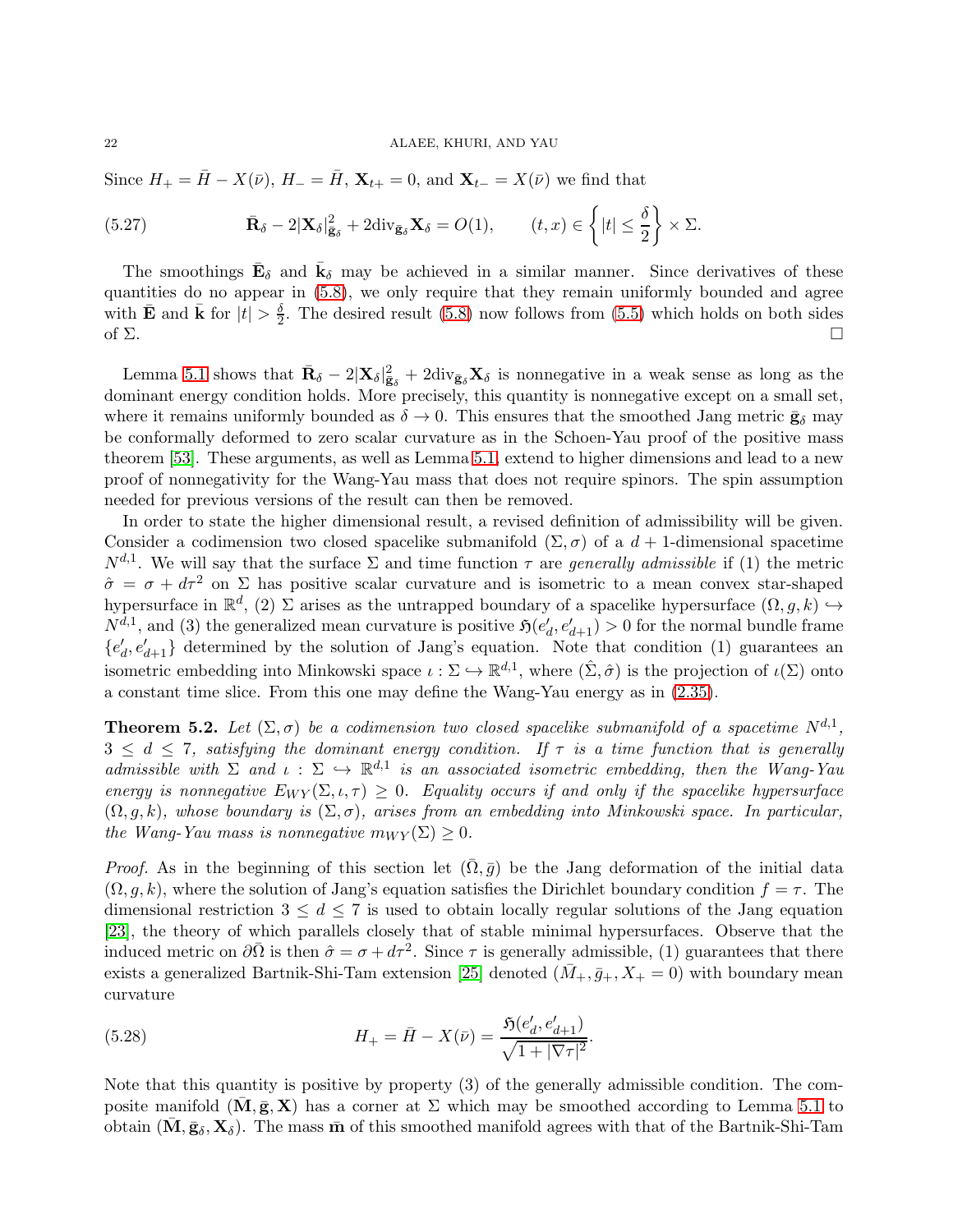extension and thus satisfies (see [\[25,](#page-34-24) [61\]](#page-36-1))

(5.29) 
$$
E_{WY}(\Sigma,\iota,\tau) \geq \frac{1}{8\pi} \int_{\hat{\Sigma}} \left( \hat{H}_0 - \frac{\mathfrak{H}(e'_3,e'_4)}{\sqrt{1+|\nabla\tau|^2}} \right) dA_{\hat{\sigma}} \geq \bar{\mathbf{m}},
$$

where  $\hat{H}_0$  is the mean curvature of the projection  $(\hat{\Sigma}, \hat{\sigma})$  in  $\mathbb{R}^d$ .

It remains to show that the mass  $\bar{\mathbf{m}}$  is nonnegative. The inequality [\(5.8\)](#page-18-3) implies that one may follow the steps of the positive mass theorem [\[53\]](#page-35-10) to derive this conclusion. The generalization of this approach to dimensions  $d > 3$  encounters some technical difficulties, particularly with the conformal darning of the asymptotically cylindrical ends produced by blow-up of the Jang equation. However these have been resolved by Eichmair in [\[23\]](#page-34-23) for  $3 \leq d \leq 7$ . Ultimately one arrives at an asymptotically flat manifold of nonnegative scalar curvature having mass  $\tilde{\mathbf{m}} \leq \bar{\mathbf{m}}$ . Finally by appealing to the Riemannian version of the positive mass theorem [\[54\]](#page-35-24) we find that  $\tilde{\mathbf{m}} \geq 0$ , from which the desired result follows. The rigidity statement of the theorem is established in the typical manner [\[23,](#page-34-23) [53\]](#page-35-10).

## 6. Mass Lower Bound from the Conformal Factor

<span id="page-22-0"></span>Let  $(\Omega, g, k, E)$  be a compact initial data set with boundary  $\partial \Omega = \Sigma_h \cup \Sigma$ , where  $\Sigma_h$  is an outermost apparent horizon in that no other closed apparent horizons are present, and the single component  $\Sigma$  is untrapped. There then exists [\[2,](#page-34-12) [22,](#page-34-13) [30\]](#page-35-25) a solution of Jang's equation [\(3.5\)](#page-11-0) which admits asymptotically cylindrical blow-up at  $\Sigma_h$  and satisfies  $f = \tau$  on  $\Sigma$ . Consider then the smoothed data  $(\bar{M}, \bar{g}_\delta, \bar{k}_\delta, X_\delta, \bar{E}_\delta)$  associated with the Bartnik-Shi-Tam extension of the Jang deformation, as constructed in Lemma [5.1.](#page-18-4) We seek a lower bound for its mass  $\bar{m}$ , arising from a conformal transformation, that encodes contributions from angular momentum, charge, and horizon area.

In order to impose appropriate boundary conditions for the conformal factor, the various components of  $\Sigma_h = \cup_{i=1}^I \Sigma_h^i$  will be divided into two groups. Recall that the portion of  $(\bar{\mathbf{M}}, \bar{\mathbf{g}}_{\delta})$  associated with the Jang surface  $(\Omega, \bar{g})$ , may be viewed as a graph  $t = f(x)$  lying inside the product manifold  $(\mathbb{R} \times \Omega, dt^2 + g)$ . For each  $T > 0$  let  $\overline{M}_T$  denote the parts of  $\overline{M}$  consisting of the extension  $\overline{M}_+$ outside Σ and the portion of Ω lying between the two hyperplanes  $t = \pm T$ . Due to the asymptotically cylindrical blow-up of the Jang surface the intrinsic geometry of each boundary component  $\partial_i \bar{M}_T$ ,  $i = 1, \ldots, I$  approximates that of  $\Sigma_h^i$ , for T large. Let  $\chi_T$  denote the one parameter family of functions on a given boundary component  $\Sigma_h^i$  defined as the restriction of  $|X|_{\bar{g}}$  to  $\Sigma_h^i$ . The paramet-ric estimates for the Jang equation [\[53\]](#page-35-10) guarantee that the sequence  $\chi_T$  is uniformly bounded and equicontinuous. Therefore upon passing to a subsequence  $\chi_T \to \chi$  as  $T \to \infty$ , for some continuous function  $\chi$ . There are two possibilities for each component, either  $\chi$  does not vanish identically, or  $\chi$ vanishes identically. Boundary components for which  $\chi \equiv 0$  will be labeled  $i = 1, \ldots, i_0$ , while those for which  $\chi \not\equiv 0$  will be labeled  $i = i_0 + 1, \ldots, I$ 

Let  $(\bar{\mathbf{M}} \setminus \bar{\mathbf{M}}_T)_i$  be the asymptotically cylindrical end associated with  $\Sigma_h^i$ , and set  $\tilde{\mathbf{M}}_T = \bar{\mathbf{M}} \setminus \mathbf{M}$  $\cup_{i=1}^{i_0} (\bar{M} \setminus \bar{M}_T)_i$ . Note that  $\tilde{M}_T$  is  $\bar{M}$  minus the asymptotically cylindrical ends corresponding to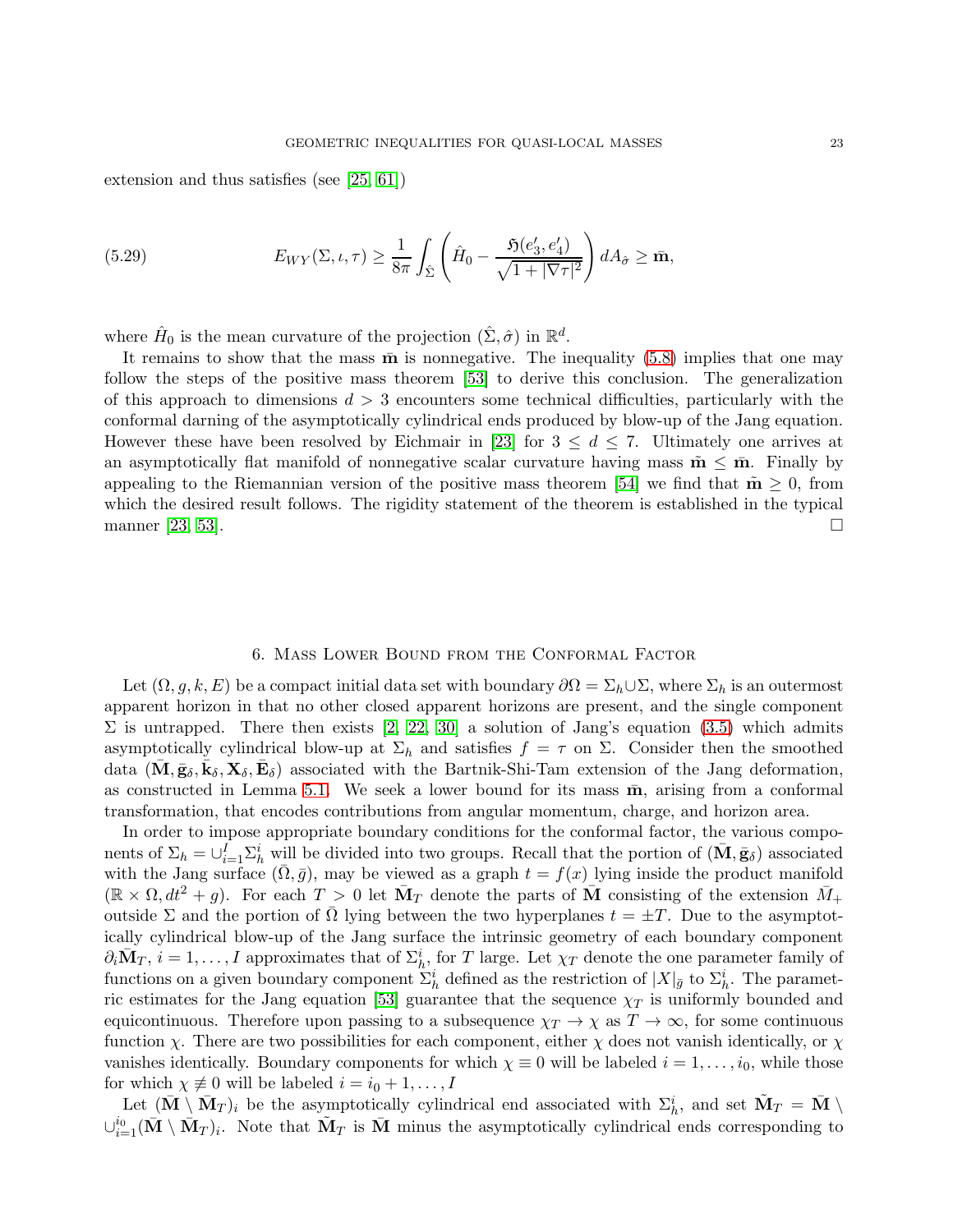$\chi \equiv 0$ . Consider now the boundary value problem

<span id="page-23-0"></span>
$$
\Delta_{\bar{\mathbf{g}}_{\delta}} u_{\delta,T} - \frac{1}{8} \left( \bar{\mathbf{R}}_{\delta} - 2 | \bar{\mathbf{E}}_{\delta} |_{\bar{\mathbf{g}}_{\delta}}^{2} - | \bar{\mathbf{k}}_{\delta} |_{\bar{\mathbf{g}}_{\delta}}^{2} \right) u_{\delta,T} = 0 \quad \text{on} \quad \tilde{\mathbf{M}}_{T},
$$
\n
$$
u_{\delta,T} \to 1 \quad \text{as} \quad |x| \to \infty,
$$
\n(6.1)\n
$$
\partial_{\bar{\nu}} u_{\delta,T} + \frac{1}{4} \bar{H} u_{\delta,T} = \frac{1}{4} \sqrt{\frac{16\pi}{|\partial_{i} \bar{\mathbf{M}}_{T}|_{\bar{\mathbf{g}}_{\delta,T}}}} u_{\delta,T}^{3}, \quad \text{on} \quad \partial_{i} \bar{\mathbf{M}}_{T}, \quad i = 1, \dots, i_{0},
$$
\n
$$
u_{\delta,T} \to 0 \quad \text{as} \quad x \to \partial_{i} \bar{\mathbf{M}}, \quad i = i_{0} + 1, \dots, I,
$$

where  $\partial_i \bar{\mathbf{M}}$  denotes the limiting cross-section within the asymptotic end  $(\bar{\mathbf{M}} \setminus \bar{\mathbf{M}}_T)_i$  and  $\tilde{\mathbf{g}}_{\delta,T} = u_{\delta,T}^4 \bar{\mathbf{g}}_{\delta}$ . The boundary condition above ensures that the mean curvature of the boundary components  $\partial_i \bar{M}_T$ ,  $i = 1, \ldots, i_0$  with respect to  $\tilde{\mathbf{g}}_{\delta,T}$  is given by  $\tilde{H} = \sqrt{\frac{16\pi}{|\partial_i \mathbf{M}_T| \mathbf{g}_{\delta,T}}},$  and the equation for  $u_T$  guarantees that the scalar curvature of the conformal metric is

<span id="page-23-2"></span>(6.2) 
$$
\tilde{\mathbf{R}}_{\delta,T} = \left(2|\bar{\mathbf{E}}_{\delta}|\bar{\mathbf{g}}_{\delta} + |\bar{\mathbf{k}}_{\delta}|\bar{\mathbf{g}}_{\delta}\right)u_T^{-4} = 2|\tilde{\mathbf{E}}_{\delta,T}|\bar{\mathbf{g}}_{\delta,T} + |\tilde{\mathbf{k}}_{\delta,T}|\bar{\mathbf{g}}_{\delta,T},
$$

where  $\tilde{\mathbf{E}}_{\delta,T}^j = u_{\delta,T}^{-4} \bar{\mathbf{E}}_{\delta}^j$  and  $\tilde{\mathbf{k}}_{\delta,T} = u_{\delta,T}^{-6} \bar{\mathbf{k}}_{\delta}$ . The motivation for imposing different boundary conditions on the two groups of boundary components is to facilitate contributions to the ADM mass from each component. In what follows we will establish the existence of a regular positive solution to [\(6.1\)](#page-23-0).

<span id="page-23-1"></span>**Proposition 6.1.** Under the hypotheses of Theorems [2.8](#page-6-1)[-2.13,](#page-10-1) if T is sufficiently large and  $\delta$  is sufficiently small, there exists a smooth positive solution to the boundary value problem  $(6.1)$ .

*Proof.* The boundary value problem  $(6.1)$  corresponds to the Euler-Lagrange equations of the following functional

(6.3)  

$$
P(v) = \frac{1}{2} \int_{\tilde{\mathbf{M}}_T} \left( |\nabla v|_{\tilde{\mathbf{g}}_{\delta}}^2 + \frac{1}{8} \left( \bar{\mathbf{R}}_{\delta} - 2 |\bar{\mathbf{E}}_{\delta}|_{\tilde{\mathbf{g}}_{\delta}}^2 - |\bar{\mathbf{k}}_{\delta}|_{\tilde{\mathbf{g}}_{\delta}}^2 \right) (1+v)^2 \right) dV_{\tilde{\mathbf{g}}_{\delta}} - \sum_{i=1}^{i_0} \frac{1}{8} \int_{\partial_i \bar{\mathbf{M}}_T} \bar{H} (1+v)^2 d\bar{A}_T + \sum_{i=1}^{i_0} \frac{\sqrt{\pi}}{2} \left( \int_{\partial_i \bar{\mathbf{M}}_T} (1+v)^4 d\bar{A}_T \right)^{1/2},
$$

defined on the space of functions

(6.4) 
$$
\mathcal{W} = \left\{ v \in W_{loc}^{1,2}(\tilde{\mathbf{M}}_T) \middle| |x|^{j-1} \nabla^j v \in L^2(\bar{\mathbf{M}}_T), \ j = 0, 1, 1 + v \in W^{1,2}(\tilde{\mathbf{M}}_T \setminus \bar{\mathbf{M}}_{T_0}) \right\}.
$$

Note that by the trace theorem  $v \in L^4(\partial \bar{M}_T)$ . Existence of a global minimizer may be achieved through direct methods in the calculus of variations. In particular, since the functional is weakly lower semicontinuous we need only establish that it is coercive. Regularity of the weak solution will follow from standard elliptic theory. Similar problems have been treated in [\[31,](#page-35-26) Proposition 3.2] and [\[37,](#page-35-27) Theorem 2.1].

In order to show coercivity set

(6.5) 
$$
K_{\delta} = \bar{\mathbf{R}}_{\delta} - 2|\bar{\mathbf{E}}_{\delta}|_{\bar{\mathbf{g}}_{\delta}}^2 - |\bar{\mathbf{k}}_{\delta}|_{\bar{\mathbf{g}}_{\delta}}^2 - 2|\mathbf{X}_{\delta}|_{\bar{\mathbf{g}}_{\delta}}^2 + 2\mathrm{div}_{\bar{\mathbf{g}}_{\delta}}\mathbf{X}_{\delta},
$$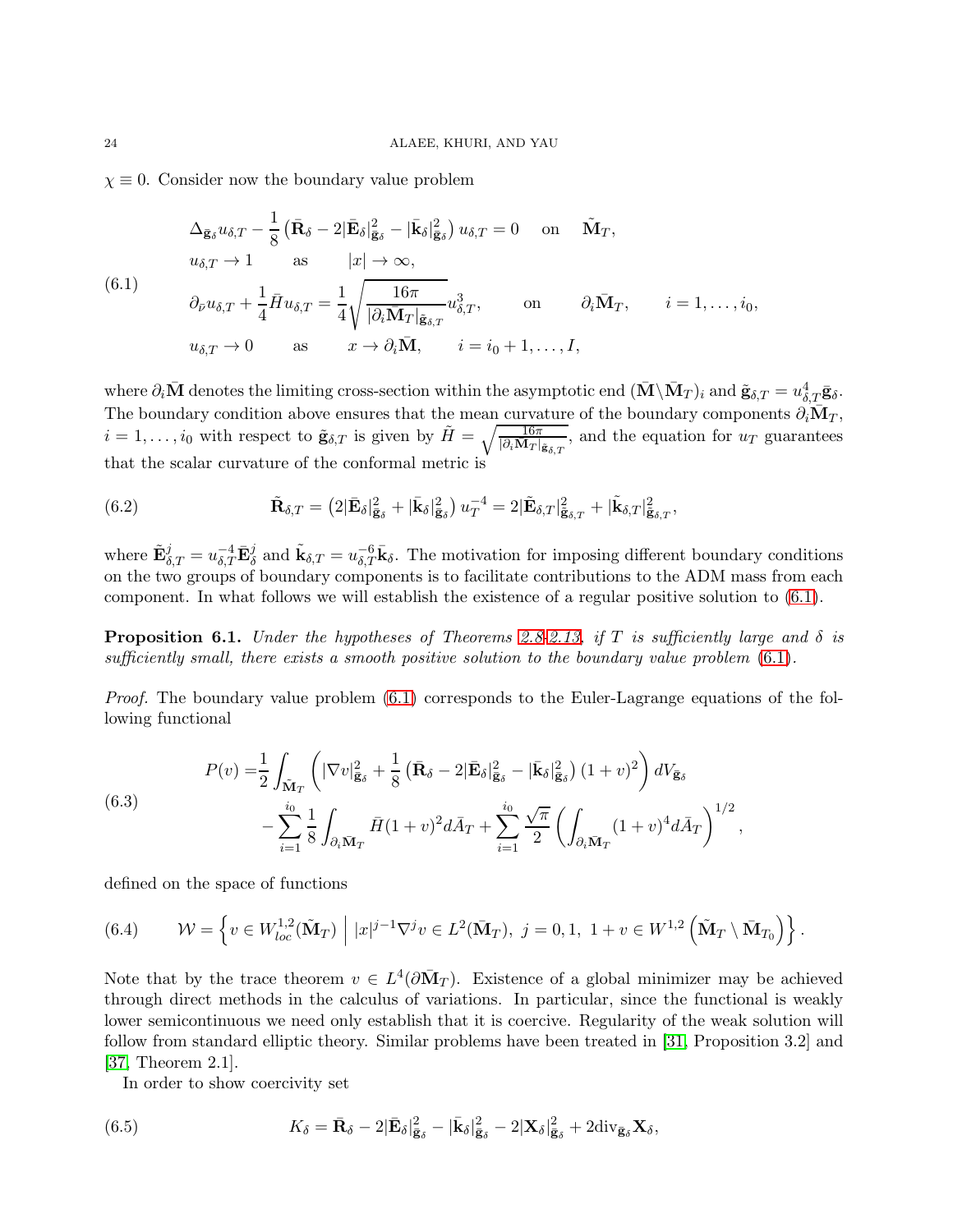and let  $\xi_{T_0} \in C^{\infty}(\overline{\mathbf{M}})$  be a nonnegative cut-off function with its maximum value  $\xi_{T_0} \equiv 1$  achieved on  $\bar{\mathbf{M}} \setminus \bar{\mathbf{M}}_{T_0}$  and  $\xi_{T_0} \equiv 0$  on  $\bar{\mathbf{M}}_{T_0-1}$ . Then according to Lemma [5.1](#page-18-4) and its proof

$$
P(v) = \frac{1}{2} \int_{\tilde{\mathbf{M}}_{T}} \left( |\nabla v|_{\tilde{\mathbf{g}}_{\delta}}^{2} + \frac{1}{8} K_{\delta} (1 + v)^{2} + \frac{1}{4} \left( |\mathbf{X}_{\delta}|_{\tilde{\mathbf{g}}_{\delta}}^{2} - \text{div}_{\tilde{\mathbf{g}}_{\delta}} \mathbf{X}_{\delta} \right) (1 + v)^{2} \right) dV_{\tilde{\mathbf{g}}_{\delta}} - \sum_{i=1}^{i_{0}} \frac{1}{8} \int_{\partial_{i} \bar{\mathbf{M}}_{T}} \bar{H} (1 + v)^{2} d\bar{A}_{T} + \sum_{i=1}^{i_{0}} \frac{\sqrt{\pi}}{2} \left( \int_{\partial_{i} \bar{\mathbf{M}}_{T}} (1 + v)^{4} d\bar{A}_{T} \right)^{1/2} \n\geq \int_{\tilde{\mathbf{M}}_{T}} \left( \frac{1}{3} |\nabla v|_{\tilde{\mathbf{g}}_{\delta}}^{2} + \left( \frac{1}{8} (\mu_{EM} - |J|_{g}) \xi_{T_{0}} + \frac{1}{32} |\mathbf{X}_{\delta}|_{\tilde{\mathbf{g}}_{\delta}}^{2} \right) (1 + v)^{2} - \frac{1}{16} K_{\delta} - (1 + v)^{2} \right) dV_{\tilde{\mathbf{g}}_{\delta}} - \sum_{i=1}^{i_{0}} \frac{1}{8} \int_{\partial_{i} \bar{\mathbf{M}}_{T}} \left( \bar{H} - X(\bar{\nu}) \right) (1 + v)^{2} d\bar{A}_{T} + \sum_{i=1}^{i_{0}} \frac{\sqrt{\pi}}{2} \left( \int_{\partial_{i} \bar{\mathbf{M}}_{T}} (1 + v)^{4} d\bar{A}_{T} \right)^{1/2},
$$

where  $K_{\delta} = K_{\delta+} - K_{\delta-}$  with  $K_{\delta+}$  and  $K_{\delta-}$  representing the nonnegative and nonpositive parts of the function. Note that  $K_{\delta-} = 0$  except possibly on a set, denoted  $\Omega_{\delta}$ , of small volume  $|\Omega_{\delta}| = O(\delta)$  on which  $K_{\delta-} = O(1)$ . It then follows from Hölder's inequality and the Sobolev inequality [\[52,](#page-35-28) Lemma 3.1] that for large T

$$
\int_{\tilde{\mathbf{M}}_T} K_{\delta-}(1+v)^2 dV_{\bar{\mathbf{g}}_{\delta}} = \int_{\Omega_{\delta}} K_{\delta-}(1+v)^2 dV_{\bar{\mathbf{g}}_{\delta}} \n\leq \left(\int_{\Omega_{\delta}} K_{\delta-}^{3/2} dV_{\bar{\mathbf{g}}_{\delta}}\right)^{2/3} \left(\int_{\tilde{\mathbf{M}}_{T_0}} (1+v)^6 dV_{\bar{\mathbf{g}}_{\delta}}\right)^{1/3} \n\leq \delta^{2/3} C_0 \int_{\tilde{\mathbf{M}}_{T_0}} |\nabla v|_{\tilde{\mathbf{g}}_{\delta}}^2 dV_{\tilde{\mathbf{g}}_{\delta}} \n\leq \delta^{2/3} C_0 \int_{\tilde{\mathbf{M}}_T} |\nabla v|_{\tilde{\mathbf{g}}_{\delta}}^2 dV_{\tilde{\mathbf{g}}_{\delta}},
$$

where the constant  $C_0$  is independent of  $\delta$  and T. Next observe that Jensen's inequality gives

(6.8) 
$$
\left(\int_{\partial_i \bar{\mathbf{M}}_T} (1+v)^4 d\bar{A}_T\right)^{1/2} \geq \frac{1}{\sqrt{|\partial_i \bar{\mathbf{M}}_T|}} \int_{\partial_i \bar{\mathbf{M}}_T} (1+v)^2 d\bar{A}_T,
$$

and notice that for each boundary component with labeling  $i = 1, \ldots, i_0$  the expression  $\bar{H} - X(\bar{\nu})$ can be made arbitrarily small by choosing T appropriately large. Therefore for small enough  $\delta$  and large enough  $T$  we have

<span id="page-24-0"></span>(6.9) 
$$
P(v) \geq \int_{\tilde{\mathbf{M}}_T} \left( \frac{1}{4} |\nabla v|_{\tilde{\mathbf{g}}_{\delta}}^2 + \left( \frac{1}{8} (\mu_{EM} - |J|_g) \xi_{T_0} + \frac{1}{32} |\mathbf{X}_{\delta}|_{\tilde{\mathbf{g}}_{\delta}}^2 \right) (1 + v)^2 \right) dV_{\tilde{\mathbf{g}}_{\delta}} + \left( \frac{1 - \vartheta_T}{2} \right) \sum_{i=1}^{i_0} \sqrt{\frac{\pi}{|\partial_i \bar{\mathbf{M}}_T|}} \int_{\partial_i \bar{\mathbf{M}}_T} (1 + v)^2 d\bar{A}_T,
$$

where  $\vartheta_T \to 0$  as  $T \to \infty$ .

Global weighted  $L^2$  bounds may be derived from [\(6.9\)](#page-24-0) as follows. On  $\tilde{M}_T \backslash \bar{M}_{T_0}$  the cut-off function  $\xi_{T_0} = 1$ , so that the strict energy condition on the horizon  $\mu_{EM} - |J|_g \ge c > 0$  together with [\(6.9\)](#page-24-0) gives an  $L^2$  estimate for  $1+v$ . On  $\bar{M}_{T_0}$ , let r be a smooth positive function which coincides with  $|x|$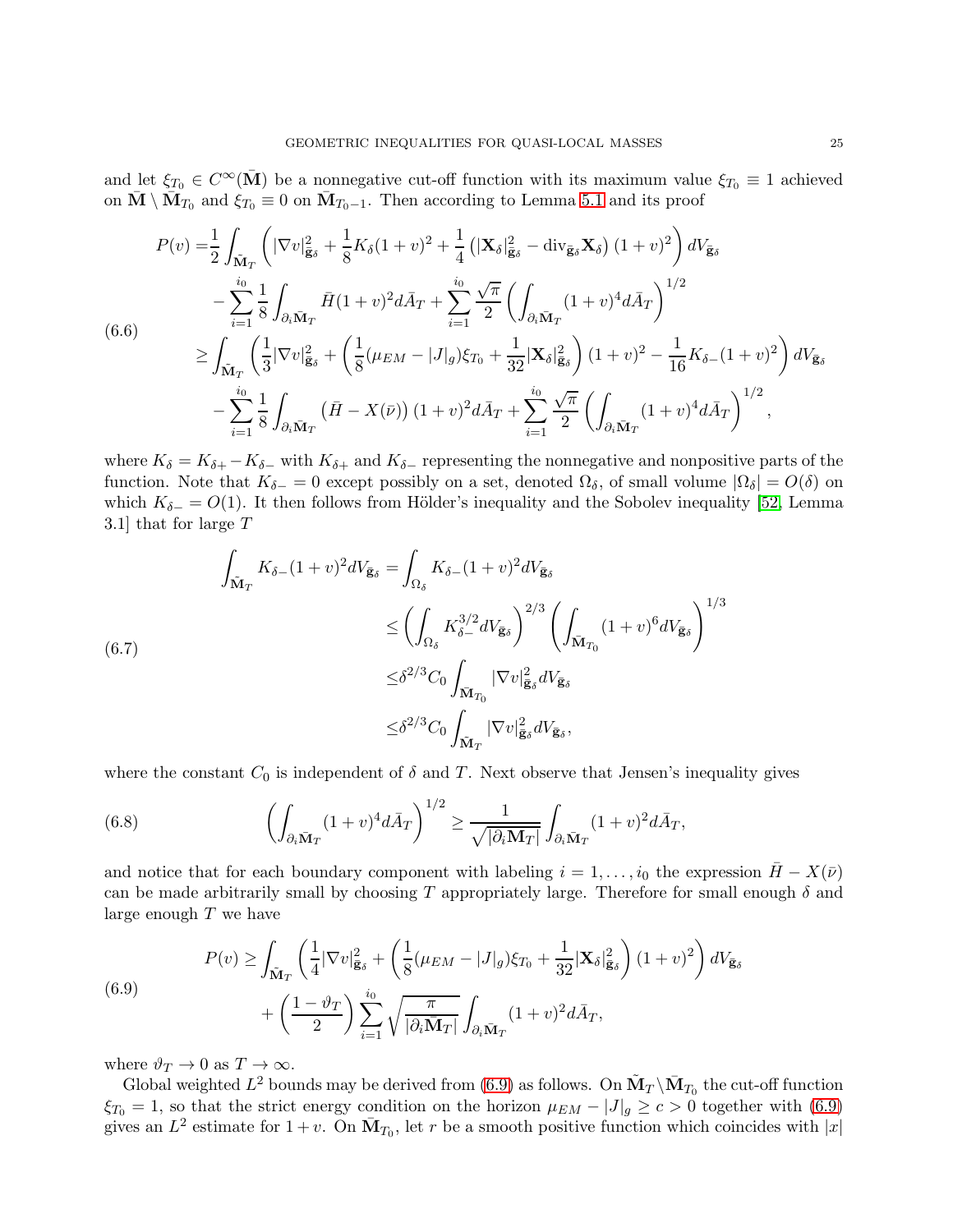in the asymptotically flat end, then the weighted Poincaré inequality  $[5,$  Theorem 1.3]

(6.10) 
$$
\int_{\bar{\mathbf{M}}_{T_0}} \frac{v^2}{r^2} dV_{\bar{\mathbf{g}}_{\delta}} \leq C \int_{\bar{\mathbf{M}}_{T_0}} |\nabla v|_{\bar{\mathbf{g}}_{\delta}}^2 dV_{\bar{\mathbf{g}}_{\delta}},
$$

together with [\(6.9\)](#page-24-0) yield the desired weighted  $L^2$  estimate for  $1+v$ . Altogether this produces

<span id="page-25-0"></span>(6.11) 
$$
P(v) \geq C^{-1} \int_{\tilde{M}_T} \left( |\nabla v|_{\bar{\mathbf{g}}_{\delta}}^2 + \xi_{T_0} (1+v)^2 + \frac{(1-\xi_{T_0})}{r^2} v^2 \right) dV_{\bar{\mathbf{g}}_{\delta}},
$$

which is the coercivity bound that yields existence.

Let  $u_T$  denote the solution of [\(6.1\)](#page-23-0) produced above, and assume that  $u_T$  does not vanish identically on  $\partial \tilde{\mathbf{M}}_T$ . We will show that the solution is strictly positive. Suppose that  $u_T$  is negative somewhere, and let  $D_-\$  denote the domain on which  $u_T < 0$ . Since  $u_T \to 1$  as  $|x| \to \infty$ , the closure of  $D_-\cap \bar{M}_T$ must be compact. Now multiply  $(6.1)$  by  $u<sub>T</sub>$ , integrate by parts, and apply the same techniques used to derive [\(6.9\)](#page-24-0) to find

<span id="page-25-2"></span>
$$
\int_{D_{-}} \frac{1}{4} |\nabla u_{\delta,T}|_{\bar{\mathbf{g}}_{\delta}}^{2} dV_{\bar{\mathbf{g}}_{\delta}}\n\n\leq -\int_{D_{-}} \frac{1}{8} K_{\delta} u_{\delta,T}^{2} dV_{\bar{\mathbf{g}}_{\delta}} - \sum_{i=1}^{i_{0}} \int_{D_{-} \cap \partial_{i} \bar{M}_{T}} \left( u_{\delta,T} \partial_{\bar{\nu}} u_{\delta,T} + \frac{1}{4} X(\bar{\nu}) u_{\delta,T}^{2} \right) d\bar{A}_{T}\n\n\leq \int_{D_{-}} \frac{1}{8} K_{\delta} u_{\delta,T}^{2} dV_{\bar{\mathbf{g}}_{\delta}} - \sum_{i=1}^{i_{0}} \frac{1}{4} \int_{D_{-} \cap \partial_{i} \bar{M}_{T}} \left( \sqrt{\frac{16\pi}{|\partial_{i} \bar{M}_{T}|_{\bar{\mathbf{g}}_{\delta}}} u_{\delta,T}^{4} + (X(\bar{\nu}) - \bar{H}) u_{\delta,T}^{2} \right) d\bar{A}_{T}\n\n\leq \delta^{2/3} C_{0} \int_{D_{-}} |\nabla u_{\delta,T}|_{\bar{\mathbf{g}}_{\delta}}^{2} dV_{\bar{\mathbf{g}}_{\delta}}
$$

Selecting  $\delta$  sufficiently small then produces the contradiction

<span id="page-25-1"></span>(6.13) 
$$
\int_{D_{-}} |\nabla u_{\delta,T}|_{\bar{\mathbf{g}}_{\delta}}^2 dV_{\bar{\mathbf{g}}_{\delta}} \leq 0.
$$

Therefore  $u_{\delta,T} \geq 0$ , and the strict positivity follows from Hopf's maximum principle.

It remains to show that  $u_{\delta,T}$  does not identically vanish on  $\partial \tilde{M}_T$ . Following [\[31,](#page-35-26) Proposition 3.2] consider the linear boundary value problem

(6.14) 
$$
\Delta_{\bar{\mathbf{g}}_{\delta}} z - \frac{1}{8} \left( \bar{\mathbf{R}}_{\delta} - 2 | \bar{\mathbf{E}}_{\delta} |_{\bar{\mathbf{g}}_{\delta}}^2 - | \bar{\mathbf{k}}_{\delta} |_{\bar{\mathbf{g}}_{\delta}}^2 \right) z = 0 \text{ on } \tilde{\mathbf{M}}_T,
$$

$$
z \to 0 \text{ as } |x| \to \infty,
$$

$$
\partial_{\bar{\nu}} z = -1, \text{ on } \partial_i \bar{\mathbf{M}}_T, \quad i = 1, ..., i_0,
$$

$$
z \to 0 \text{ as } x \to \partial_i \bar{\mathbf{M}}, \quad i = i_0 + 1, ..., I.
$$

The methods used to establish [\(6.11\)](#page-25-0) can be applied here to show that this boundary value problem has no kernel, and hence a unique smooth solution exists. Furthermore, in analogy with  $(6.13)$ it can be shown that  $z$  is strictly positive. In particular, expanding in spherical harmonics in the asymptotically flat end yields  $z = a/r + O_1(r^{-2})$  for some constant  $a > 0$ . Suppose that  $u_{\delta,T} = 1+v_{\delta,T}$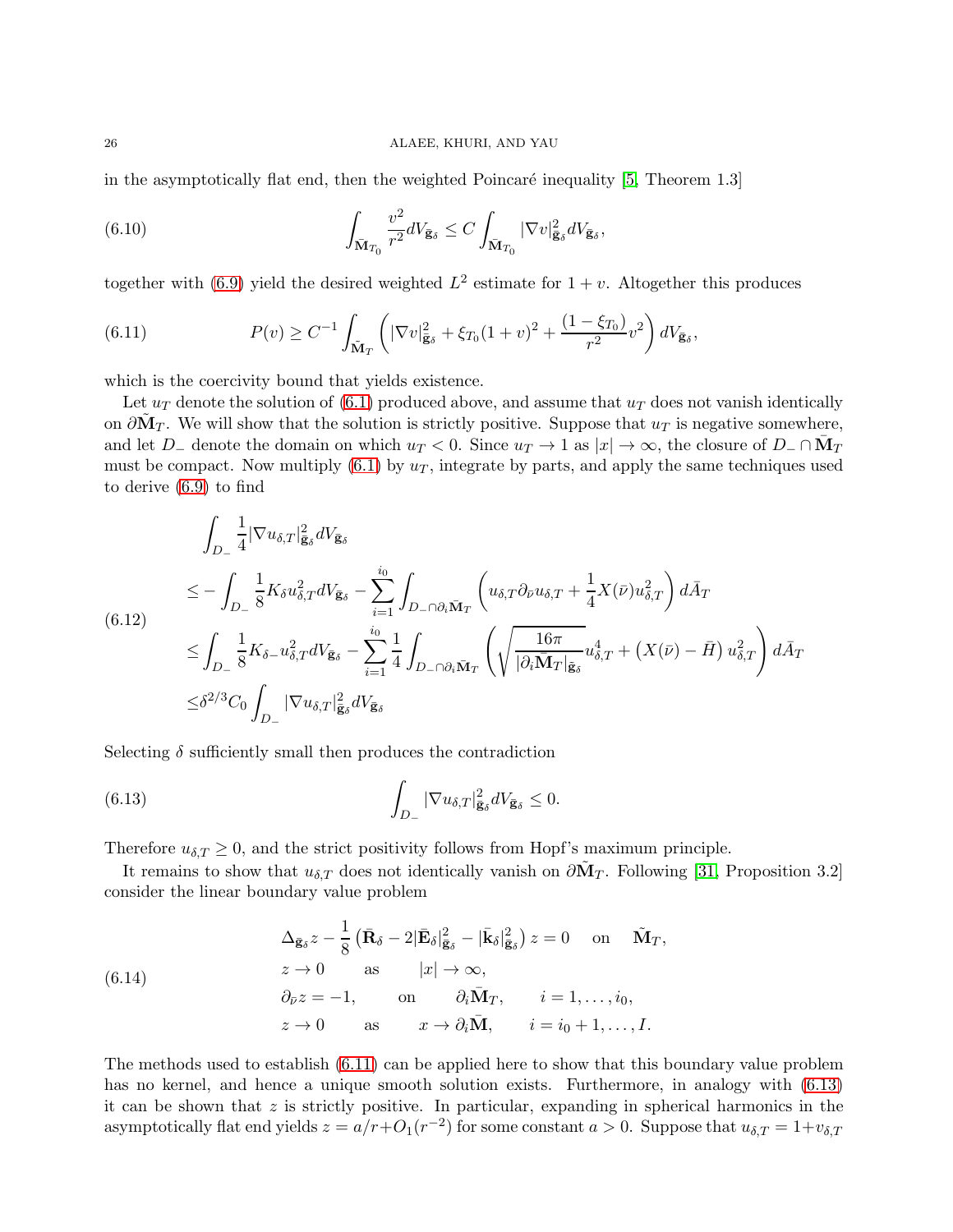vanishes identically on  $\partial \tilde{\mathbf{M}}_T$ , then

$$
P(v_{\delta,T} + \varepsilon z) - P(v_{\delta,T})
$$
\n
$$
= \frac{1}{2} \int_{\tilde{M}_T} \left( |\nabla(v_{\delta,T} + \varepsilon z)|_{\tilde{g}_{\delta}}^2 - |\nabla v_{\delta,T}|_{\tilde{g}_{\delta}}^2 \right) dV_{\tilde{g}_{\delta}} + O(\varepsilon^2)
$$
\n
$$
+ \frac{1}{16} \int_{\tilde{M}_T} \left( \bar{\mathbf{R}}_{\delta} - 2 |\bar{\mathbf{E}}_{\delta}|_{\tilde{g}_{\delta}}^2 - |\bar{k}_{\delta}|_{\tilde{g}_{\delta}}^2 \right) \left( (1 + v_{\delta,T} + \varepsilon z)^2 - (1 + v_{\delta,T})^2 \right) dV_{\tilde{g}_{\delta}}
$$
\n
$$
= \int_{\tilde{M}_T} \varepsilon (1 + v_{\delta,T}) \left( -\Delta_{\tilde{g}_{\delta}} z + \frac{1}{8} \left( \bar{\mathbf{R}}_{\delta} - 2 |\bar{\mathbf{E}}_{\delta}|_{\tilde{g}_{\delta}}^2 - |\bar{k}_{\delta}|_{\tilde{g}_{\delta}}^2 \right) z \right) dV_{\tilde{g}_{\delta}}
$$
\n
$$
+ \int_{S_{\infty}} \varepsilon (1 + v_{\delta,T}) \partial_{\tau} z + O(\varepsilon^2)
$$
\n
$$
= -4\pi \varepsilon a + O(\varepsilon^2),
$$

where  $S_{\infty}$  represents the limit of coordinate spheres in the asymptotic end as  $r \to \infty$ . For  $\varepsilon$  small enough this yields  $P(v_{\delta T} + \varepsilon z) < P(v_{\delta T})$ , which contradicts the minimizing property of  $v_{\delta T}$ . enough this yields  $P(v_{\delta,T} + \varepsilon z) < P(v_{\delta,T})$ , which contradicts the minimizing property of  $v_{\delta,T}$ .

The solution  $u_{\delta,T}$  of [\(6.1\)](#page-23-0) will be used to obtain lower bounds for the mass  $\bar{m}$  of the glued manifold  $(M, \bar{g})$ . Expanding in spherical harmonics gives the expression

(6.16) 
$$
u_{\delta,T} = 1 + \frac{\mathcal{A}_{\delta,T}}{|x|} + O(|x|^{-2}) \quad \text{as} \quad |x| \to \infty,
$$

for some constant  $\mathcal{A}_{\delta,T}$ . The mass of  $\tilde{\mathbf{g}}_{\delta,T} = u_{\delta,T}^4 \bar{\mathbf{g}}_{\delta}$  is then given by

<span id="page-26-3"></span>(6.17) 
$$
\tilde{\mathbf{m}}_{\delta,T} = \bar{\mathbf{m}} + 2\mathcal{A}_{\delta,T}.
$$

Moreover

<span id="page-26-1"></span>(6.18) 
$$
P(v_{\delta,T}) = \frac{1}{2} \int_{S_{\infty}} u_{\delta,T} \partial_r u_{\delta,T} = -2\pi \mathcal{A}_{\delta,T},
$$

so that lower bounds for  $\bar{m}$  may be obtained from lower bounds for  $P(v_{\delta,T})$  and  $\tilde{m}_{\delta,T}$ . In order to facilitate this we note that the sequence of solutions to [\(6.1\)](#page-23-0) subconverges to a solution of

<span id="page-26-0"></span>(6.19) 
$$
\Delta_{\bar{\mathbf{g}}}u - \frac{1}{8} (\bar{\mathbf{R}} - 2|\bar{\mathbf{E}}|^2_{\bar{\mathbf{g}}} - |\bar{\mathbf{k}}|^2_{\bar{\mathbf{g}}}) u = 0 \text{ on } \bar{\mathbf{M}},
$$

$$
u \to 1 \text{ as } |x| \to \infty, \qquad u \to 0 \text{ as } x \to \partial_i \bar{\mathbf{M}}, \qquad i = 1, ..., I.
$$

Although the coefficients of this equation are not continuous, the divergence structure present in the scalar curvature will help to mitigate the singular behavior of the solution.

<span id="page-26-2"></span>**Lemma 6.2.** There exists a subsequence  $\{u_{\delta_l,T_l}\}_{l=0}^{\infty}$  of the solutions produced in Proposition [6.1](#page-23-1) which converges in  $C^0(\bar{M}) \cap C^2(\bar{M} \setminus \Sigma)$ , and weakly in  $W^{1,2}_{loc}(\bar{M})$ , to a positive solution  $u \in C^{0,\alpha}(\bar{M}) \cap$  $C^{\infty}(\bar{\mathbf{M}} \setminus \Sigma)$  of [\(6.19\)](#page-26-0) for some  $\alpha \in (0,1)$ . Furthermore u is not constant on  $\Omega$ .

*Proof.* First observe that  $\tilde{\mathbf{m}}_{\delta,T} \geq 0$ . To see this note that  $\tilde{\mathbf{g}}_{\delta,T}$  is of nonnegative scalar curvature from [\(6.2\)](#page-23-2), and according to the boundary condition of [\(6.1\)](#page-23-0) each component of  $\partial \tilde{\mathbf{M}}_T$  has zero Hawking mass. Furthermore, a strict energy condition at the apparent horizon implies that  $u_{\delta,T}$ decays exponentially along the asymptotically cylindrical ends of  $\tilde{M}_T$  (see [\[53\]](#page-35-10)). Therefore the asymptotically cylindrical ends are conformally closed, and one could either start the inverse mean curvature flow at such a closed end or at a boundary component of zero Hawking mass in order to find nonnegativity of the mass.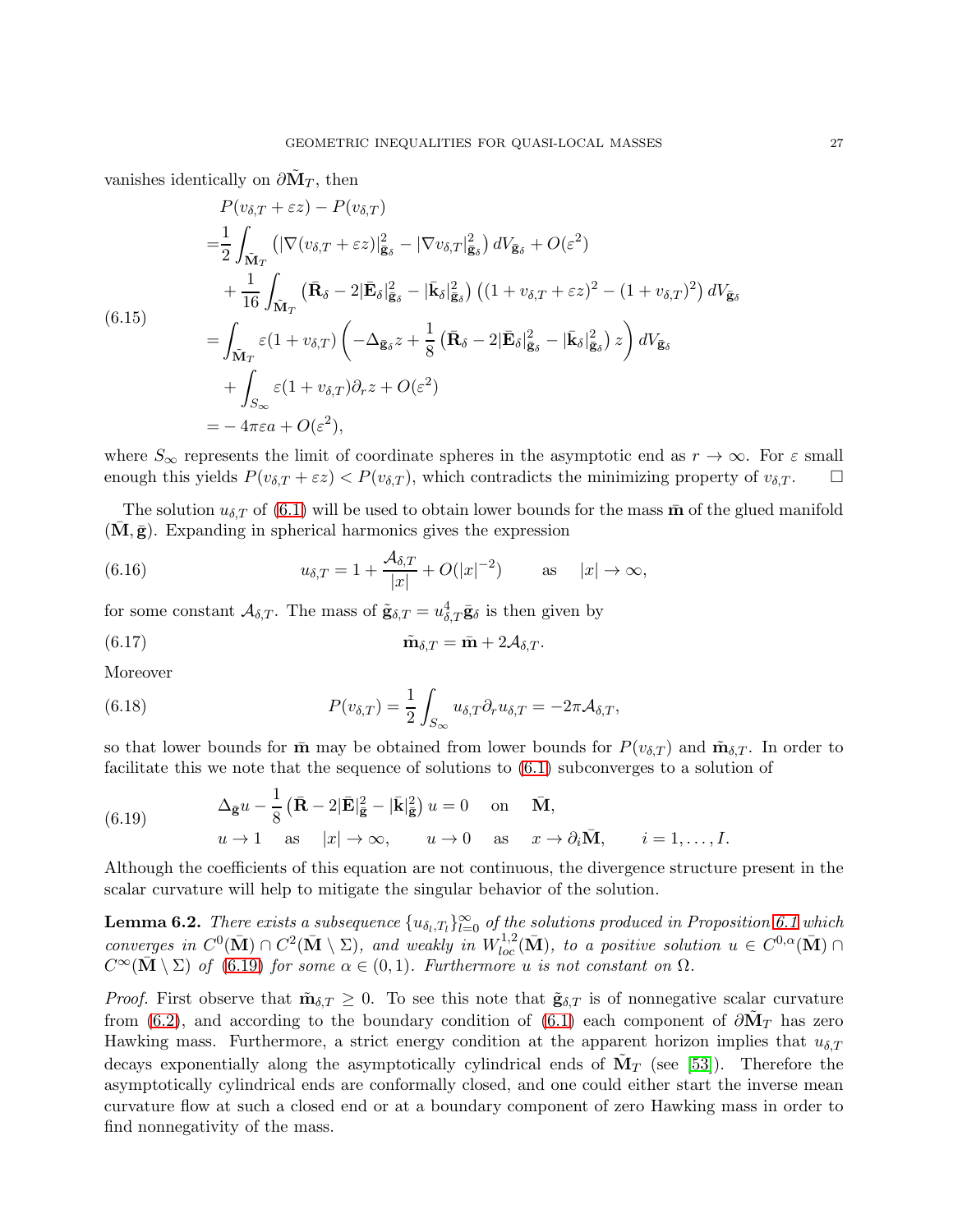Equation [\(6.18\)](#page-26-1) now yields the upper bound  $P(v_{\delta,T}) \leq \pi \bar{m}$ , which is independent of  $\delta$  and T. We may then use  $(6.11)$  to find

(6.20) 
$$
\int_{\tilde{\mathbf{M}}_T} \left( |\nabla u_{\delta,T}|_{\tilde{\mathbf{g}}}^2 + \xi_{T_0} u_{\delta,T}^2 + \frac{(1-\xi_{T_0})}{r^2} (u_{\delta,T} - 1)^2 \right) dV_{\tilde{\mathbf{g}}} \leq C \bar{\mathbf{m}},
$$

which yields a uniform  $W^{1,2}$  estimate on compact subsets. By taking an exhausting sequence of domains and using a diagonal argument, a subsequence  $u_{\delta_l,T_l}$  is obtained which converges weakly in  $W_{loc}^{1,2}(\bar{\mathbf{M}})$  to u. Next, consider the divergence structure present in [\(6.1\)](#page-23-0), namely this equation may be rewritten as

<span id="page-27-1"></span>(6.21) 
$$
\operatorname{div}_{\bar{\mathbf{g}}_{\delta}}\left(\nabla u_{\delta,T}+\frac{1}{4}\mathbf{X}_{\delta}u_{\delta,T}\right)-\frac{1}{4}\mathbf{X}_{\delta}\cdot\nabla u_{\delta,T}-\frac{1}{8}\left(K_{\delta}-2|\mathbf{X}_{\delta}|_{\bar{\mathbf{g}}_{\delta}}^{2}\right)u_{\delta,T}=0.
$$

Since the coefficients  $\mathbf{X}_{\delta}$  and  $K_{\delta}$  are uniformly bounded, this allows for a notion of weak solution in which the coefficients converge in  $L^2_{loc}$ . The weak convergence  $u_{\delta_l,T_l} \rightharpoonup u$  then implies that  $u \in$  $W_{loc}^{1,2}(\bar{\mathbf{M}})$  is a weak solution of [\(6.19\)](#page-26-0). Standard elliptic regularity guarantees that  $u \in C^{\infty}(\bar{\mathbf{M}} \setminus \Sigma)$ , and also that the convergence is in the  $C^2$ -topology on  $\overline{M} \setminus \Sigma$ .

Refined regularity for the limit can be obtained as follows. Let  $D \subset D'$  be compact in  $\overline{M}$ . The divergence structure of [\(6.21\)](#page-27-1) allows for an application of the De Giorgi-Nash-Moser estimate [\[29,](#page-35-29) Theorem 8.24]

<span id="page-27-2"></span>(6.22) 
$$
\| u_{\delta,T} \|_{C^{0,\alpha}(D)} \leq C \| u_{\delta,T} \|_{L^2(D')} ,
$$

where  $\alpha \in (0,1)$  and C are independent of  $\delta$  and T. Since the relevant subsequence of  $u_{\delta,T}$  converges weakly in  $W^{1,2}$ , it converges strongly in  $L^2$ , and hence [\(6.22\)](#page-27-2) implies that the limit  $u \in C^{0,\alpha}$ . In particular u is uniformly bounded along the asymptotically cylindrical ends of  $\overline{M}$ , which implies exponential decay to zero and shows that it satisfies the asymptotic boundary condition of [\(6.19\)](#page-26-0).

Lastly it will be shown that u is strictly positive and nonconstant on  $\Omega$ . As the coefficients in the divergence structure [\(6.21\)](#page-27-1) are uniformly bounded, the Harnack inequality [\[29,](#page-35-29) Corollary 8.21] holds with a constant C independent of  $\delta$  and T, that is

(6.23) 
$$
\sup_D u_{\delta,T} \leq C \inf_D u_{\delta,T}.
$$

Since  $u_{\delta,T}$  subconverges to u in  $C^0$ , this same inequality holds for u. Thus if u vanishes somewhere it must vanish everywhere, which contradicts the fact that  $u \to 1$  as  $|x| \to \infty$ , so that u is positive. Lastly if u is constant in  $\Omega$  then it must be zero there in light of the exponential decay along the asymptotically cylindrical ends, but this again contradicts the behavior in the asymptotically flat end.

Recall that in the setting of Theorems [2.8-](#page-6-1)[2.13,](#page-10-1) the boundary of  $\Omega$  consists of two parts  $\partial\Omega$  =  $\Sigma_h \cup \Sigma$ , an inner horizon piece and an outer untrapped piece. We are now in a position to obtain a lower bound for the mass  $\bar{m}$  in terms of the horizon area. To do this we define the following constant that appears in the above mentioned theorems

<span id="page-27-0"></span>(6.24) 
$$
\gamma = \left( \sum_{i=1}^{I} \sqrt{4\pi |\Sigma_{h}^{i}|} \right)^{-1} \parallel \nabla u \parallel_{L^{2}(\bar{\Omega},\bar{g})}^{2}.
$$

According to Lemma [6.2](#page-26-2) this constant is nonzero and finite, and is invariant under rescalings of the metric.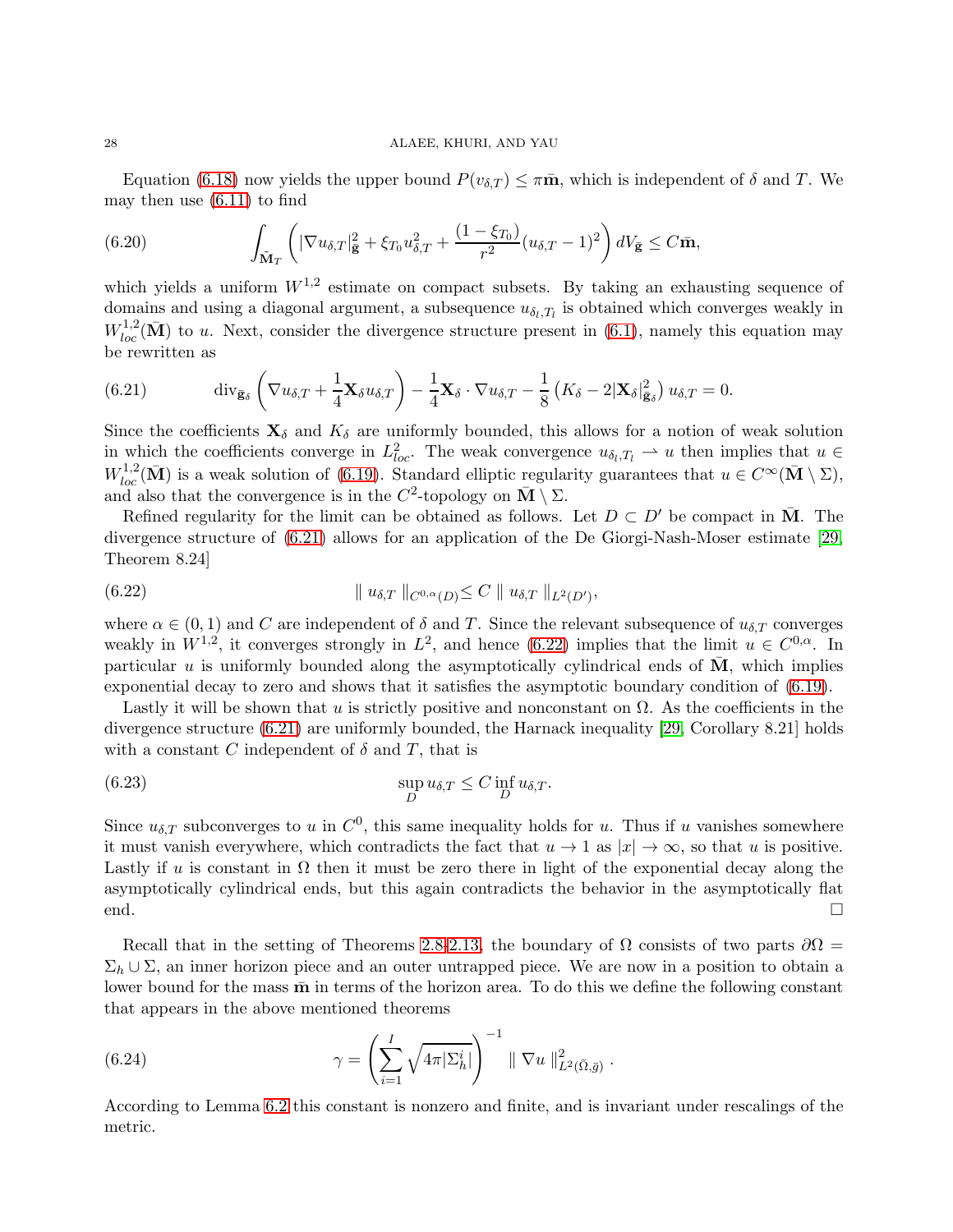<span id="page-28-2"></span>Proposition 6.3. Under the hypotheses of Theorems [2.8](#page-6-1)[-2.13](#page-10-1)

(6.25) 
$$
\bar{\mathbf{m}} \geq \lim_{l \to \infty} \tilde{\mathbf{m}}_{\delta_l, T_l} + \frac{\gamma}{1 + \gamma} \sum_{i=1}^I \sqrt{\frac{|\Sigma_h^i|}{4\pi}},
$$

*Proof.* From  $(6.17)$  and  $(6.18)$  we have

(6.26) 
$$
\bar{\mathbf{m}} = \tilde{\mathbf{m}}_{\delta,T} + \frac{1}{\pi} P(v_{\delta,T}).
$$

Moreover [\(6.9\)](#page-24-0) and [\[37,](#page-35-27) Lemma 2.2] imply that

(6.27) 
$$
P(v_{\delta,T}) \geq \frac{1}{4} \int_{\tilde{\mathbf{M}}_T} |\nabla u_{\delta,T}|_{\tilde{\mathbf{g}}_{\delta}}^2 dV_{\tilde{\mathbf{g}}_{\delta}} + \left(\frac{1-\vartheta_T}{2}\right) \sum_{i=1}^I \sqrt{\frac{\pi}{|\partial_i \tilde{\mathbf{M}}_T|}} \int_{\partial_i \tilde{\mathbf{M}}_T} u_{\delta,T}^2 d\bar{A}_T.
$$

Following [\[37,](#page-35-27) Section 3] then yields

(6.28) 
$$
P(v_{\delta,T}) \geq \frac{\gamma_{\delta,T}(1-\vartheta_T)}{2(1+\gamma_{\delta,T})} \sum_{i=1}^I \sqrt{\pi |\partial_i \bar{\mathbf{M}}_T|_{\bar{\mathbf{g}}_{\delta}}},
$$

where

(6.29) 
$$
\gamma_{\delta,T} = \frac{\int_{\bar{\mathbf{M}}_T \cap \Omega} |\nabla u_{\delta,T}|^2_{\bar{\mathbf{g}}_{\delta}} dV_{\bar{\mathbf{g}}_{\delta}}}{2(1 - \vartheta_T) \sum_{i=1}^I \sqrt{\frac{\pi}{|\partial_i \mathbf{M}_T| \mathbf{g}_{\delta}}} \int_{\partial_i \bar{\mathbf{M}}_T} v_{\delta,T}^2 d\bar{A}_T}.
$$

Suppose that

<span id="page-28-0"></span>(6.30) 
$$
\int_{\partial_i \bar{\mathbf{M}}_{T_l}} v_{\delta_l, T_l}^2 d\bar{A}_{T_l} \to |\Sigma_h^i|,
$$

where  $u_{\delta_l,T_l}$  is the subsequence that converges to u weakly in  $W^{1,2}$ . Since the Hilbert space norm is weakly lower semicontinuous, we then find that

$$
\lim_{l \to \infty} \gamma_{\delta_l, T_l} \ge \gamma,
$$

where we have also used that  $|\partial_i \bar{M}_{T_l}|_{\bar{\mathbf{g}}_{\delta_l}} \to |\Sigma_h^i|$ . Furthermore, since the function  $\gamma \to \frac{\gamma}{1+\gamma}$  is monotonically nondecreasing the desired result follows.

It remains to show that [\(6.30\)](#page-28-0) is valid. Along the asymptotic ends  $(\bar{\mathbf{M}} \setminus \bar{\mathbf{M}}_T)_i$ ,  $i = i_0 + 1, \ldots, I$ this is clear as  $u_{\delta,T} \to 0$  along these ends. For the remaining ends, choose  $T_0 < T$  and perform the integration by parts, on  $\bar{M}_T \setminus \bar{M}_{T_0}$ , that led to [\(6.12\)](#page-25-2) to obtain

<span id="page-28-3"></span>(6.32) 
$$
\int_{(\bar{\mathbf{M}}_T \setminus \bar{\mathbf{M}}_{T_0})_i} \frac{1}{4} |\nabla u_{\delta,T}|_{\bar{\mathbf{g}}_{\delta}}^2 dV_{\bar{\mathbf{g}}_{\delta}} + \left( \int_{\partial_i \bar{\mathbf{M}}_T} \pi u_{\delta,T}^4 d\bar{A}_T \right)^{1/2} \leq \int_{\partial_i \bar{\mathbf{M}}_{T_0}} \left( u_{\delta,T} \partial_{\bar{\nu}} u_{\delta,T} + \frac{1}{4} X(\bar{\nu}) u_{\delta,T}^2 \right) d\bar{A}_{T_0} + \frac{1}{4} \int_{\partial_i \bar{\mathbf{M}}_T} \left( \bar{H} - X(\bar{\nu}) \right) u_{\delta,T}^2 d\bar{A}_T.
$$

Since  $|\bar{H}| + |X(\bar{\nu})| \to 0$  as  $T \to \infty$  for  $i = 1, \ldots, i_0$ , Jensen's inequality implies that

<span id="page-28-1"></span>(6.33) 
$$
\int_{\partial_i \bar{\mathbf{M}}_T} u_{\delta,T}^2 d\bar{A}_T \leq C \int_{\partial_i \bar{\mathbf{M}}_{T_0}} \left( u_{\delta,T} |\partial_{\bar{\nu}} u_{\delta,T}| + |X(\bar{\nu})| u_{\delta,T}^2 \right) d\bar{A}_{T_0}
$$

where C is independent of T. Since  $u_{\delta_l,T_l} \to u$  smoothly on  $\partial_i \bar{M}_{T_0}$ , and u along with its derivatives have exponential decay along the asymptotically cylindrical ends, the right-hand side of  $(6.33)$  can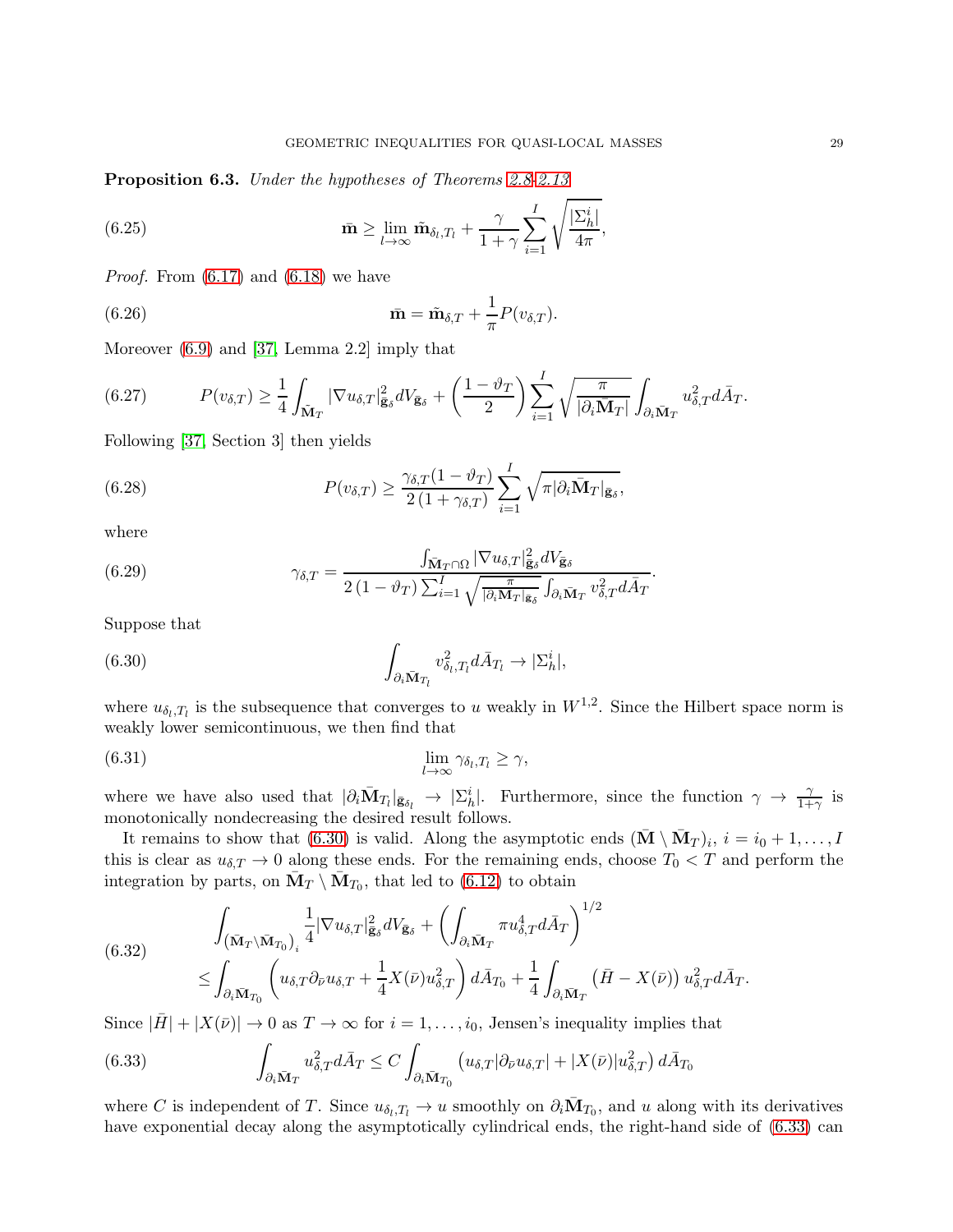<span id="page-29-0"></span>be made arbitrarily small for the sequence  $u_{\delta_l,T_l}$  by letting  $l \to \infty$  and choosing  $T_0$  sufficiently large. The desired conclusion  $(6.30)$  now follows.

## <span id="page-29-1"></span>7. Penrose-Like Inequalities for the Liu-Yau and Wang-Yau Masses

Proof of Theorem [2.8.](#page-6-1) As explained in Section [3,](#page-10-0) the Liu-Yau mass is bounded below by the mass of the glued manifold. Therefore Proposition [6.3](#page-28-2) implies that

(7.1) 
$$
m_{LY}(\Sigma) \geq \bar{m} \geq \lim_{l \to \infty} \tilde{m}_{\delta_l, T_l} + \frac{\gamma}{1 + \gamma} \sum_{i=1}^I \sqrt{\frac{|\Sigma_h^i|}{4\pi}} \geq \frac{\gamma}{1 + \gamma} \sqrt{\frac{|\Sigma_h|}{4\pi}},
$$

where we have used the fact that  $\tilde{\mathbf{m}}_{\delta,T} \geq 0$  as explained in the proof of Lemma [6.2;](#page-26-2) this establishes  $(2.27)$ . In order to show  $(2.28)$ , use the above sequence of inequalities combined with the areaangular momentum-charge inequality [\[10,](#page-34-17) [26\]](#page-34-19) which holds under the state hypotheses for stable apparent horizons:

(7.2) 
$$
|\Sigma_h^i| \ge 4\pi \sqrt{(Q_h^i)^4 + 4(J_h^i)^2}.
$$

*Proof of Theorem [2.10.](#page-7-4)* We will estimate  $\tilde{\mathbf{m}}_{\delta_l,T_l}$  from below and apply [\(7.1\)](#page-29-1) to achieve [\(2.30\)](#page-7-3). The estimate of the conformal mass will be via inverse mean curvature flow. First observe that  $\Omega$  is simply connected. To see this, note that the assumption of no interior apparent horizons (including no immersed MOTS) together with an untrapped outer boundary  $\Sigma$  (of spherical topology) allows for an application of Theorem 5.1 of [\[24,](#page-34-26) Theorem 5.1] which yields the desired conclusion. Consider a weak IMCF  $\{\tilde{S}^{\delta,T}_t\}_{t=0_*}^{\infty}$  within  $(\tilde{\mathbf{M}}_T, \tilde{\mathbf{g}}_{\delta,T})$ . This manifold has either a single component inner boundary of zero Hawking mass, or the 'point at infinity' in the conformally closed remnant of an asymptotically cylindrical end, from which the IMCF will emanate. In the former case  $0<sub>∗</sub> = 0$  while in the latter case  $0_* = -\infty$ . By simple connectivity each leaf of the flow is connected [\[34,](#page-35-5) Lemma 4.2]. Furthermore the leaf of largest area contained within  $\Omega$ , and outside of the  $\delta$ -tubular neighborhood of  $\Sigma$  where  $\bar{\mathbf{g}}_{\delta} \neq \bar{\mathbf{g}}$ , will be denoted by  $\tilde{S}_{\tilde{t}_0}^{\delta,T}$ . Observe that the flow is smooth for a nonzero amount of time within  $\Omega$ , in other words it does not instantaneously jump from the initial time to a surface intersecting  $\Sigma$  or lying outside of  $\Omega$ . This is due to the fact that the flow is by outermost minimal area enclosures, and the initial surface has area  $|\tilde{S}_{0*}^{\delta,T}|_{\tilde{\mathbf{g}}_{\delta,T}}$  which can be made arbitrarily small compared to  $|\Sigma|_{\tilde{\mathbf{g}}_{\delta,T}}$  when  $0_* = 0$  as a result of [\(6.32\)](#page-28-3), [\(6.33\)](#page-28-1), while  $|\tilde{S}_{0_*}^{\delta,T}|_{\tilde{\mathbf{g}}_{\delta,T}} = 0$  when  $0_* = -\infty$ . According to Geroch monotonicity [\[34\]](#page-35-5) and the scalar curvature formula [\(6.2\)](#page-23-2) we have

<span id="page-29-2"></span>
$$
\tilde{\mathbf{m}}_{\delta,T} \geq \frac{1}{(16\pi)^{3/2}} \int_{0_*}^{\infty} \int_{\tilde{S}_t^{\delta,T}} \sqrt{|\tilde{S}_t^{\delta,T}|_{\tilde{\mathbf{g}}_{\delta,T}} \tilde{\mathbf{R}}_{\delta,T} d\tilde{A}_t dt}
$$
\n
$$
\geq \frac{1}{(16\pi)^{3/2}} \int_{0_*}^{\tilde{t}_0} \int_{\tilde{S}_t^{\delta,T}} \sqrt{|\tilde{S}_t^{\delta,T}|_{\tilde{\mathbf{g}}_{\delta,T}}} \left(2|\tilde{\mathbf{E}}_{\delta,T}|_{\tilde{\mathbf{g}}_{\delta,T}}^2 + |\tilde{\mathbf{k}}_{\delta,T}|_{\tilde{\mathbf{g}}_{\delta,T}}^2\right) d\tilde{A}_t dt
$$
\n
$$
= \frac{1}{(16\pi)^{3/2}} \int_{0_*}^{\tilde{t}_0} \int_{\tilde{S}_t^{\delta,T}} \sqrt{|\tilde{S}_t^{\delta,T}|_{\tilde{\mathbf{g}}_{\delta,T}}} \left(2|\bar{\mathbf{E}}_{\delta}|_{\tilde{\mathbf{g}}_{\delta}}^2 + |\bar{\mathbf{k}}_{\delta}|_{\tilde{\mathbf{g}}_{\delta}}^2\right) d\tilde{A}_t dt
$$
\n
$$
:= \mathcal{I}_Q(\delta,T) + \mathcal{I}_{\mathcal{J}}(\delta,T).
$$

In what follows we will estimate each of the integrals  $\mathcal{I}_Q(\delta,T)$  and  $\mathcal{I}_{\mathcal{J}}(\delta,T)$  separately. Note that in the domain associated with these two integrals  $\bar{\mathbf{g}}_{\delta} = \bar{g}$ ,  $\bar{\mathbf{E}}_{\delta} = \bar{E}$ ,  $\bar{\mathbf{k}}_{\delta} = \bar{k}$ , and  $\tilde{\mathbf{g}}_{\delta,T} = \tilde{g}_{\delta,T} := u_{\delta,T}^4 \bar{g}$ .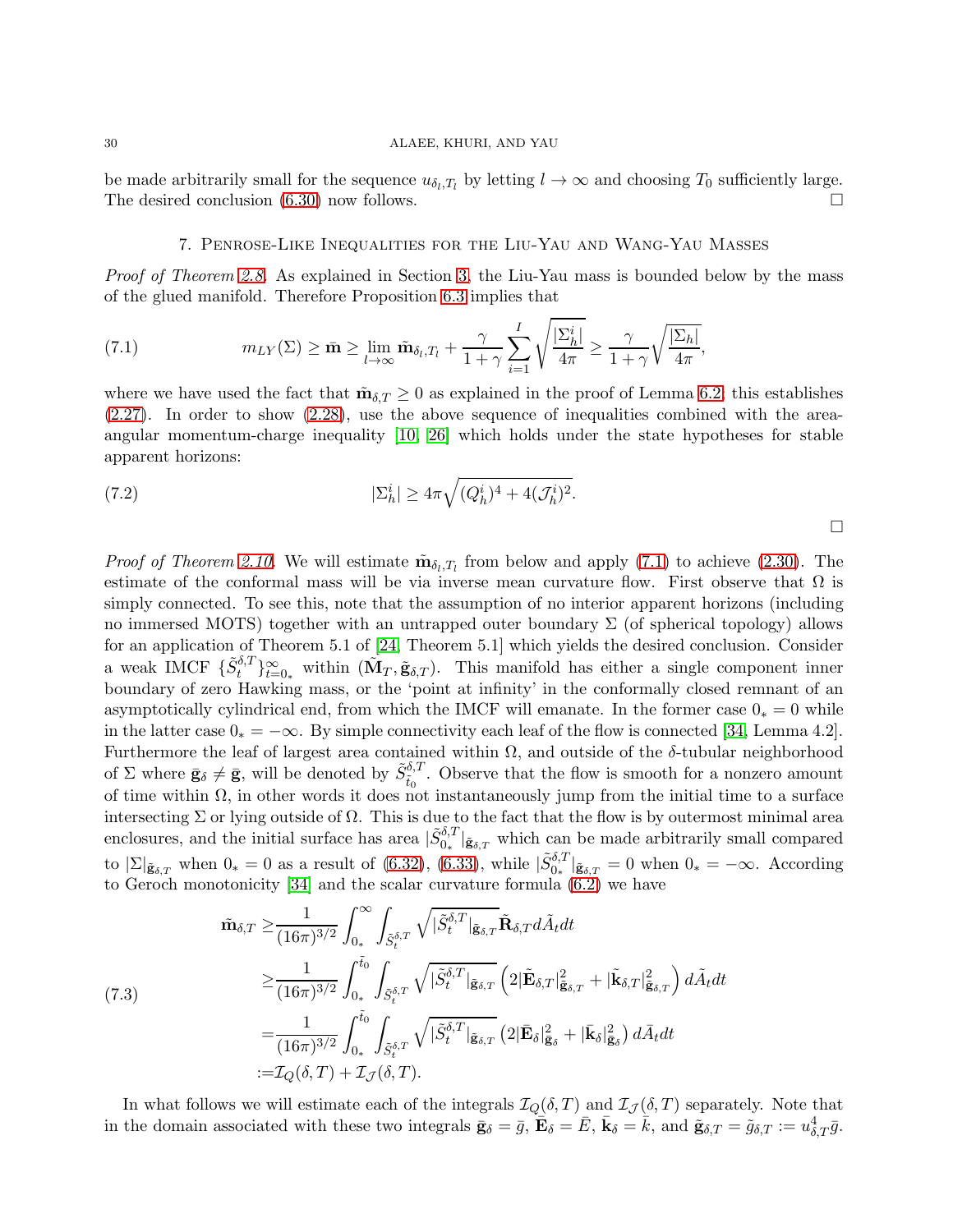Consider first the electric field term. Using the divergence free property [\(5.2\)](#page-18-1) and equality of charges [\(5.3\)](#page-18-0) produces

$$
\mathcal{I}_{Q}(\delta, T) = \frac{2}{(16\pi)^{3/2}} \int_{0_{*}}^{\tilde{t}_{0}} \sqrt{|\tilde{S}_{t}^{\delta, T}|_{\tilde{g}_{\delta, T}}} \left( \int_{\tilde{S}_{t}^{\delta, T}} |\bar{E}|_{\tilde{g}}^{2} d\bar{A}_{t} \right) dt
$$
\n
$$
\geq \frac{2}{(16\pi)^{3/2}} \int_{0_{*}}^{\tilde{t}_{0}} \frac{\sqrt{|\tilde{S}_{t}^{\delta, T}|_{\tilde{g}_{\delta, T}}}}{|\tilde{S}_{t}^{\delta, T}|_{\tilde{g}}} \left( \int_{\tilde{S}_{t}^{\delta, T}} \bar{E}(\bar{\nu}) d\bar{A}_{t} \right)^{2} dt
$$
\n
$$
\geq \frac{2(4\pi Q)^{2} \sqrt{|\tilde{S}_{t_{0}}^{\delta, T}|_{\tilde{g}_{\delta, T}}}}{(16\pi)^{3/2} \sup_{0_{*} < t \leq \tilde{t}_{0}} |\tilde{S}_{t}^{\delta, T}|_{\tilde{g}}} \int_{0_{*}}^{\tilde{t}_{0}} e^{\frac{(t - \tilde{t}_{0})}{2}} dt
$$
\n
$$
= \frac{Q^{2} \sqrt{\pi |\tilde{S}_{t_{0}}^{\delta, T}|_{\tilde{g}_{\delta, T}}}}{\sup_{0_{*} < t \leq \tilde{t}_{0}} |\tilde{S}_{t}^{\delta, T}|_{\tilde{g}}} \left( 1 - e^{\frac{(0_{*} - \tilde{t}_{0})}{2}} \right).
$$

Due to the convergence of Lemma [6.2,](#page-26-2) in analogy with the proof of Theorem [2.1](#page-3-2) a subsequence of  $\{\tilde{S}_{t}^{\delta_{l},T_{l}}\}_{t=0_{\ast}}^{\tilde{t}_{0}}$  (denoted with the same notation) converges to a weak IMCF  $\{\tilde{S}_{t}\}_{t=-\infty}^{t_{0}}$  within  $(\Omega,\tilde{g})$  $u^4\bar{g}$ ). Note that as in [\[34,](#page-35-5) Lemma 8.1], an appropriate translation downwards of the sequence of level set functions defining the weak flows is needed to obtain convergence. Moreover since

(7.5) 
$$
|\tilde{S}_{0}^{\delta_{l},T_{l}}|_{\tilde{g}_{\delta_{l},T_{l}}}=e^{-\tilde{t}_{0}}|\tilde{S}_{\tilde{t}_{0}}^{\delta_{l},T_{l}}|_{\tilde{g}_{\delta_{l},T_{l}}},
$$

and

(7.6) 
$$
|\tilde{S}_0^{\delta_l, T_l}|_{\tilde{g}_{\delta_l, T_l}} \to 0, \qquad |\tilde{S}_{{\tilde{t}}_0}^{\delta_l, T_l}|_{\tilde{g}_{\delta_l, T_l}} \to |\tilde{S}_{{t}_0}|_{\tilde{g}} \neq 0 \quad \text{as} \quad l \to \infty,
$$

it follows that  $\tilde{t}_0 = \tilde{t}_0(l) \rightarrow \infty$ . Therefore

<span id="page-30-1"></span>(7.7) 
$$
\lim_{l \to \infty} \mathcal{I}_Q(\delta_l, T_l) \geq \lambda \sqrt{\frac{\pi}{|\Sigma_h|}} Q^2.
$$

where

<span id="page-30-0"></span>(7.8) 
$$
\lambda = \frac{\sqrt{|\tilde{S}_{t_0}|\tilde{g}|\Sigma_h|}}{\sup_{-\infty < t \le t_0} |\tilde{S}_t|_{\tilde{g}}}.
$$

Consider now the angular momentum contribution. In this setting axisymmetry is assumed with  $\eta$  denoting the rotational Killing field. The hypothesis [\(2.29\)](#page-7-2) combined with [\[36,](#page-35-2) Appendix] shows that  $h(\eta, \bar{\nu}) = 0$  on any axisymmetric surface  $S \in (\Omega, \bar{g})$  with unit normal  $\bar{\nu}$ , in particular for the leaves of an IMCF emanating from an axisymmetric surface; this implies that  $k(\eta, \bar{\nu}) = k(\eta, \bar{\nu})$ . In addition, observe that the relation between area elements and surface normals with respect to the two metrics  $g$  and  $\bar{g}$  are given by

(7.9) 
$$
d\bar{A} = \sqrt{1+|\nabla f|_S|^2_g}dA, \qquad \overline{\nu}_i = \frac{\nu_i}{\sqrt{\overline{g}^{ij}\nu_i\nu_j}} = \sqrt{\frac{1+|\nabla f|^2}{1+|\nabla f|_S|^2}}\nu_i.
$$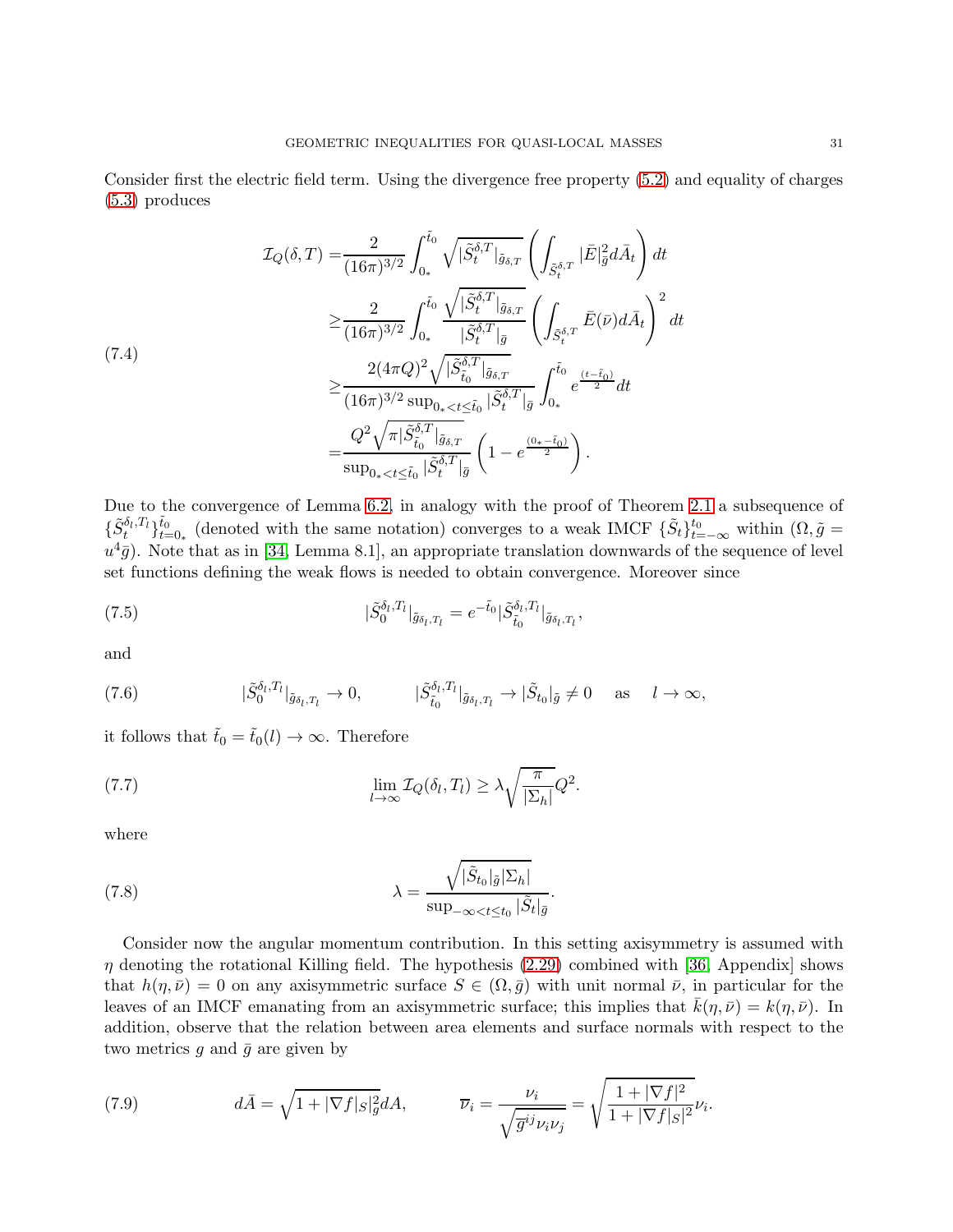It follows that

$$
(8\pi\mathcal{J})^2 = \left(\int_S k^{ij} \nu_i \eta_j dA\right)^2
$$
  
= 
$$
\left(\int_S k^{ij} \overline{\nu}_i \eta_j \sqrt{\frac{1+|\nabla f|S|^2}{1+|\nabla f|^2}} dA\right)^2
$$
  

$$
\leq \left(\int_S |k(\overline{\nu}, \eta)| d\overline{A}\right)^2
$$
  
= 
$$
\left(\int_S |k(\overline{\nu}, \eta) - h(\overline{\nu}, \eta)| d\overline{A}\right)^2
$$
  

$$
\leq \left(\int_S |k - h|_{\overline{g}} |\eta| d\overline{A}\right)^2
$$
  

$$
\leq \int_S |k - h|_{\overline{g}}^2 d\overline{A} \int_S |\eta|^2 d\overline{A}.
$$

We then have

$$
\mathcal{I}_{\mathcal{J}}(\delta, T) = \frac{1}{(16\pi)^{3/2}} \int_{0_*}^{\tilde{t}_0} \sqrt{|\tilde{S}_t^{\delta, T}|_{\tilde{g}_{\delta, T}}} \left( \int_{\tilde{S}_t^{\delta, T}} |k - h|_{\tilde{g}}^2 d\tilde{A}_t \right) dt
$$
  
\n
$$
\geq \frac{(8\pi \mathcal{J})^2}{(16\pi)^{3/2}} \int_{0_*}^{\tilde{t}_0} \frac{\sqrt{|\tilde{S}_t^{\delta, T}|_{\tilde{g}_{\delta, T}}}}{\int_{\tilde{S}_t^{\delta, T}} |\eta|^2 d\tilde{A}_t} dt
$$
  
\n(7.11)  
\n
$$
\geq \frac{(8\pi \mathcal{J})^2}{(16\pi)^{3/2} \max_{\Omega} |\eta|^2} \int_{0_*}^{\tilde{t}_0} \frac{\sqrt{|\tilde{S}_t^{\delta, T}|_{\tilde{g}_{\delta, T}}}}{|\tilde{S}_t^{\delta, T}|_{\tilde{g}}} dt
$$

<span id="page-31-1"></span>
$$
\begin{split} & \leq (16\pi)^{3/2} \max_{\Omega} |\eta|^2 \int_{0_*} \frac{|\tilde{S}_t^{\delta,T}|_{\bar{g}}}{|\tilde{S}_{t_0}^{\delta,T}|_{\tilde{g}_{\delta,T}}} \, d\mu \\ &= \frac{2(8\pi\mathcal{J})^2}{(16\pi)^{3/2} \max_{\Omega} |\eta|^2} \frac{\sqrt{|\tilde{S}_{t_0}^{\delta,T}|_{\tilde{g}_{\delta,T}}}}{\sup_{0_* < t \leq \tilde{t}_0} |\tilde{S}_t^{\delta,T}|_{\bar{g}}} \left(1 - e^{\frac{(0_* - \tilde{t}_0)}{2}}\right), \end{split}
$$

and hence

(7.12) 
$$
\lim_{l \to \infty} \mathcal{I}_{\mathcal{J}}(\delta_l, T_l) \geq \frac{4\pi^2 \lambda}{\mathcal{C}^2} \sqrt{\frac{4\pi}{|\Sigma_h|}} \mathcal{J}^2.
$$

Lastly, combining  $(7.1)$ ,  $(7.3)$ ,  $(7.7)$ , and  $(7.12)$  produces

(7.13) 
$$
m_{LY}(\Omega) \geq \frac{\gamma}{1+\gamma} \sqrt{\frac{|\Sigma_h|}{4\pi}} + \lambda \sqrt{\frac{\pi}{|\Sigma_h|}} Q^2 + \frac{4\pi^2 \lambda}{\mathcal{C}^2} \sqrt{\frac{4\pi}{|\Sigma_h|}} \mathcal{J}^2.
$$

The desired inequality  $(2.30)$  is then achieved by squaring both sides and rearranging terms.  $\Box$ Proof of Theorems [2.12](#page-9-0) and [2.13.](#page-10-1) This is a straightforward combination of the Wang-Yau proof [\[61\]](#page-36-1), and the proof of Theorems [2.8](#page-6-1) and [2.10.](#page-7-4)  $\Box$ 

# <span id="page-31-0"></span>8. Penrose-Like Inequality for Quasi-Local Mass With a Static Reference

Here we show that the inequalities established in previous sections can be extended to quasi-local masses having a static reference spacetime other than Minkowski space. Recall that a 4-dimensional static spacetime is a warped product  $(\mathbb{R} \times \mathbb{M}^3, -V^2 dt^2 + g)$ , in which  $V \in C^{\infty}(\mathbb{M}^3)$  is positive except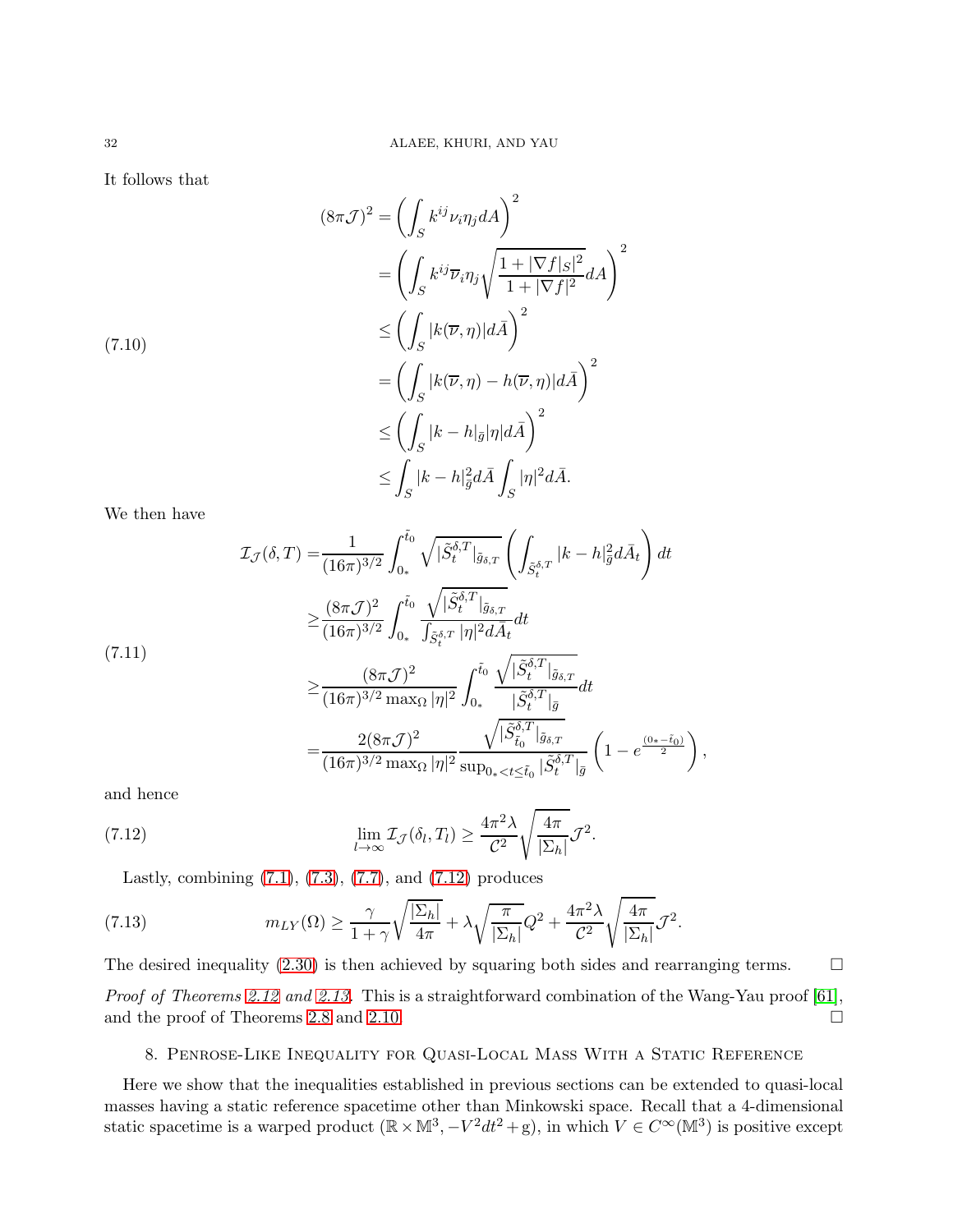on the (possibly empty) boundary  $\partial M^3$  where it vanishes, and g is a Riemannian metric on  $M^3$ . The triple  $(M^3, g, V)$  is referred to as a static manifold. If the static spacetime is vacuum then the potential  $V$  satisfies the static equations

(8.1) 
$$
(\Delta_{g}V) g - \text{Hess}_{g}V + V \text{Ric}_{g} = 0.
$$

The unique static vacuum black hole is the Schwarzschild solution, whose time slice is the static manifold  $(\mathbb{M}_m^3 = \mathbb{R}^3 \setminus \{|x| < \frac{m}{2}\})$  $\left\{\frac{m}{2}\right\}$ ,  $\mathbf{g}_m$ ,  $V_m$ ) with

(8.2) 
$$
g_m = \left(1 + \frac{m}{2|x|}\right)^4 \delta, \qquad V_m = \frac{1 - \frac{m}{2|x|}}{1 + \frac{m}{2|x|}},
$$

where  $m$  is the ADM mass parameter.

In [\[15\]](#page-34-8) Chen, Wang, Wang, and Yau defined a version of the Wang-Yau quasi-local energy with respect to a general static spacetime. In particular, let  $(\Sigma, \sigma, |\vec{H}|, \alpha)$  be a Wang-Yau data set and assume that there is an isometric embedding  $\iota : \Sigma \hookrightarrow \mathbb{M}^3$  so that the time function  $\tau = 0$ , then the static Liu-Yau mass is given by

(8.3) 
$$
m_{LY}^S(\Sigma) = \frac{1}{8\pi} \int_{\Sigma} V\left(H_s - |\vec{H}|\right) dA_{\sigma},
$$

where  $H_s$  is the mean curvature of the isometric embedding  $\iota(\Sigma)$ . If the data bound a spacelike hypersurface  $(\Omega, g, k)$  with vanishing extrinsic curvature  $k = 0$ , then the static Brown-York mass takes the form

(8.4) 
$$
m_{BY}^S(\Sigma) = \frac{1}{8\pi} \int_{\Sigma} V(H_s - H) dA_{\sigma},
$$

where H is the mean curvature of the embedding  $\Sigma \hookrightarrow \Omega$ . Recently, Lu and Miao [\[43\]](#page-35-11) have proven a Penrose type inequality for the static Brown-York mass in which the reference static spacetime is the Schwarzschild solution. Here we give an extension of their result to the static Liu-Yau mass setting.

<span id="page-32-2"></span>**Theorem 8.1.** Let  $(\Omega, g, k)$  be an initial data set for the Einstein equations satisfying the dominant energy condition  $\mu \geq |J|_q$  which is strict on horizons. Suppose that  $\Omega$  is compact with boundary consisting of a disjoint union  $\partial\Omega = \Sigma_h \cup \Sigma$  where  $\Sigma_h$  is a (nonempty) apparent horizon, no other closed apparent horizons are present, and the single component  $\Sigma$  is untrapped. If  $\Sigma$  isometrically embeds into a Schwarzschild manifold  $(\mathbb{M}^3_m, g_m, V_m)$  as a star-shaped 2-convex surface on which  $Ric_{g_m}(\nu, \nu) \leq 0$ , then there exists a nonzero positive constant  $\gamma$  independent of horizon area such that

<span id="page-32-0"></span>(8.5) 
$$
m + \frac{1}{8\pi} \int_{\Sigma} V_m (H_m - |\vec{H}|) dA_{\sigma} \ge \frac{\gamma}{1 + \gamma} \sqrt{\frac{|\Sigma_h|}{4\pi}},
$$

where  $H_m$  is the mean curvature of the embedding into  $\mathbb{M}_m^3$ . Moreover, if in addition the enhanced energy condition  $\mu_{EM} \geq |J_{EM}|_g$  holds,  $(\Omega, g, k, E, B)$  and  $\partial\Omega$  are axially symmetric, and  $\Sigma_h$  is stable in the sense of apparent horizons then

<span id="page-32-1"></span>(8.6) 
$$
m + \frac{1}{8\pi} \int_{\Sigma} V_m (H_m - |\vec{H}|) dA_{\sigma} \ge \frac{\gamma}{1+\gamma} \left( \sum_{i=1}^I \sqrt{(Q_h^i)^4 + 4(J_h^i)^2} \right)^{\frac{1}{2}}.
$$

Proof. This result follows by combining the proof of Theorem [2.8](#page-6-1) above, and the proof of Theorem 1.1 in [\[43\]](#page-35-11). Here we provide an outline. Let  $( \Omega, \bar{g}, \bar{k}, X, \bar{E} )$  be the Jang deformation of the initial data with the solution of Jang's equation blowing-up at the horizon and satisfying the Dirichlet boundary condition  $f = 0$ . A Bartnik-Shi-Tam extension  $(\bar{M}_+, \bar{g}_+, \bar{k}_+ = 0, X_+ = 0, \bar{E}_+ = 0)$  of the Jang initial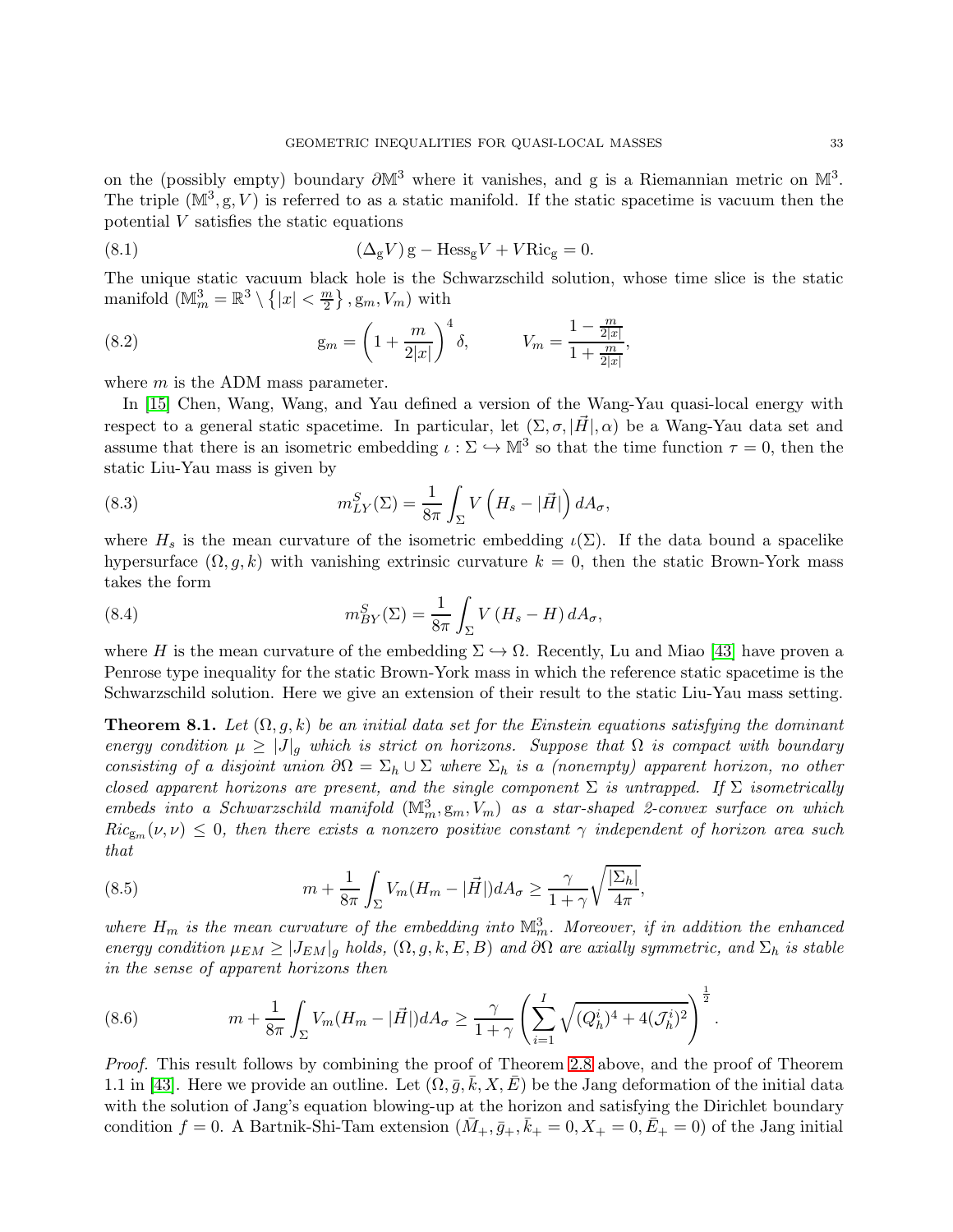data may be constructed in the following way with zero scalar curvature and boundary  $\partial M_+ = \Sigma$ having mean curvature

<span id="page-33-0"></span>
$$
(8.7) \t\t\t H_+ = \bar{H} - X(\bar{\nu}).
$$

The 2-convex condition means that the two elementary symmetric polynomials of the principal curvatures  $\kappa_1, \kappa_2$  of the embedding  $\Sigma \hookrightarrow \mathbb{M}_m^3$  are positive, and this together with  $\text{Ric}_{g_m}(\nu, \nu) \leq 0$ implies via the Gauss equations that  $\Sigma$  has positive Gauss curvature and is thus topologically a sphere. These hypotheses together with the star-shaped assumption lead to smooth long time existence of the flow inside  $\mathbb{M}_m^3$  defined by

(8.8) 
$$
\partial_r = \kappa \nu, \qquad \kappa = \frac{1}{4} \left( \kappa_1^{-1} + \kappa_2^{-1} \right),
$$

with leaves denoted by  $\{\Sigma_r\}_{r=0}^{\infty}$  and  $\Sigma_0 = \Sigma$ . The region of the Schwarzschild manifold foliated by this flow is  $(\bar{M}_+, \kappa^2 dr^2 + \sigma_r)$ , where  $\sigma_r$  is the induced metric on the leaves  $\Sigma_r$ . The extension metric then takes the form  $\bar{g}_+ = u^2 dr^2 + \sigma_r$  for an appropriately chosen function  $u : \bar{M}_+ \to \mathbb{R}_+$ , with  $u_0 = (\bar{H} - X(\bar{\nu}))^{-1} \kappa H_m$  in order to ensure [\(8.7\)](#page-33-0). As shown in [\[43\]](#page-35-11) the function

(8.9) 
$$
m + \frac{1}{8\pi} \int_{\Sigma_r} V_m(H_{m,r} - H_{u,r}) dA_{\sigma_r}
$$

is monotonically nonincreasing in r, where  $H_{m,r}$  and  $H_{u,r}$  are the mean curvatures of  $\Sigma_r$  with respect to the Schwarzschild metric and  $\bar{g}_+$  respectively. Furthermore this function converges to the mass  $\bar{m}$  of the extension metric  $\bar{g}_+$  as  $r \to \infty$ . It then follows from [\(7.1\)](#page-29-1) that

$$
(8.10) \t m + m_{LY}^S(\Sigma) \ge m + \frac{1}{8\pi} \int_{\Sigma_r} V_m \left[ H_m - \left( \bar{H} - X(\bar{\nu}) \right) \right] dA_{\sigma} \ge \bar{\mathbf{m}} \ge \frac{\gamma}{1 + \gamma} \sqrt{\frac{|\Sigma_h|}{4\pi}}.
$$

This establishes [\(8.5\)](#page-32-0). As in the proof of Theorem [2.8,](#page-6-1) inequality [\(8.6\)](#page-32-1) is then obtained by applying the area-angular momentum-charge inequality [\[10,](#page-34-17) [26\]](#page-34-19).  $\Box$ 

In a similar manner, by combining the proofs of Theorem [2.10](#page-7-4) above and Theorem 1.1 in [\[43\]](#page-35-11) we obtain the following result.

**Theorem 8.2.** Let  $(\Omega, g, k, E, B)$  be an axisymmetric initial data set for the Einstein-Maxwell equa-tions satisfying [\(2.29\)](#page-7-2),  $J(\eta) = 0$ , and the energy condition  $\mu_{EM} \geq |J|_q$  which is strict on horizons. Suppose that  $\Omega$  is compact with axisymmetric boundary consisting of a disjoint union  $\partial\Omega = \Sigma_h \cup \Sigma$ where  $\Sigma_h$  is a single component (nonempty) apparent horizon, no other closed apparent horizons are present, and the single component  $\Sigma$  is untrapped. If  $\Sigma$  isometrically embeds into a Schwarzschild manifold  $(M_m^3, g_m, V_m)$  as a star-shaped 2-convex surface on which  $Ric_{g_m}(\nu, \nu) \leq 0$ , then there exists a nonzero positive constant  $\lambda$  independent of horizon area such that

(8.11) 
$$
(m+m_{LY}^S(\Sigma))^2 \ge \left(\frac{\gamma}{1+\gamma}\sqrt{\frac{|\Sigma_h|}{4\pi}}+\lambda\sqrt{\frac{\pi}{|\Sigma_h|}}Q^2\right)^2+\frac{\lambda\gamma}{1+\gamma}\frac{8\pi^2\mathcal{J}^2}{\mathcal{C}^2},
$$

where  $\gamma$  is as in Theorem [8.1.](#page-32-2) Moreover, the same inequality holds without the assumption of axisymmetry if the contribution from angular momentum is removed.

Remark 8.3. As in Section [7](#page-29-0) this proof may be parlayed into versions of Theorems [2.12](#page-9-0) and [2.13](#page-10-1) for the static Wang-Yau mass. In addition, we note that the same methods can be used to generalize the result of P.-N. Chen [\[11\]](#page-34-27), concerning Brown-York mass with general spherically symmetric static reference, to the setting of static Liu-Yau mass.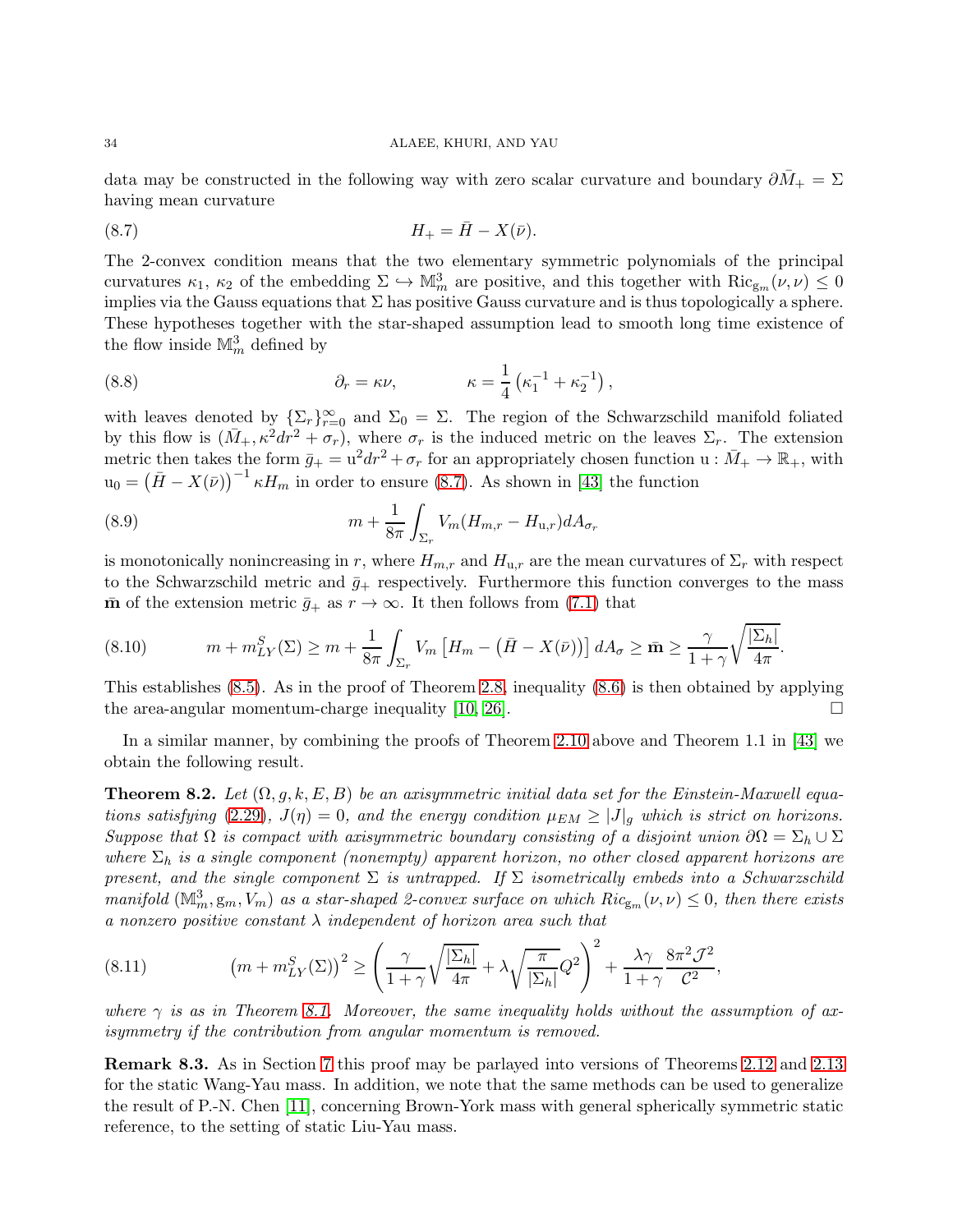### <span id="page-34-0"></span>**REFERENCES**

- <span id="page-34-21"></span><span id="page-34-12"></span>[1] L. Andersson, M. Mars, and W. Simon, Stability of marginally outer trapped surfaces and existence of marginally outer trapped tubes, Adv. Theor. Math. Phys., 12, (2008), no. 4, 853-888.
- <span id="page-34-7"></span>[2] L. Andersson, and J. Metzger, The area of horizons and the trapped region, Comm. Math. Phys., 290 (2009), 941-972.
- <span id="page-34-4"></span>[3] P. Anglada, Penrose-like inequality with angular momentum for minimal surfaces, Class. Quantum Grav., 35 (2018), no. 4, 045018.
- [4] P. Anglada, M. Gabach-Clement, and O. Ortiz, Size, angular momentum and mass for objects, Class. Quantum Grav., 34 (2017), no.12, 125011.
- <span id="page-34-25"></span><span id="page-34-1"></span>[5] R. Bartnik, The mass of an asymptotically flat manifold, Comm. Pure Appl. Math., 39 (1986), no. 5, 661-693.
- <span id="page-34-2"></span>[6] J. Bekenstein, A universal upper bound on the entropy to energy ratio for bounded systems, Phys. Rev. D, 23 (1981), 287.
- <span id="page-34-6"></span>[7] J. Bekenstein, and A. Mayo, Black hole polarization and new entropy bounds, Phys. Rev. D, 61 (2000), 024022.
- <span id="page-34-5"></span>[8] H. Bray, Proof of the Riemannian Penrose inequality using the positive mass theorem, J. Differential Geom., 59 (2001), no. 2, 177-267.
- <span id="page-34-17"></span>[9] J. Brown, and J. York, Quasilocal energy and conserved charges derived from the gravitational action, Phys. Rev. D., 47, no. 4, (1993), 1407.
- <span id="page-34-27"></span>[10] E. Bryden, and M. Khuri, The area-angular momentum-charge inequality for black holes with positive cosmological constant, Class. Quantum Grav., 34 (2017), 125017.
- <span id="page-34-15"></span>[11] P.-N. Chen, A quasi-local Penrose inequality for the quasi-local energy with static references, preprint, 2019. [arXiv:1810.10168](http://arxiv.org/abs/1810.10168)
- [12] P.-N. Chen, M.T. Wang, and S.-T. Yau, *Minimizing properties of critical points of quasi-local energy*, Comm. Math. Phy., 329 (2014), no. 3, 919-935.
- <span id="page-34-9"></span>[13] P.-N. Chen, M.-T. Wang, and S.-T. Yau. Conserved quantities in general relativity: from the quasi-local level to spatial infinity, Comm. Math. Phys., **338** (2015), no. 1, 31-80.
- <span id="page-34-16"></span>[14] P.-N. Chen, M.T. Wang, and S.-T. Yau, *Quasilocal angular momentum and center of mass in general relativity*, Adv. Theor. Math. Phys., 20 (2016), 671-682.
- <span id="page-34-8"></span>[15] P.-N. Chen, M.-T. Wang, Y.-K. Wang and S.-T. Yau, Quasi-local energy with respect to a static spacetime, Adv. Theor. Math. Phys., 22 (2018), no. 1, 1-23.
- <span id="page-34-11"></span>[16] P. Chrusciel, Y. Li, and G. Weinstein, Mass and angular-momentum inequalities for axi-symmetric initial data sets. II. Angular Momentum, Ann. Phys., 323 (2008), 2591-2613.
- <span id="page-34-14"></span>[17] J. Corvino, and L.-H. Huang, Localized deformation for initial data sets with the dominant energy condition, preprint, 2019. [arXiv:1606.03078](http://arxiv.org/abs/1606.03078)
- <span id="page-34-10"></span>[18] S. Dain, *Proof of the angular momentum-mass inequality for axisymmetric black hole*, J. Differential Geom., **79** (2008), 33-67.
- <span id="page-34-3"></span>[19] S. Dain, Bekenstein bounds and inequalities between size, charge, angular momentum and energy for bodies, Phys. Rev. D, 92 (2015), no. 4, 044033.
- <span id="page-34-18"></span>[20] S. Dain, J. Jaramillo, and M. Reiris, *Area-charge inequality for black holes*, Class. Quantum Grav., 29 (2012), no. 3, 035013.
- <span id="page-34-22"></span><span id="page-34-13"></span>[21] M. Disconzi, and M. Khuri, On the Penrose inequality for charged black holes, Class. Quantum Grav., 29 (2012), 245019.
- <span id="page-34-23"></span>[22] M. Eichmair, The plateau problem for marginally trapped surfaces, J. Differential Geom., 83 (2009), no. 3, 551-584.
- [23] M. Eichmair, The Jang equation reduction of the spacetime positive energy theorem in dimensions less than eight, Comm. Math. Phys., 319 (2013), no. 3, 575-593.
- <span id="page-34-26"></span>[24] M. Eichmair, G. Galloway, and D. Pollack, Topological censorship from the initial data point of view, J. Differential Geom., 95 (2013), no. 3, 389-405.
- <span id="page-34-24"></span>[25] M. Eichmair, P. Miao, and X. Wang, Extension of a theorem of Shi and Tam, Calc. Var. Partial Differential Equations, 43 (2012), no. 1-2, 45-56.
- <span id="page-34-19"></span>[26] M. Gabach-Clement, J. Jaramillo, and M. Reiris, *Proof of the area-angular momentum-charge inequality for ax*isymmetric black holes, Class. Quantum Grav., 30 (2013), no. 6, 065017.
- <span id="page-34-20"></span>[27] M. Gabach-Clement, M. Reiris, and W. Simon, The area-angular momentum inequality for black holes in cosmological spacetimes, Class. Quantum Grav., 32 (2015), 145006.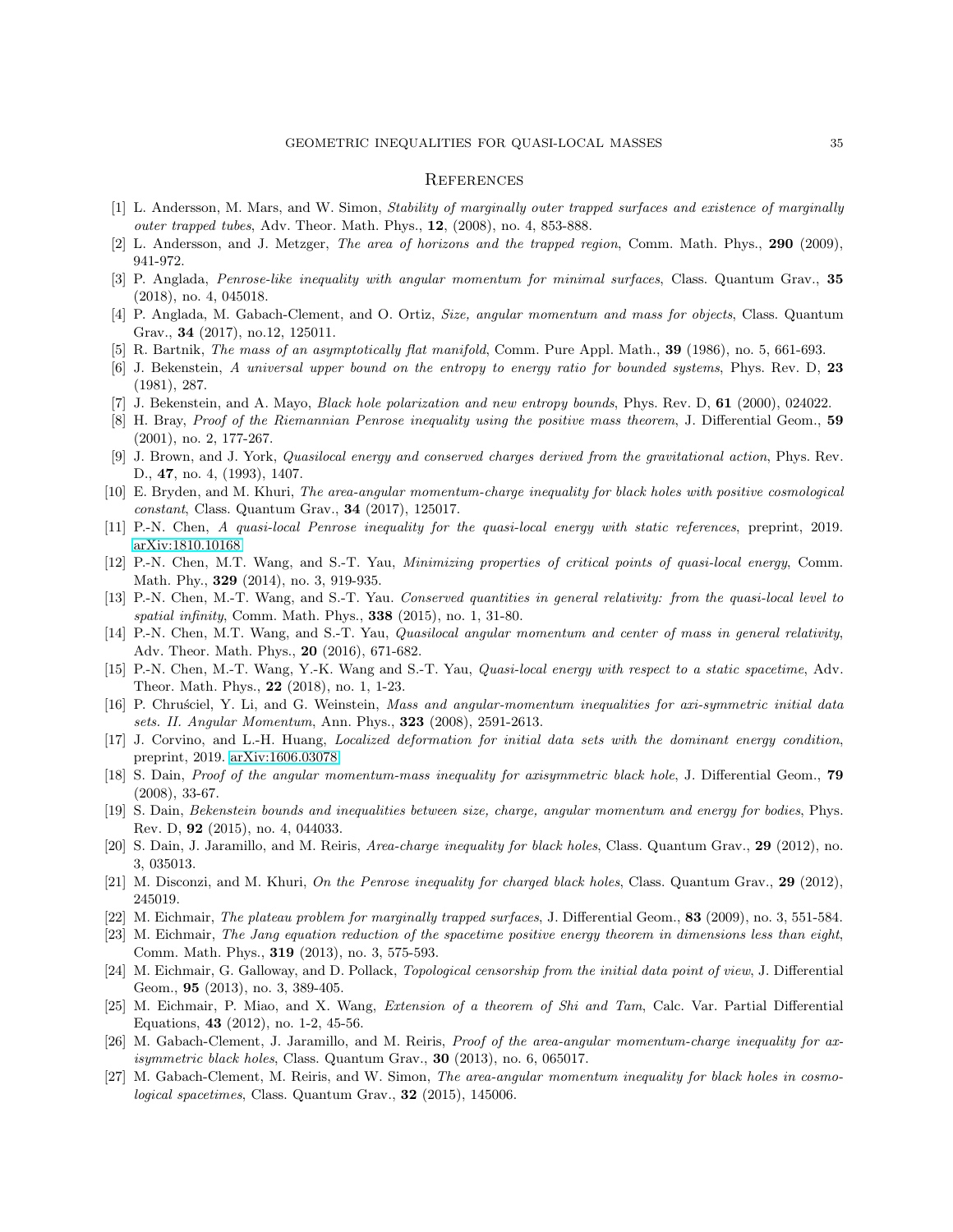- <span id="page-35-29"></span>[28] G. Gibbons, S. Hawking, G. Horowitz, and M. Perry, Positive mass theorems for black holes, Comm. Math. Phys., 88 (1983), 295-308.
- <span id="page-35-25"></span>[29] D. Gilbarg, and N. Trudinger, Elliptic Partial Differential Equations of Second Order, Classics in Mathematics, Springer, 2001.
- <span id="page-35-26"></span>[30] Q. Han, and M. Khuri, Existence and blow-up behavior for solutions of the generalized Jang equation, Comm. Partial Differential Equations, 38 (2013), 2199-2237.
- <span id="page-35-0"></span>[31] M. Herzlich, A Penrose-like inequality for the mass of Riemannian asymptotically flat manifolds, Comm. Math. Phys., 188 (1997), no. 1, 121-133.
- <span id="page-35-1"></span>[32] S. Hod, Universal entropy bound for rotating systems, Phys. Rev. D, 61 (2000), 024018.
- <span id="page-35-5"></span>[33] S. Hod, Improved upper bound to the entropy of a charged system, Phys. Rev. D, 61 (2000), 024023.
- [34] G. Huisken, and T. Ilmanen, *The inverse mean curvature flow and the Riemannian Penrose inequality*, J. Differential Geom., 59 (2001), 353-437.
- <span id="page-35-17"></span><span id="page-35-2"></span>[35] J. Jaracz, The charged Penrose inequality for manifolds with cylindrical ends and related inequalities, Dissertation, Stony Brook University, 2019.
- <span id="page-35-27"></span>[36] J. Jaracz, and M. Khuri, Bekenstein bounds, Penrose inequalities, and black hole formation, Phys. Rev. D, 97 (2018), 124026.
- <span id="page-35-8"></span>[37] M. Khuri, A Penrose-Like inequality with charge, Gen. Relativity Gravitation, 45 (2013), no. 11, 2341-2361.
- [38] M. Khuri, B. Sokolowsky, and G. Weinstein, A Penrose-type inequality with angular momentum and charge for axisymmetric initial data, Gen. Relativity Gravitation,  $51$  (2019), no. 9, 51:118, 23 pages.
- <span id="page-35-19"></span>[39] M. Khuri, and G. Weinstein, The positive mass theorem for multiple rotating charged black holes, Calc. Var. Partial Differential Equations, 55 (2016), no. 2, 1-29.
- <span id="page-35-6"></span>[40] M. Khuri, G. Weinstein, and S. Yamada, Proof of the Riemannian Penrose inequality with charge for multiple black holes, J. Differential Geom., 106 (2017), 451-498.
- <span id="page-35-18"></span><span id="page-35-3"></span>[41] C.-C. Liu, and S.-T. Yau, *Positivity of quasilocal mass*, Phys. Rev. Lett., **90** (2003), no. 23, 231102.
- <span id="page-35-11"></span>[42] C.-C. Liu, and S.-T. Yau, *Positivity of quasi-local mass II*, J. Amer. Math. Soc., 19 (2006), no.1, 181-204.
- [43] S. Lu, and P. Miao, Minimal hypersurfaces and boundary behavior of compact manifolds with nonnegative scalar curvature, J. Differential Geom., to appear. [arXiv:1703.08164](http://arxiv.org/abs/1703.08164)
- <span id="page-35-15"></span><span id="page-35-7"></span>[44] S. McCormick, On the charged Riemannian Penrose inequality with charged matter, preprint, 2019. [arXiv:1907.07967](http://arxiv.org/abs/1907.07967)
- [45] S. McCormick, and P. Miao, On a Penrose-like inequality in dimensions less than eight, Int. Math. Res. Not. IMRN, (2019), no. 7, 2069-2084.
- <span id="page-35-22"></span>[46] P. Miao, *Positive mass theorem on manifolds admitting corners along a hypersurface*, Adv. Theor. Math. Phys., 6 (2002), no. 6, 1163-1182.
- <span id="page-35-12"></span>[47] P. Miao, On a localized Riemannian Penrose inequality, Comm. Math. Phys., 292 (2009), no. 1, 271-284.
- [48] L. Nirenberg, The Weyl and Minkowski problems in differential geometry in the large, Comm. Pure. App. Math., 6 (1953), no. 3, 337-394.
- <span id="page-35-21"></span>[49] N. O Murchadha, L.B. Szabados, K.P. Tod, Comment on positivity of quasilocal mass, Phys. Rev. Lett., 92 (2004), no. 25, 259001.
- <span id="page-35-13"></span><span id="page-35-4"></span>[50] R. Penrose, Naked singularities, Ann. N. Y. Acad. Sci., 224 (1973), 125-134.
- [51] A. Pogorelov, Regularity of a convex surface with given Gaussian curvature, Matematicheskii Sbornik, 73 (1952), no.1, 88-103.
- <span id="page-35-28"></span>[52] R. Schoen, and S.-T. Yau, On the proof of the positive mass conjecture in general relativity, Comm. Math. Phys., 65 (1979), no. 1, 45-76.
- <span id="page-35-24"></span><span id="page-35-10"></span>[53] R. Schoen, and S.-T. Yau, Proof of the positive mass theorem II, Comm. Math. Phys., 79 (1981), no. 2, 231-260.
- <span id="page-35-20"></span>[54] R. Schoen, and S.-T. Yau, Positive scalar curvature and minimal hypersurface singularities, preprint, 2017. [arXiv:1704.05490](http://arxiv.org/abs/1704.05490)
- [55] R. Schoen, and X. Zhou, Convexity of reduced energy and mass angular momentum inequalities, Ann. Henri Poincaré, 14 (2013), 1747-1773.
- <span id="page-35-9"></span>[56] Y. Shi, and L.-F. Tam, Positive mass theorem and the boundary behaviors of compact manifolds with nonnegative scalar curvature, J. Differential Geom., 62 (2002), no. 1, 79-125.
- <span id="page-35-23"></span><span id="page-35-14"></span>[57] Y. Shi, and L.-F. Tam, *Quasi-local mass and the existence of horizons*, Comm. Math. Phys., 274 (2007), no. 2, 277-295.
- [58] Y. Shi, and L.-F. Tam, Positivity of Brown-York mass with quasi-positive boundary data, preprint, 2019. [arXiv:1901.09545](http://arxiv.org/abs/1901.09545)

<span id="page-35-16"></span>